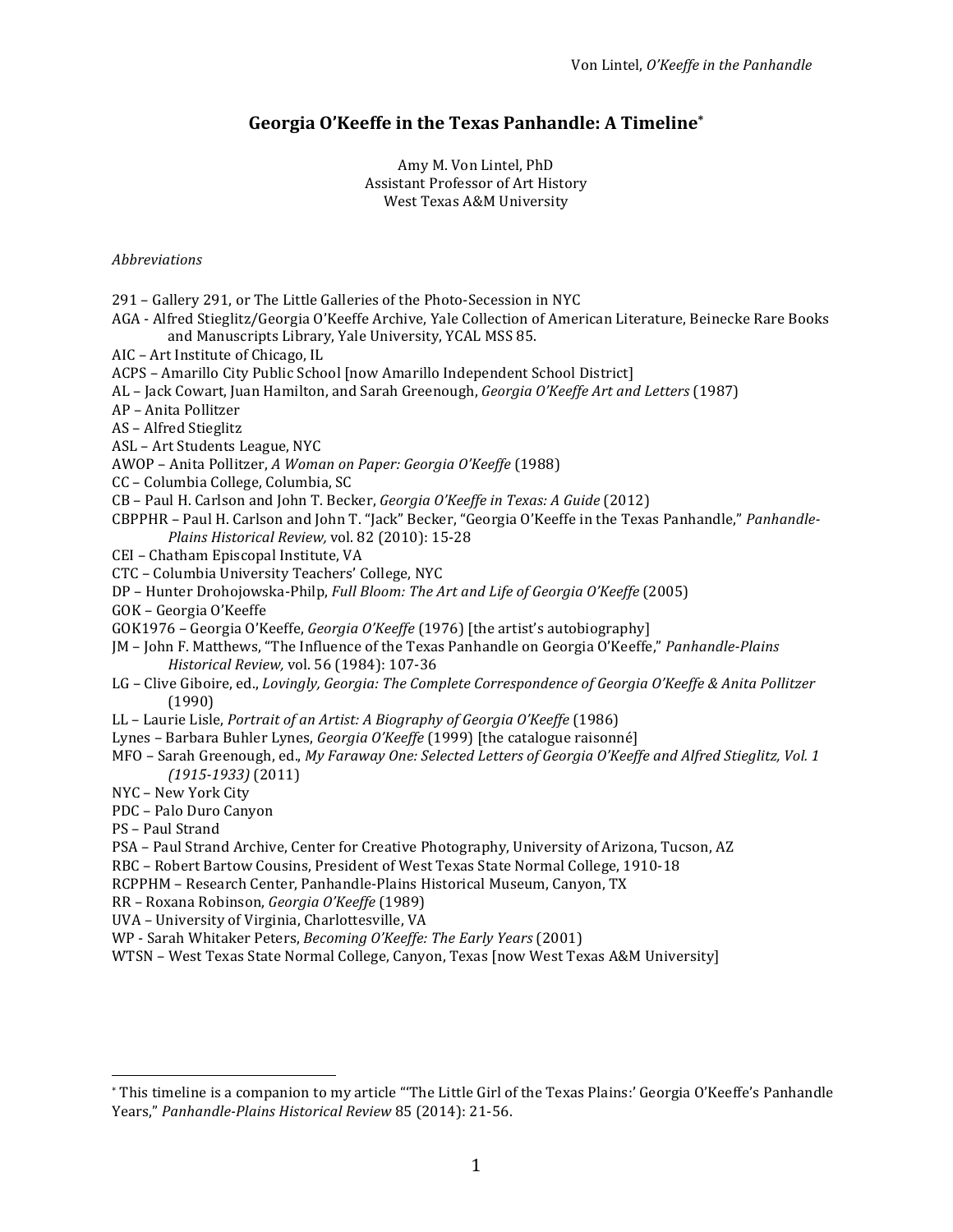# *Timeline*

- 1887 Born Sun Prairie, WI, Nov. 15, the second of seven children  $(2 \text{ boys}, 5 \text{ girls})^1$
- 1902 O'Keeffe family sold their farm and moved to Williamsburg, VA; GOK attended high school in Madison, WI, fall 1902 to spring 1903, lived with her mother's sister
- 1903 Moved to be with her family in Williamsburg, VA, June Attended CEI as a boarder, fall 1903 to spring 1905; met Alice Peretta, from Laredo, Texas; mentored in art by Elizabeth May Willis, school principal and trained art educator<sup>2</sup>
- 1905 Graduated high school; studied art education at AIC, fall 1905 to spring 1906, lived with relatives in Chicago 291 opened in NYC
- 1906 Returned to Williamsburg, contracted typhoid fever, was bedridden for 4 months, lost her hair
- 1907 GOK relocated to NYC in September, studied at  $ASL<sup>3</sup>$
- 1908 Visited 291, saw exhibit of Rodin drawings, saw but did not meet AS, January<sup>4</sup> Selected as recipient of ASL still-life prize, June; earned a summer residency at Lake George in upstate  $NY^5$ Returned to Williamsburg; O'Keeffe family's financial troubles increased<sup>6</sup> Relocated to Chicago in November, when her family stopped supporting her; began freelance work as a commercial artist, lived with relatives, ceased painting for two years<sup>7</sup>
- 1909 Her mother was diagnosed with tuberculosis and relocated to Charlottesville, VA, seeking a milder climate
- 1910 Became ill with measles in Chicago, relocated to VA to recover, remaining in Williamsburg and kept house for her father<sup>8</sup>
- 1911 Taught art as temporary instructor at CEI in VA, spring 1911; then relocated again to be with her mother and siblings in Charlottesville, where her mother ran a student boarding house<sup>9</sup>
- 1912 Persuaded by her sisters to join them in a summer drawing course for elementary school teachers at UVA taught by Alon Bement, a follower of Arthur Wesley Dow and Assistant Professor of Fine Arts at CTC; GOK was first introduced to Dow's teachings and styles of abstracting from nature during this summer class, which also rekindled her desire for teaching and studio art $10<sup>10</sup>$ Invited by Bement to assist him the following summer at UVA, a position she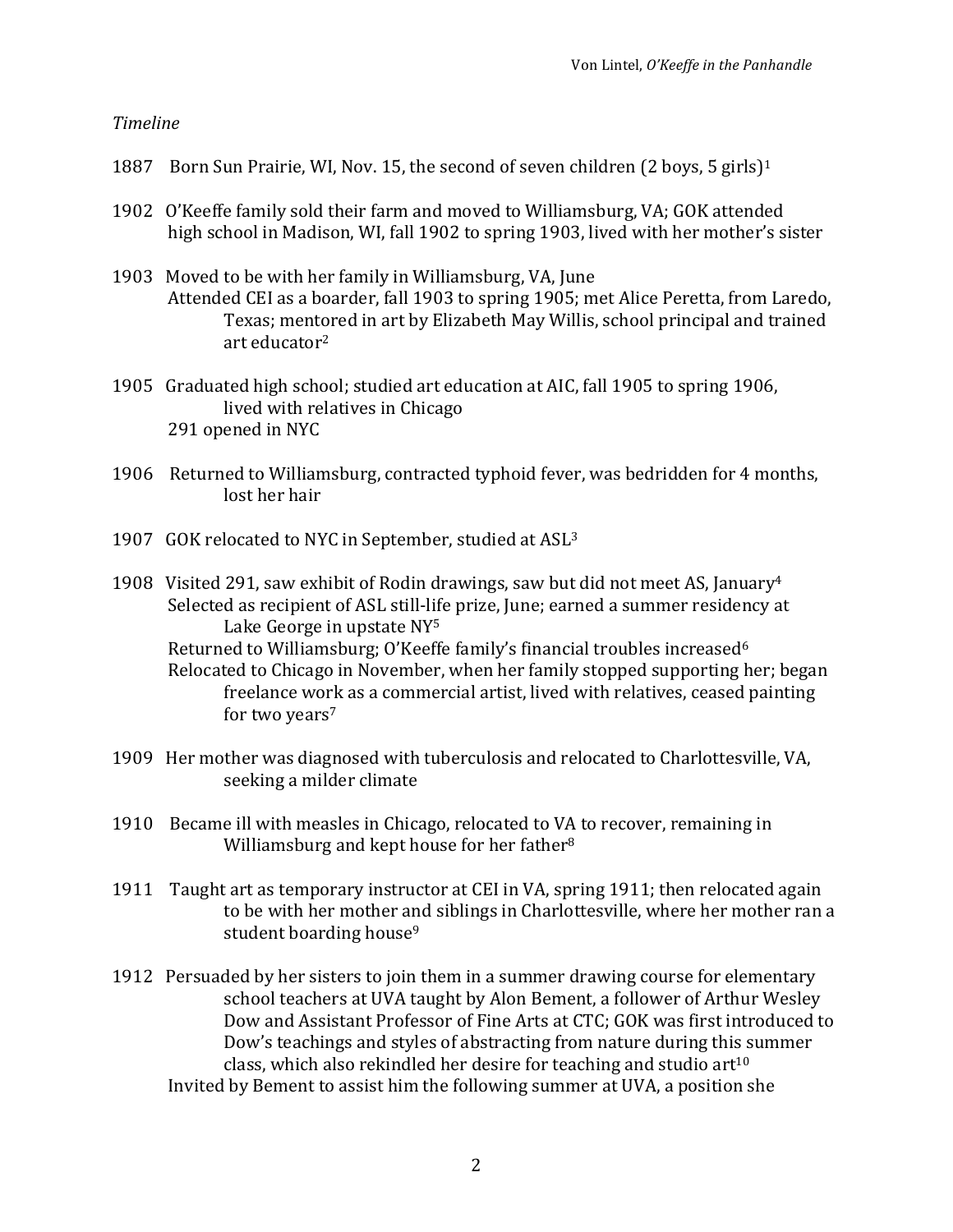returned to every summer until 1916; the prerequisite for assistantship was logging classroom hours teaching art

# Amarillo, TX

- 1912 Relocated to Amarillo, TX in August to begin a position as Supervisor of Drawing and Penmanship with ACPS on September 2; records indicate her hire date was July 23 at a salary of \$75; she was  $24^{11}$ 
	- Received ACPS position at the recommendation of Alice Peretta; *Amarillo Daily News* announced her position, stating her credentials somewhat incorrectly (she never studied at Pratt Institute; nor did she hold the highest degree in her field); upon arriving, she discovered that Peretta, her only contact in Amarillo, had died of influenza<sup>12</sup>

The new catalogue for the term  $1912-13$  have just been issued...and show a very strong, progressive course of study, marked by the absence of frills and fads. Everything suggests earnest work and satisfactory results, and the fine organization, smooth running, effective teaching, and uniform excellence that has characterized the present administration over the last several years....The drawing work will be under the supervision of Miss Georgia O'Keeffe, who has the highest degree known to her profession, and who studied in New York and Chicago, under such masters as Louis Mora, William M. Chase, and Rhoda Holmes. The authorities believe that the children in Amarillo's public schools have advantages of the best talent to be secured....All vacancies have been filled...Miss Georgia O'Keeffe, supervisor of drawing and penmanship....Miss O'Keeffe is a graduate of the Art Institute of Chicago, completing her work at Pratt and as a member of the Art Students' League of New York City, under Mora, Chase, Nichols, and other artists.<sup>13</sup>

Lived at the Magnolia Hotel on Polk Street in downtown Amarillo; apparently witnessed cowboys coming in off the trails $14$ Taught in downtown Amarillo while the public school building was being built:

It was in a little house where she taught. There were two little houses there, waiting for the school just south of the old red brick school to be completed. So we were in there for a while. Then we moved into the basement of the school, that was finished there, just cattycorner across from the Methodist Church on Polk there. Still there - *Cornelia Wolflin Patton, student of GOK in Amarillo*. 15

# Refused to require her students to purchase a state-mandated textbook<sup>16</sup> One student recalls aspects of GOK's teaching in Amarillo:

She liked to paint from reality...she would ask me to bring her a blade of wheat. We had a wheat farm out there. Then she would tape that onto paper and put it up on the board. Her classes were never noisy; everybody was interested. She held our interest. I remember that. That was seldom that teachers could completely hold interest. [Her voice was] very soft and clear [with] good downward inflections. She never left you going 'what am I doing?' She knew what she was doing....She was alert. She was one of the most alert people. She saw everything....And she was very quiet. She walked around to see what kind of work you were doing. And then when it was time, she would pick out those she thought best to encourage them to do better, and some she thought were very excellent and she would take them up and she used her little tape again and put them on the board. And well of course you always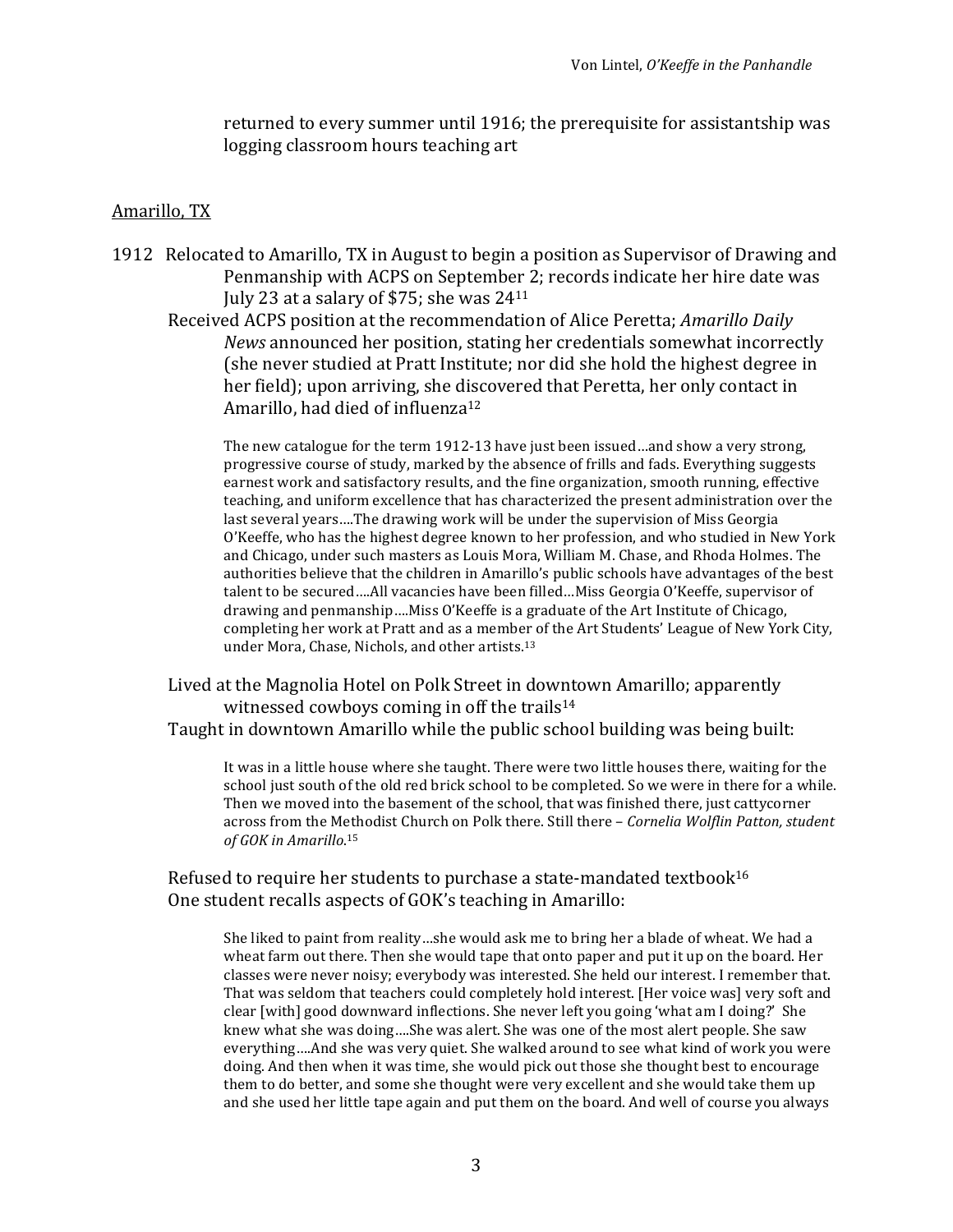### [1912]

strived to get yours on the board. Kids that age, we really worked at it....The grass was all over the prairie. We lived about a mile from the school, but we were out on a clean prairie, and with high prairie grass...one of the boys and myself...we went out and sat on the ground with our pads and we painted, and she would suggest why it would be painted like this; and discuss while we were drawing, and help us with it, and I don't remember what mine looked like but we enjoyed it and she enjoyed doing it....We went after school because she only took the two of us…and we worked together on this….[We] got pictures in color of birds. We could each take a bird and paint...I had a book full of birds...kept on those for quite awhile until we learned how to do it; and I thought they were remarkable and particularly for that young of a person; and not to have had such training as she was giving them because we didn't have that....I don't know whether I had much talent or not but my bird book turned out beautifully, and she [O'Keeffe] was very proud of that....She was a quiet person and she didn't have to [collar?] your attention; she just looked, and she was very quiet; and she had a clear tone….She had no trouble with discipline in her class….We had paint boxes and paint and we painted; at that time once in a while the children would bring their little sisters or brothers, and I brought my little sister and she was sitting at the desk with me...and all of a sudden she picked up my paint cup...and drank it, and I was horrified; I thought maybe something would happen to her and [GOK] just said 'that's alright. Just get her another glass of water' - Cornelia Wolflin Patton.<sup>17</sup>

## AP, whom she met in NYC in 1914 only after leaving Texas, later described GOK's time in Amarillo:

Mr. Bement asked her to teach [at UVA] the following summer. But in order to do this it was necessary that she have practical experience in art teaching. At this point a telegram arrived from Amarillo, Texas, asking if she would like to come to supervise art at public schools there. Here was the needed opportunity...When Georgia O'Keeffe was a little girl her mother read history and travel stories to the children every night. Georgia says she has always remembered the Wild West stories most vividly. This offer now from Texas meant she could go and see it all for herself. She wired that she would come to supervise art in Amarillo.

At that time Amarillo was the biggest cattle shipping point in the Southwest. There were no paved or gravel roads, no fences, few cars. It was the West that she had dreamed of. The first week she was there was a sensational murder on the next block. This fitted in completely with the Wild West of her childhood. Amarillo was so dry there were no flowers for her classes to paint, only ragweed and a few maples and locusts to draw. "But I belonged," says O'Keeffe. "That was my country—terrible winds and a wonderful emptiness." Although she received an offer of several hundred dollars more the next year—a lot of money to her then—if she would teach in another state, she refused to leave Texas - AP.<sup>18</sup>

#### Recalled her time in Amarillo, looking back in her later years:

I was hugely excited about going to Texas, because of all those stories that Mother had read to us. Texas was the great place in the world as far as I was concerned. Of course, when I got to north Texas there was nothing like a leaf to use. The only tree around was the locust, and its leaves were too small to do anything with. There was just nothing for the children to use, and they were too poor to go out and buy an orange. I'd get them to draw a square and put a door in it somewhere—anything to start them thinking about how to divide a space. Pretty soon, I got so interested in teaching I wondered why I should be paid for it – *GOK, in a 1974 interview*. 19

Texas had always been a sort of far-away dream. When we were children my mother read to us every evening and on Sunday afternoons...I had listened for many hours to boys'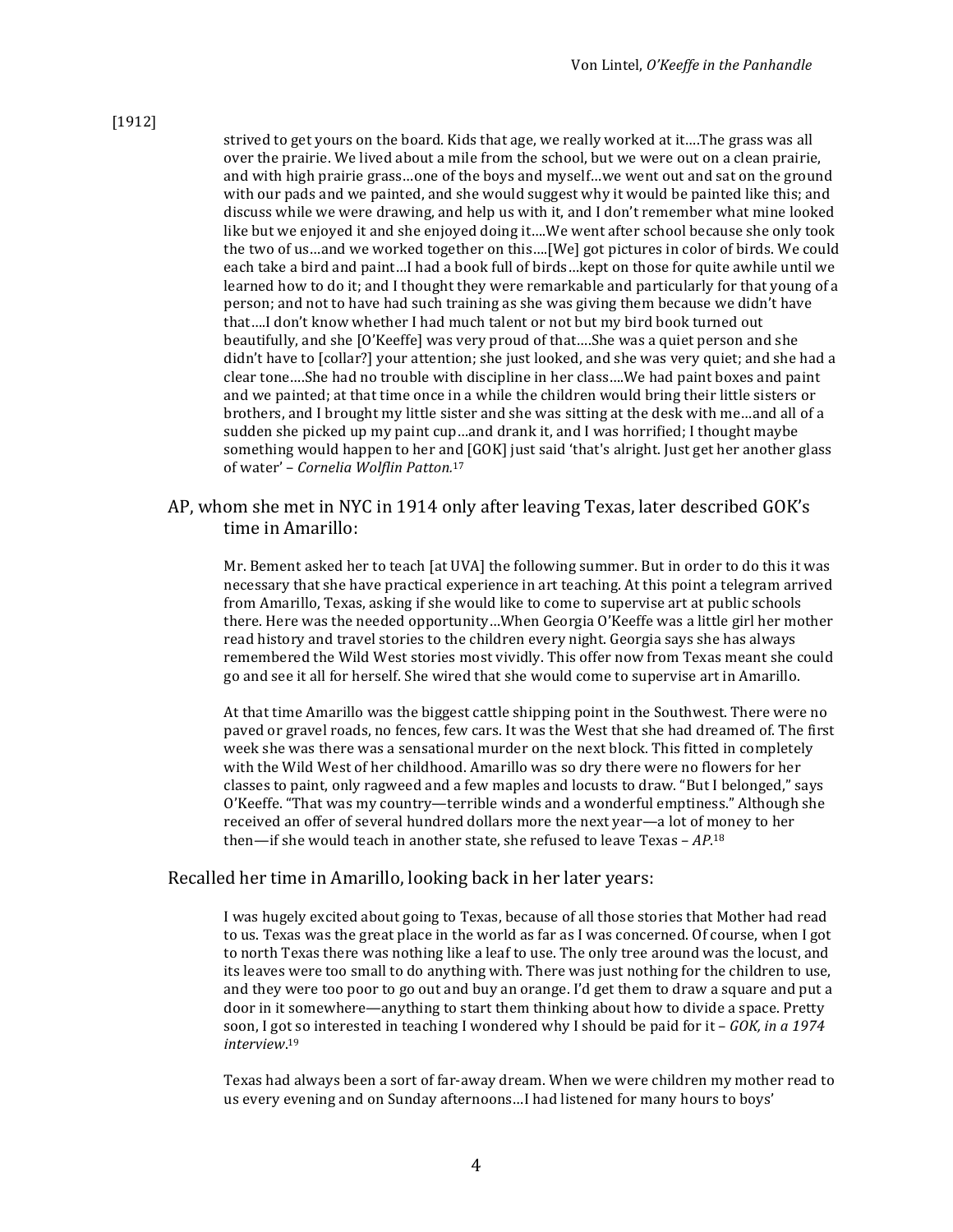### [1912]

stories...stories of the Wild West, of Texas, Kit Carson, and Billy the Kid. It had always seemed to me that the West must be wonderful—there was no place I knew of that would rather go—so when I had a chance to teach there—off I went to Texas—not knowing much about teaching...Amarillo, Texas was the cattle-shipping center for a large area of the Southwest. Trains ran east and west and north and south. For days we would see large herds of cattle with their clouds of dust being driven slowly across the plains toward the town. When the cattle arrived they were put in pens near the station, separated from their calves and sometimes kept there for two of three days. The lowing of the cattle was loud and sad particularly haunting at night... The cattle in the pens lowing for their calves day and night was a sound that has always haunted me. It had a regular rhythmic beat like the old Penitente songs, repeating the same rhythms over and over all through the day and night. It was loud and raw under the stars in that wide empty country - *GOK* in her 1976 *autobiography*. 20

- 1913 Continued her position with ACPS that spring; maintained the support of the administration despite her strong stance on textbooks; the board increased her salary to \$80 per month, making her one of the highest paid female instructors in the district<sup>21</sup>
	- Armory Show opened in NYC in February when GOK was in Amarillo Having earned the prerequisite teaching experience in TX, returned to UVA to assist Bement that summer
	- Passed up the opportunity to teach full time at UVA to return to TX in the fall
- 1914 Continued her position with ACPS that spring; was granted a week of leave with pay to attend an art convention<sup>22</sup>
	- The lone building at WTSN burned, March  $26^{23}$
	- Returned to UVA to teach that summer; met and began relationship with Arthur Macmahon, a political science professor at Columbia University<sup>24</sup>
	- Her contract with ACPS was not renewed due to the denial of her requested salary,  $\text{July}^{25}$
	- Relocated to NYC in September; studied at CTC under Dow, fall 1914 to spring 1915; supported financially by her aunt, frequently visited 291, saw exhibits of the art of Picasso, Braque, Picabia, Marin, and others

Befriended her longtime companion and correspondent AP at  $CTC^{26}$ 

- 1915 Completed spring semester at CTC under Dow Returned to UVA to assist Bement and run her mother's boarding house that summer
	- Relocated to Columbia, SC to teach at CC, fall 1915 to March 1916; described her disappointment with this position:

It is going to take such a tremendous effort to keep from stagnating here that I don't know whether I am going to be equal to it or not...I never felt such a vacancy in my life— Everything is so mediocre...It is existing—not living.... I can always live in the woods....maybe I'll have something to say then - *GOK to AP*.<sup>27</sup>

Began work on a series of abstractions; sent some of these to AP that summer Began regular correspondence with AP in August<sup>28</sup>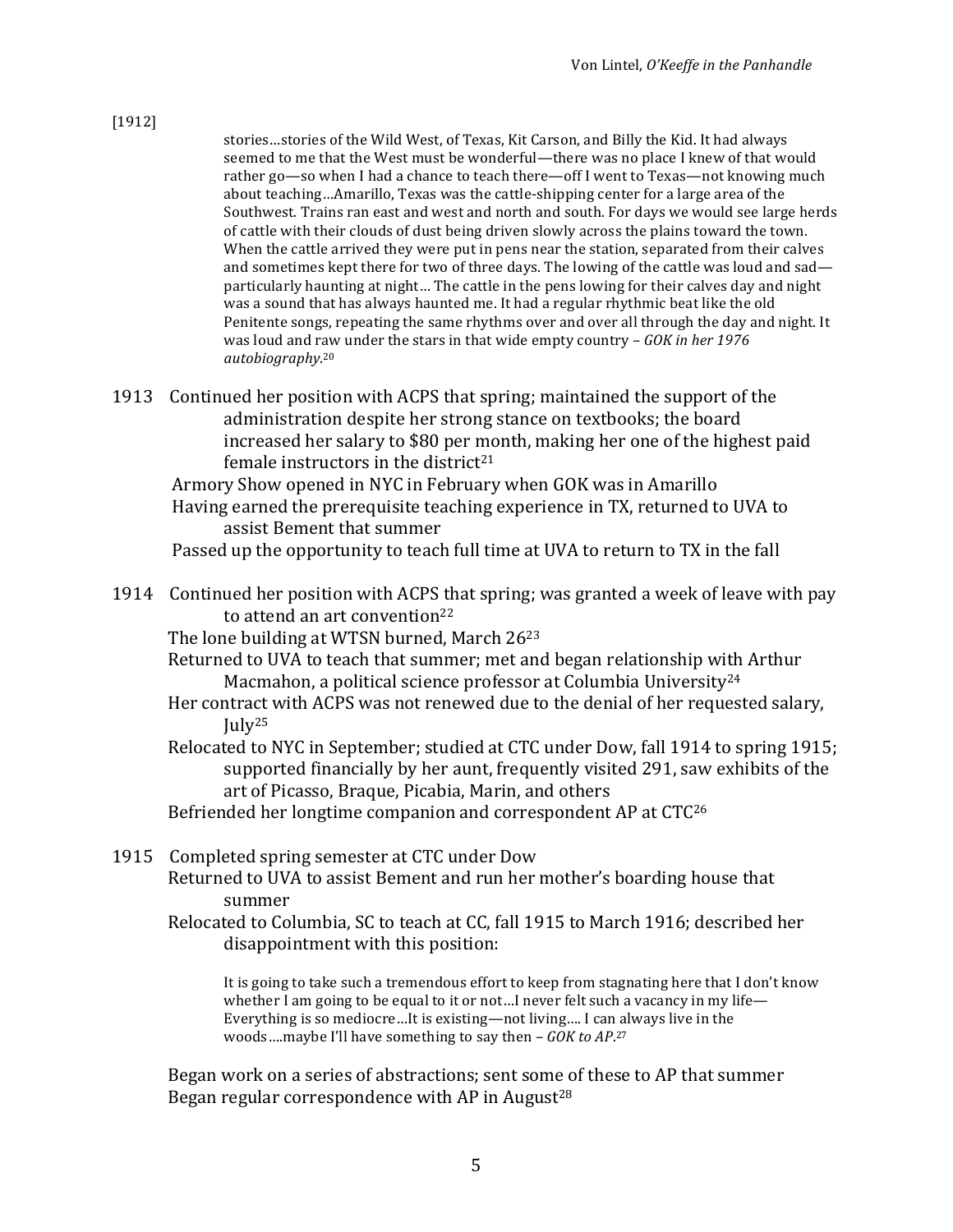Wrote to AP in October that she was likely falling in love with Macmahon<sup>29</sup> By late October, made numerous charcoal drawings after nature, sent these to AP in mid November and late December; AP praised the works and said she wanted to show them to  $AS^{30}$ Wrote her first letter to AS (he was 52; she was  $28$ )<sup>31</sup>

- 1916 AS viewed her charcoal drawings on January 1, which was also his birthday; he responded enthusiastically and intended to show her pieces at 291<sup>32</sup> Received a letter from RBC, offering her a position at WTSN as head of the art department. Ian. 533
	- Described to AP her potential relocation to the TX Panhandle, Jan. 14:

The wind blows like mad...and there is something wonderful about the bigness and the loneliness and the windiness of it all...sometimes I've seen the most wonderful sunsets over what seemed to be the ocean—It is great—I would like to go today - *GOK to AP*.<sup>34</sup>

Received telegram from WTSN confirming her employment; described her decision to accept the Texas position to AP, February  $25:35$ 

Kick your heels in the air! I've elected to go to Texas...I just had a telegram from the man [RBC] this morning telling me my election is certain but he wants me to go to [CTC] for this term as I understand it—and I like the condition better than the place...My head is about to pop open so guess I'll not write any more—Isn't it exciting! - *GOK to AP.*<sup>36</sup>

- Quit her job at CC, relocated to NYC in March; again studied with Dow at CTC; Dow's course "Methods of Teaching" was a prerequisite for her position at WTSN; lived with AP's relatives to afford tuition at CTC
- AS featured 10 of her charcoal abstractions in the group exhibition *Georgia O'Keeffe – Charles Duncan – René Lafferty* at 291, May 23 to July 5; officially met and formed a friendship with AS, the two began writing each other often with growing fondness $37$

Critics, encouraged by AS, interpreted her charcoals in sexualized terms<sup>38</sup>

Her sister Anita eloped with a Texan, Robert R. Young, whom she met at UVA, April 2739

Death of her mother, May 2; left NYC for Charlottesville, May 3<sup>40</sup>

Returned to NYC, May 8; attended her opening at 291, May 23<sup>41</sup>

Suffered from tonsillitis; in bed for four days $42$ 

Relocated to VA, mid-June; taught at UVA, summer; AS sent her issues of *Camera Work* that she described as "pure fun and joy;" AS would continue to send her issues of the magazine until June  $1917^{43}$ 

Began work on 23 watercolor abstractions in either NYC or VA that summer, using a style that she continued in TX; consistently reintroduces color into her work at this time<sup>44</sup>

Wrote to AS about her emotional attachment to Macmahon<sup>45</sup>

Traveled around VA, TN, and NC, visiting friends, hiking and camping in August<sup>46</sup> Left two packages of works with her sister Claudia to mail to AS and AP, August Began corresponding with AS even more frequently, often lengthy letters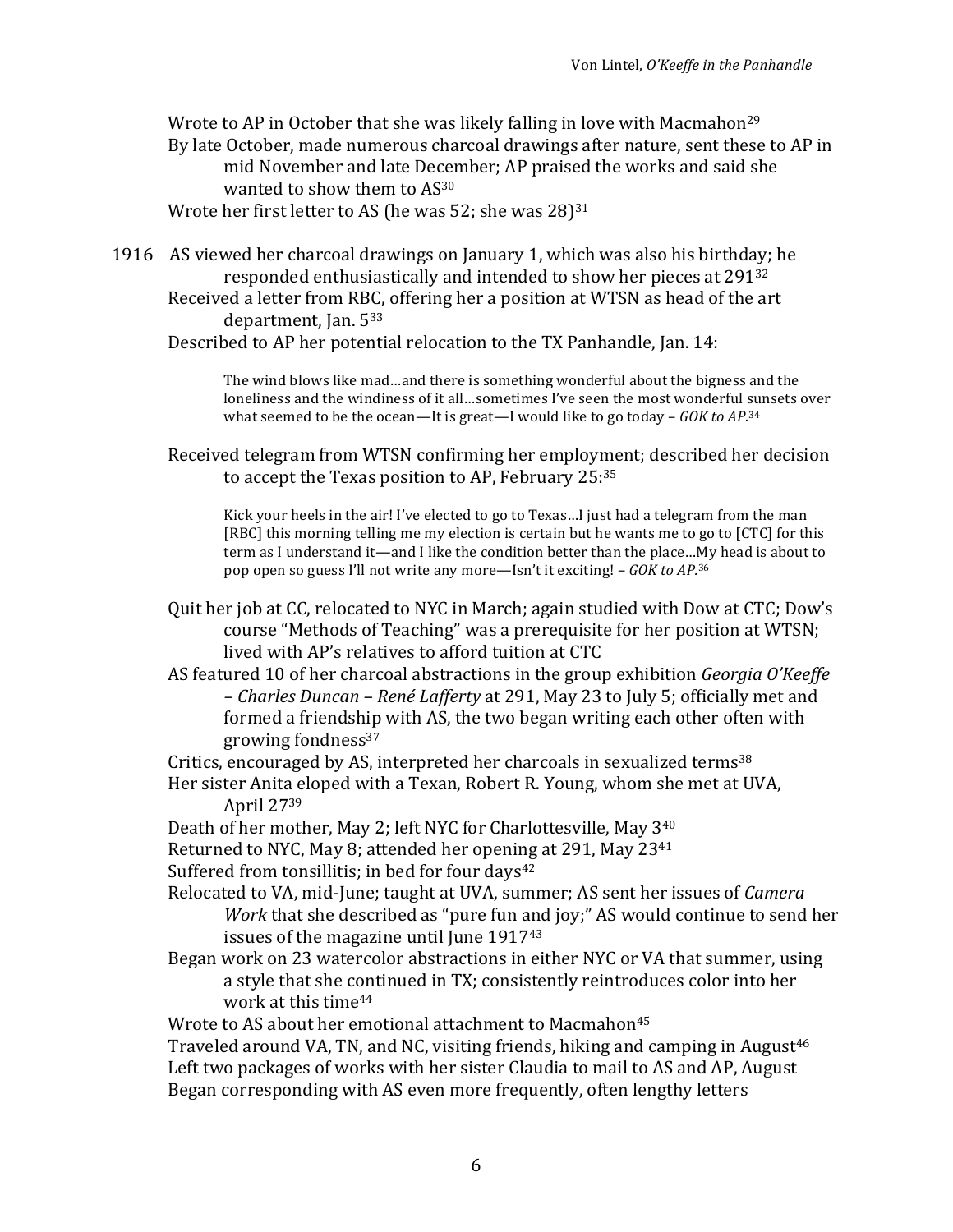# Canyon, TX

Relocated to Canyon, TX, early September; arrived in Amarillo by train, September 2, which was a Saturday, at midnight, then transferred to Canyon either by train or car; began her faculty position at WTSN as head of the art department (and its only faculty member), her completed teaching certificate from CTC in hand; her salary was \$150 per month or \$1800 per year<sup>47</sup> Lived briefly at the home of Benjamin Alvis Stafford, Professor of Latin at WTSN; detested the pink rose-patterned wallpaper and rugs in her room there; stayed only two nights, from September 2 to  $4:^{48}$ 

I opened my eyes and simply saw the wall-paper. It was so hideously  $ugly$ —I remembered where I was and shut my eyes right tight again so I couldn't see it—with my eyes shut I remembered the wind sounding just like this before—I didn't want to see the room—it's so  $ugly$ —it's awful and I didn't want to look out the window for fear of seeing ugly little frame houses....The sound of the wind is great—But the pink roses on my rugs! And the little squares with three pink roses in each one...I have half a notion to count them so you will know how many are hitting me—Give me flies and mosquitoes and ticks—even fleas—every time in preference to those pink roses – GOK to AS.<sup>49</sup>

Moved to the home of Charles and Susie Ackerman, 1905  $4<sup>th</sup>$  Street, September 4, "the only steam heated [house] in this end of town—the only place I could find where the walls wouldn't drive you to drink;" wrote affectionately of Ackerman and his fourteen-year-old son, Ralph; described Susie as the "little fat woman" and as "overfed" and "not exercised enough"50 First mentioned PDC, September 5:

It's very still—only one cricket and myself awake in all the Panhandle…No wind tonight. I rode and rode—from the glare of the middle afternoon till long after the moon—a great big one—bumped his head just a little—enough to flatten one side a little—as he came up out of the ground—light. First plains—then as the sun was lower the canyon—a curious slit in the plains—cattle and little bushes in the bottom pin heads—so small and far away—wonderful color—darker and deeper with the night - GOK to AP.<sup>51</sup>

# Wrote about the "wonderful" plains, sky, and prairie wind, as opposed to the "little people" of West Texas; compares the "bigness" of the plains to "what comes after living," September 3 and 8:

*I'll be damned* and I want to damn every other person in this little spot—like a musty petty little sore of some kind—on the wonderful plains. The plains—the wonderful great big sky makes me want to breath so deep that I'll break—There is so much of it—I want to get outside of it all—I would if I could—even if it killed me—I have been here less than 12 hours—slept eight of them—have talked to possibly 10 people—mostly educators—think quick for me—of a bad word to apply to them—the *little* things they forced on me—they are so just like folks get the depraved notion they ought to be—that I feel it's a pity to disfigure such wonderful country with people of any kind—I wonder if I am going to allow myself to be paid 1800 dollars a year to get like that—I never felt so much like kicking holes in the world in my life—still there is something great about wading into this particular kind of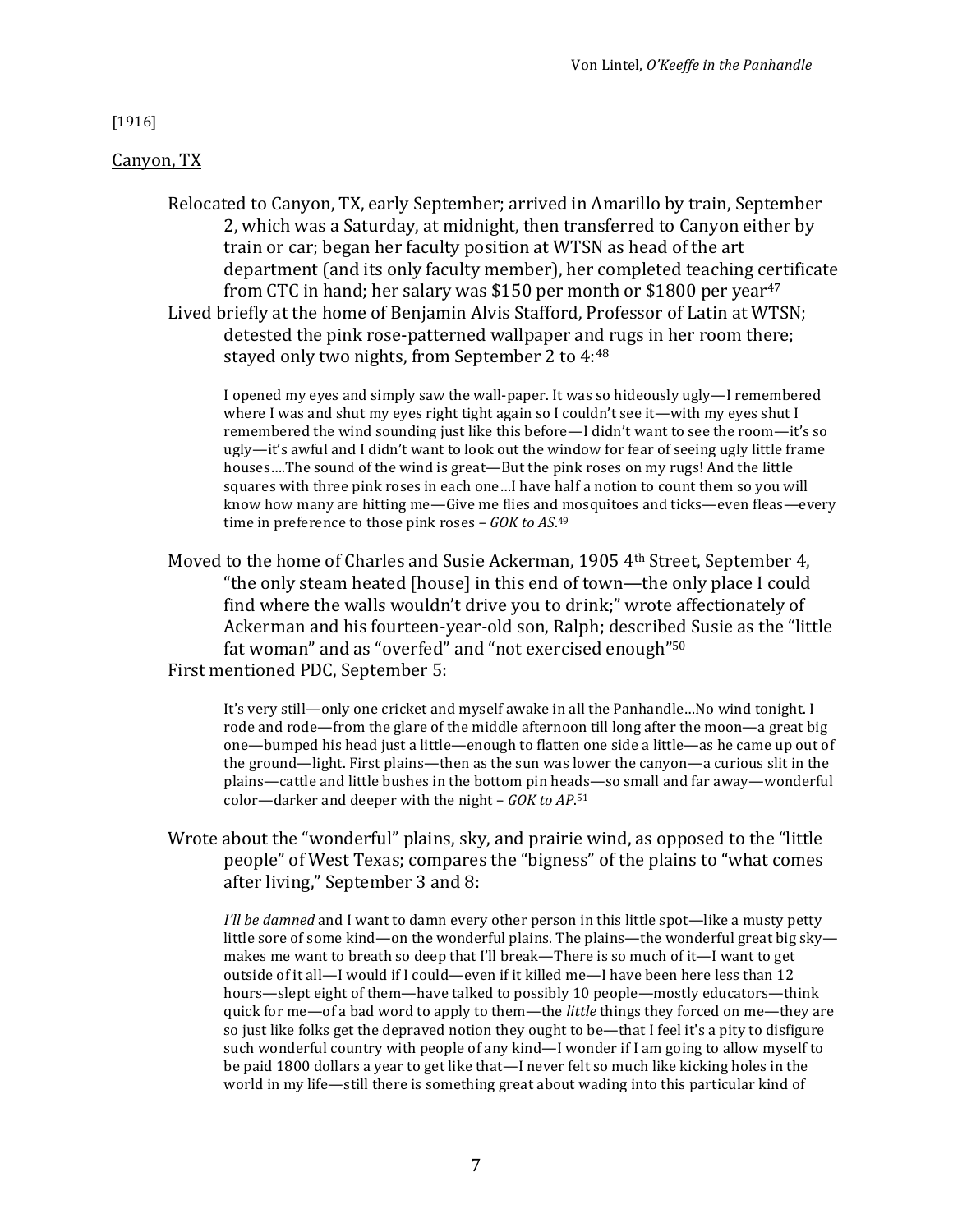slime that I've never tried before—alone—wondering—if I can keep my head up above these little houses and know more of the plains and the big country than the little people— Previous contacts make some of them not like my coming here—So—you see it was nice to get a big letter this morning—I needed it—I waked and heard the wind...a prairie wind in the locust [tree] has a sound all its own...It seems so funny that a week ago it was the mountains I thought the most wonderful—and today it's the plains—I guess it's the feeling of bigness in both that just carries me away...The Plains sends you greetings—Big as what comes after living—if there is anything it must be big—and these plains are the biggest thing I know...you are more the size of the plains than most folks – *GOK to AS*.<sup>52</sup>

I like it so much that I wonder if it's true—The country is almost all sky—and such wonderful sky—and the wind blows—blows hard—and the sun is hot—the glare almost blinding—but I don't care—I like it – *GOK to AS*.<sup>53</sup>

## Described the Panhandle landscape, including the windmills that could correspond to her windmill watercolors, September 11<sup>54</sup>

Tonight I walked into the sunset—to mail some letters—the whole sky—and there is so much of it out here—was just blazing—and grey-blue clouds were rioting all through the hotness of it—and the ugly little buildings and windmills looked great against it...The Eastern sky was all grey blue...lit up-first in one place-then in another with flashes of lightening—sometimes just sheet lightening—and sometimes sheet lightening with a sharp bright zigzag flashing across it—I walked out past the last house—past the last locust tree and sat on the fence for a long time-just looking at the lightening-you see there was nothing but sky and flat prairieland—land that seems more like the ocean than anything else I know—There was a wonderful moon—Well I just sat there and had a great time all by myself—not even many night noises—just the wind—I wondered what you were doing—It is absurd the way I love this country...roads just shoot across blocks anywhere—all the houses look alike...I am loving the plains more than ever it seems—and the SKY—Anita, you've never seen such SKY—it is wonderful – *GOK to AP*.<sup>55</sup>

And then, of course, I liked everything about Texas. I didn't even mind the dust, although sometimes when I came back from a walk I'd be the color of the road. Oh, and the sun was hot and the wind was hard and you got cold in the winter—I was just crazy about all of it. I remember one morning I got up very early to catch a bus from Amarillo back to Canyon—I sat up front with the driver, because the smell of whiskey and cigars in back was too awful and we saw the most extraordinary sunrise. When we got to Canyon, I thought maybe that was something I could paint. It was really what got me painting again. I worked in watercolor, because I never had the time for oils – *GOK, in a 1974 interview*.<sup>56</sup>

## Offered her first impressions on WTSN, especially its newness and its impressive swimming pool, September 8:

My work is going to be great—I think—The building is all new—the best in the state they say—everything looks fine to work with - GOK to AP. 57

The building is all new—one just like it burned two years ago—of course this one is better in many ways—but it seems so remarkable that this land of nothingness can get a building like this planted way out here at the end of the earth—The funniest thing to me is a swimming pool—out here on the plains where it only rains twice a year sometimes—And it's as fine a swimming pool as they have at Columbia – *GOK to AS.* <sup>58</sup>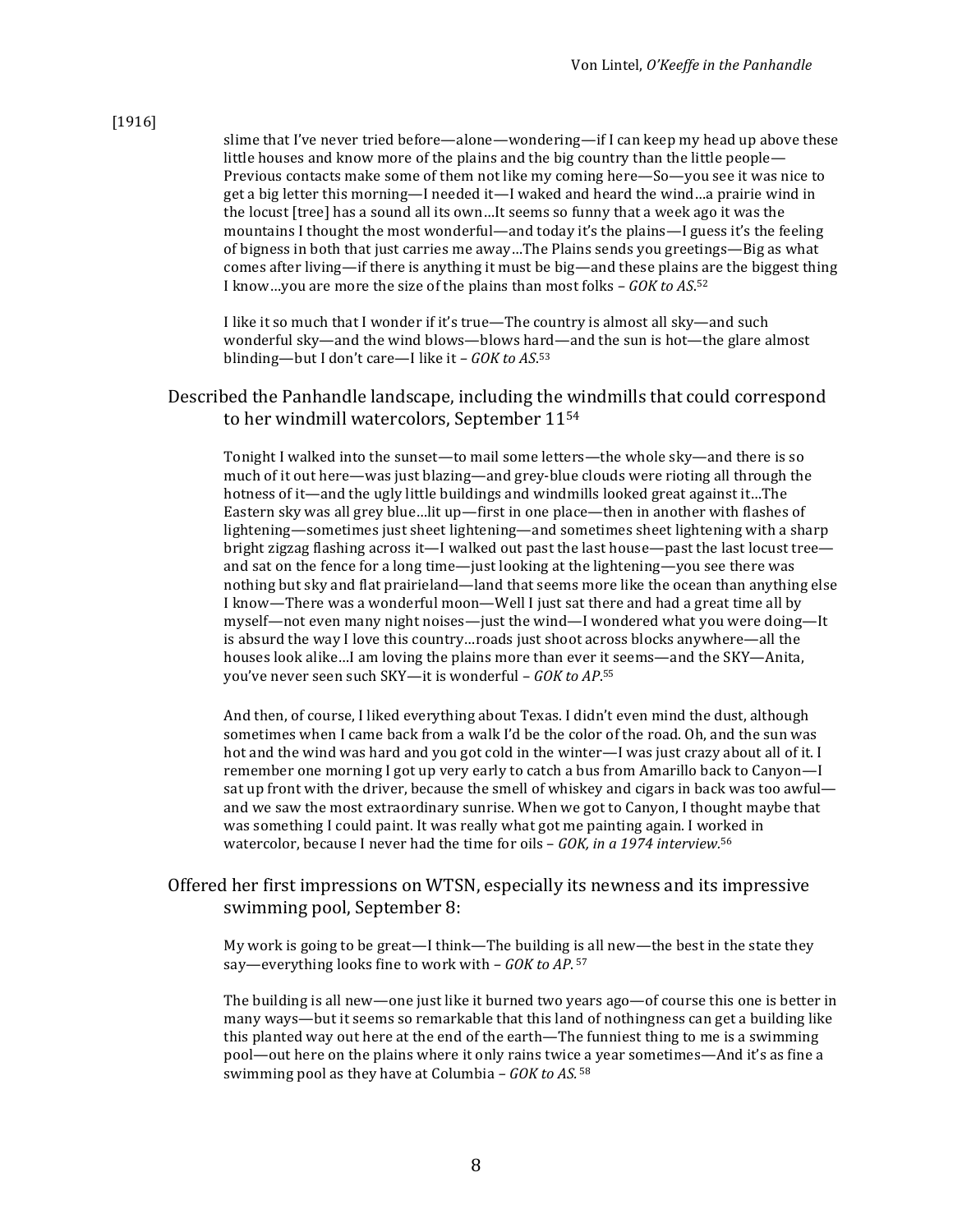Observed that the Panhandle didn't seem "far away from the world like it used to" $59$ Took her meals in Canyon at the home of Mary Elizabeth Hudspeth<sup>60</sup>

Taught 12 hours for first quarter at WTSN, September to November, including 2 beginning classes of design and one of costume design; taught Tuesday through Friday morning, with Mondays off; used Dow's *Theory and Practice* of Teaching Art as a textbook, displayed multicultural art and design examples in her classroom, which was located in the newly opened Old Main building; her room number was 206:<sup>61</sup>

She was head of the Art Department, and I was taking home economics, and we had to have dress designing one quarter and they put her at the head of that and called it drawing... small class about ten of us we had her that spring quarter…we used charcoal on just white paper…I was a large model, I stood on a little pedestal, just about ten in the class, and I was the largest one in there so I was a large model....Everything was on straight lines, just straight lines.... You got better grades if you did that her way. We learned pretty quickly to look at it her way. She would tell us, you know, why we needed certain designs according to our shape of our body or our size. If we were tiny or if we were large. I was always large...I was to wear long lines, not to wear checks or stripes that went around the body; if I wore stripes, wear pin stripes; something that went up and down to give me height...I sure did use it in my dressing and my ideas in clothing to buy for me. All my life, I've always thought about what she said – *Ruby Cole Archer, student of GOK in Canyon*. 62

Walked nearly everywhere she went in Canyon; observed aspects of the cattle industry on the prairie and possibly began responding to their carcasses as an aesthetic subject:

[She wore] flat heel shoes... because she had to walk so much, we didn't have automobiles then, and she had to walk to school; that's all I ever saw her in - *Maddy Kirk Duncan, student of GOK in Canyon.*<sup>63</sup>

Well we'd see her walking a lot on the campus. Canyon was a small town then; it's not a city yet of course but a very small town...and the prairie comes right up to town...and she walked a lot on the prairie...I remember she brought bones back. It was open country. And cattle had been shipped there at Canyon and sometimes where these large herds had been brought in, some of the cattle had died. And then we didn't have places to discard those carcasses. And they just let them lie there and bleach out. I remember she brought a skull in. And bones... leg bones. And told us about how beautiful they were. The sheen on those dried bones. The look of the bones. She brought those in from walking on the prairie - Ruby Cole Archer.<sup>64</sup>

I had lived in the cattle country—Amarillo was the crossroads of cattle shipping, and you could see the cattle coming in across the range for days at a time. For goodness' sake, I thought, the people who talk about the American scene don't know anything about it. So, in a way, that cow's skull was my joke on the American scene, and it gave me pleasure to make it in red, white, and blue - *GOK, in a 1974 interview.*<sup>65</sup>

When I arrived at Lake George I painted a horse's skull—then another horse's skull and then another horse's skull. After that came a cow's skull on blue. In my Amarillo days cows had been so much a part of the country I couldn't think of it without them...I knew the middle of the country—knew quite a bit of the South—I knew the cattle country—and I knew that our country was lush and rich. I had driven across the country many times. I was quite excited over our country and knew that at the time almost any one of those great minds would have been living in Europe if it had been possible for them. They didn't even want to live in New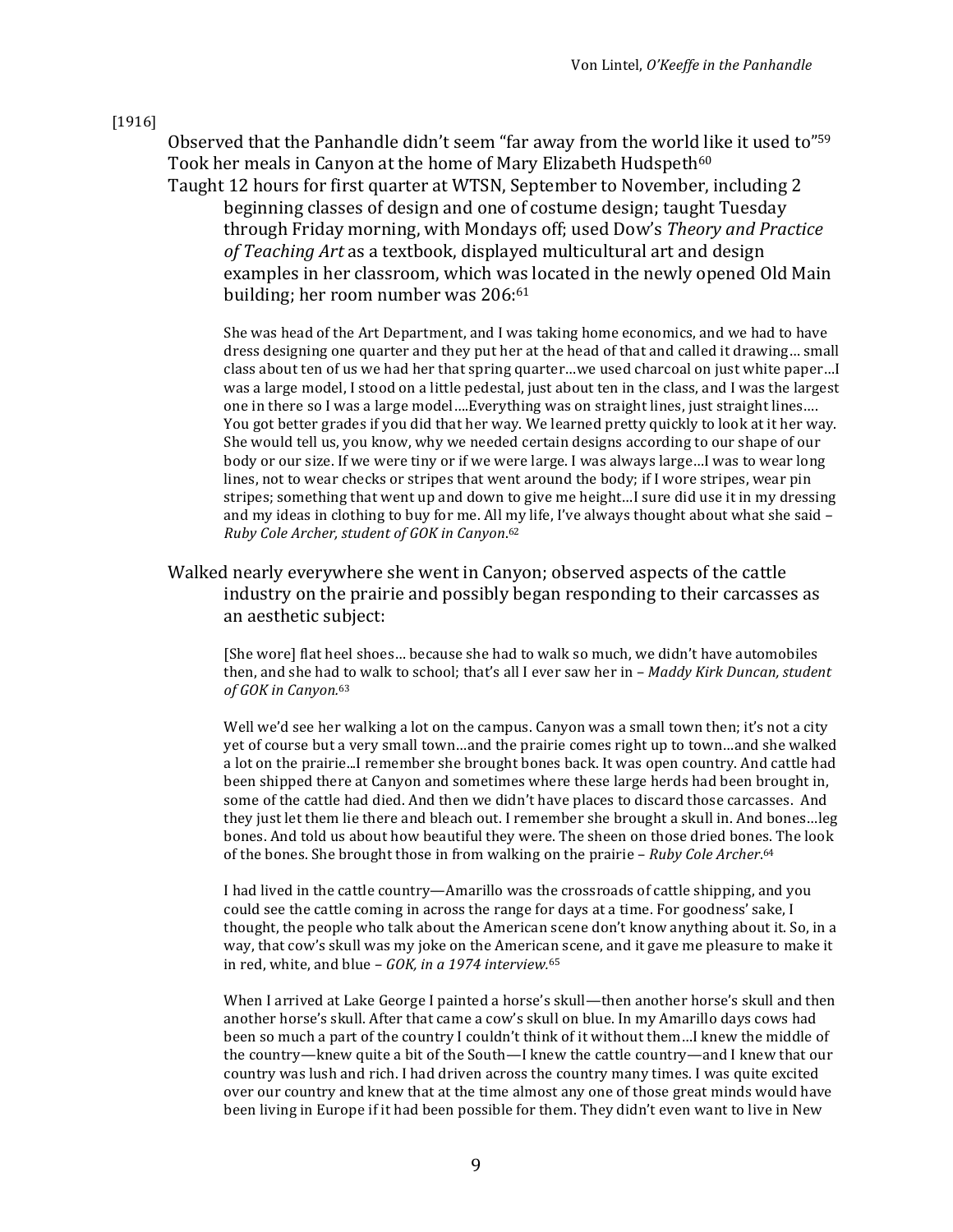York—how was the Great American Thing going to happen? So as I painted along on my cow's skull on blue I thought to myself, "I'll make it an American painting. They will not think it great with the red stripes down the sides—Red, White and Blue—but they will notice it -GOK, in her 1976 autobiography.<sup>66</sup>

Described how she would "rather live [in Canyon] than any place I know if I could get to New York sometimes...I just want to get out where there is space and breath...I can't help it—it's hell—and I like it," September 8:67

Anita—I'm so glad I'm out here—I can't tell you how much I like it. I like the plains and I like the work—everything is so ridiculously new—and there is something about it that just makes you glad you're living here—You understand—there is nothing here—so maybe there is something wrong with me that I am liking it so much  $-$  *GOK to AP*. <sup>68</sup>

## Observed that WTSN was lacking in library resources for art; wrote to AP asking her to send resources for teaching from NYC. September 11:

Anita—while you are in New York—if you have time will you go up to the Metropolitan and spend this ten dollars for the West Texas State Normal? The whole place burned down three years ago—they just moved into this building in April and have practically no library—and nothing for my department but Dows [sic] Composition -Apollo—Caffins—"How to Study Pictures"—and not more than three or four other books besides the International Studios for the past three years—Craftsman and some other fool thing—School Arts Magazine or something of the sort. If you know of any books on rugs or furniture—worth getting—tell me—They will get most anything within reason I think—I don't want to ask too much for this year but one of the best on both rugs and furniture will get by I think...What I want you to do with this ten is to get some photographs of textiles—Greek pottery and Persian plates—or if you come across anything you think would be better for teaching—get it  $int$ instead *– GOK to AP*. <sup>69</sup>

Received a glowing review from AS on her recent drawings, September 1870 Attended the Panhandle State Fair in Amarillo, mid September; reconnected with J. F. McGregor, secretary-treasurer of the state fair and President of the Amarillo Real Estate Exchange, whom she had met during her residence in Amarillo when he was treasurer of Potter County; called McGregor "an old friend" and admired "all the things" he had done in his life, including his time as a miner in Alaska; responded to the beauty of the animals at the fair:<sup>71</sup>

I didn't tell you about going to the Panhandle State Fair at Amarillo—to see the cattle—Black Angus and white-faced Herefords—and the pigs and sheep and horses and mules—It may seem a bit out of place to you to put a fat steer or pig in the same class as music—but they are such nice shapes—I always want to feel them. So much finer than lots of people seem to me *– GOK to AS*. 72 

## Visited PDC, September 18 or 19:

Wish you could see the long stretches of white and sand-colored and greenish-gray cliffs out there that mark the beginning of the Canyon…and I seem to feel lost out there…the skyline is perfectly straight – GOK to AS.<sup>73</sup>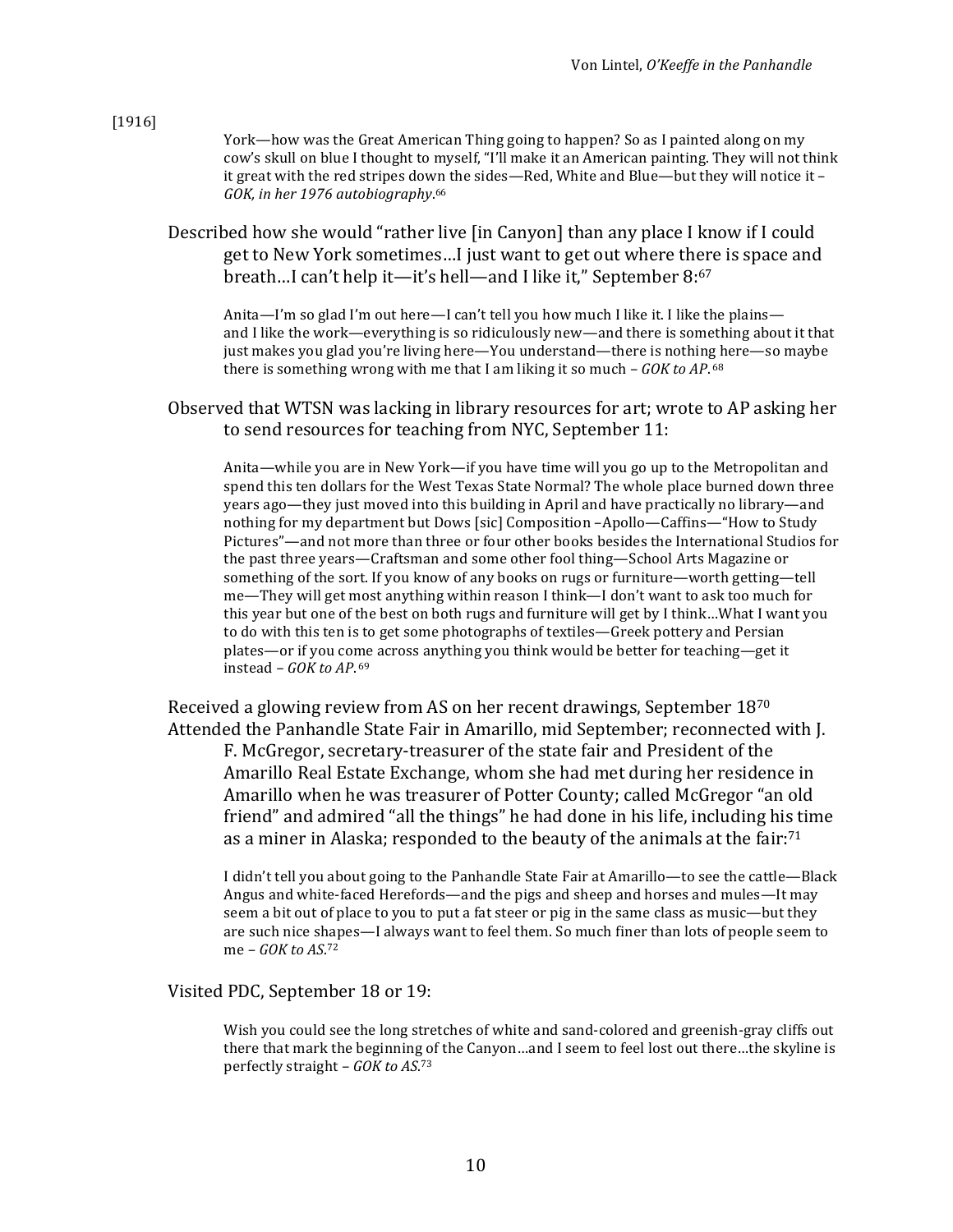Last night couldn't sleep till after four in the morning—I had been out to the canyon all afternoon—till late at night—wonderful color—I wish I could tell you how big—and with the night the colors deeper and darker—cattle on the pastures in the bottom looked like little pinheads—I can understand how Pa Dow painted his pretty colored canyons—it must have been a great temptation—no wonder he fell—Then the moon rose right up out of the ground after we got out on the plains again-battered a little where he bumped his head but enormous—There was no wind—it was just big and still—long legged jack rabbits hopping across in front of the light as we passed—A great place to see the night time because there is nothing else – *GOK* to AP.<sup>74</sup>

When I taught in Canyon Texas, my sister Claudia was with me. Saturdays, right after breakfast, we often drove the twenty miles to the Palo Duro Canyon. It was colorful—like a small Grand Canyon, but most of it only a mile wide. It was a place where few people went unless they had cattle they hoped had found shelter there in bad weather. The weather seemed to go over it. It was quiet down in the canyon. We saw the wind and snow blow across the slit in the plains as if the slit didn't exist. [paragraph break] The only paths were narrow, winding cow paths. There were sharp, high edges between long, soft earth banks so steep that you couldn't see the bottom. They made the canyon seem very deep. We took different paths from the edge so that we could climb down in new places. We sometimes had to go down together holding a horizontal stick to keep one another from falling. Often as we were leaving, we would see a long line of cattle like black lace against the sunset sky. [paragraph break] These perilous climbs were frightening but it was wonderful to me and not like anything I had known before. The fright of the day was still with me in the night and I would often dream that the foot of my bed rose straight up into the air—then just as it was about to fall I would wake up. Many drawings came from days like that, and some later oil paintings. We often walked away from the town in the late afternoon sunset. There were no paved roads and no fences—no trees—it was like the ocean but it was wide, wide land -GOK, in her 1976 autobiography.<sup>75</sup>

# Sat in a car during a rainstorm with Charles Ackerman and watched from his porch "the most terrific thunderstorm" with him wearing only her kimono, September 20 and 24:

It poured rain this afternoon—doesn't seem to soak into the ground—just stands in ponds and runs down the road in rivers—the ground just doesn't know how to treat rain it gets so seldom. I sat out in a funny car with the most enormous brown-faced—blue-eyed old plainsman you can imagine—a great shock of white hair—whites of his eyes very white because his skin is so dark—He is so big that he seems to fill a whole room when he gets in the house—He wasn't made for houses—He was made for big outdoors—We watched the sun set—The whole sky was full of it—all round—the brightest reflection coming to us down the little river in the road—He is the most human thing I've found out here—We watch the sunset quite often – GOK to AS.<sup>76</sup>

The man I told you about—the great big old man—No—not so old either—came out and watched it with me—he is too strong and live-looking to call old even if his hair is white—it was a great storm—and a great book [*The Divine Comedy*]—they seem to be the same thing almost—I must tell you that—this big man—Mr. Ackerman—he is big inside as well as out runs the town waterworks—and has the only house in this end of town that has steam heat—and the walls one can stand to live with. He always wears a black sateen shirt and a tight-fitting cap with a shiny black visor—a nice human man – GOK to AS.<sup>77</sup>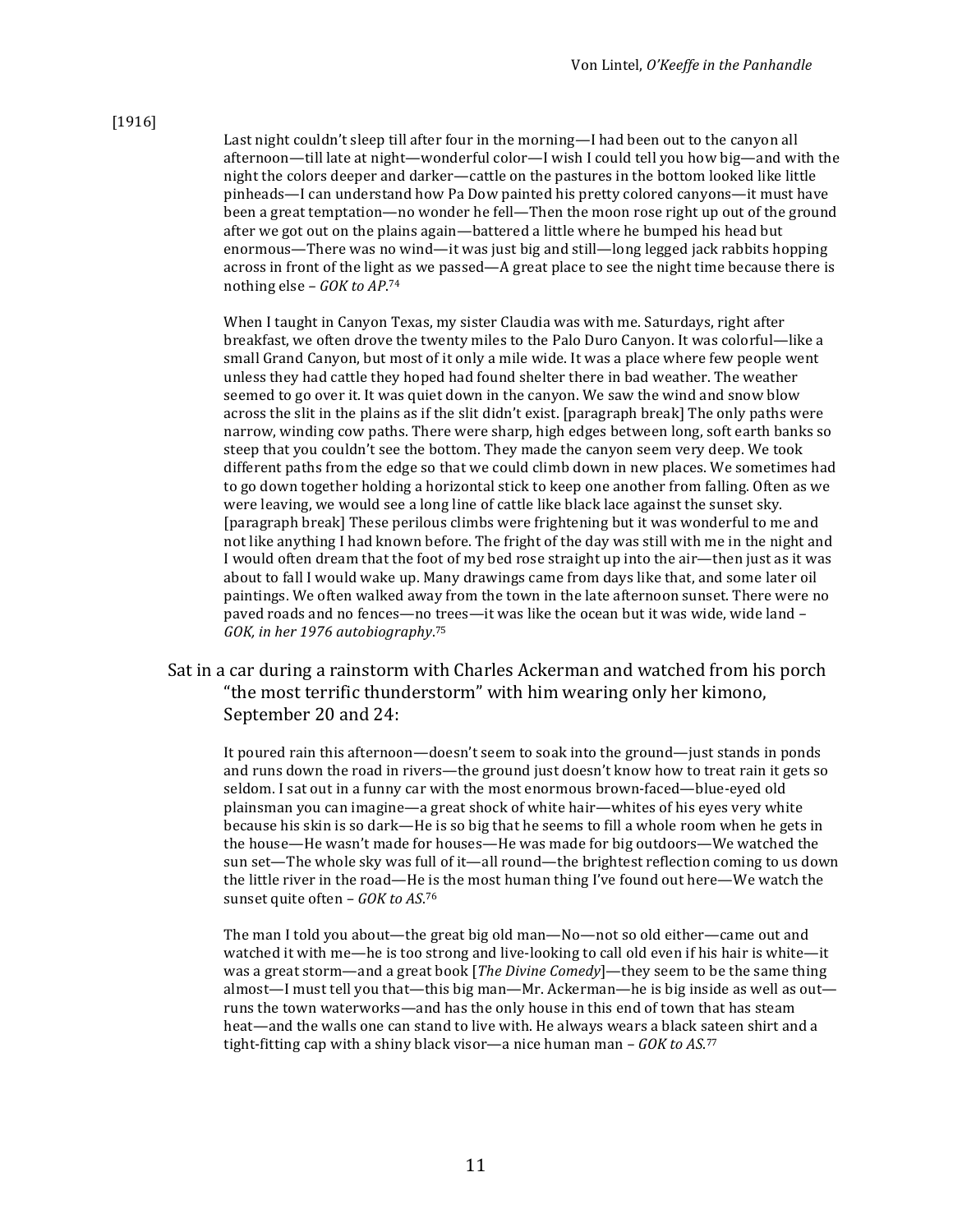Anita—really—living is too fine—Last night we had a tremendous thunder storm—and I've never seen such lightening in my life—it was wonderful—the big old man—have I told you about him—he is the biggest I ever saw it seems—tremendous—inside and out—he in his shirt sleeve—black shirt—he is distinctly a working man—and I in my kimono—stood out on the porch for a long time watching the whole sky alive—the lights had gone out—creating disturbance in the house—we were the only ones that went out—I often watch the sunset with him—he is the kind you like to see things with *– GOK to AP*.<sup>78</sup>

- Received a letter from AS where he described their relationship in platonic terms of mutual understanding, September 2779
- Wrote how she was often surprised that the town of Canyon survived the High Plains wind<sup>80</sup>
- Visited PDC, October 8; began to spend Mondays there regularly, often driven by Ralph Ackerman (the son of her landlord); began painting landscapes there:

I wish you could see the landscapes I painted last Monday out where the canyon begins— Ralph and I spent the day out there...Slits in nothingness are not very easy to paint—but it's great to try – *GOK* to AP.<sup>81</sup>

Yesterday was sunny and fine and I went to the Canyon again—about twenty miles east climbed and scrambled about till I was...out of breath many times over—and felt very little—such a tiny little part of what I could see had worn me out—Yes—I was very small and very puny and helpless—and all around was so big and impossible—It seemed as if the steep places—the far away parts—the ragged little cedars and uncertain stones all laughed at me for attempting to get over any of it – GOK to AS.<sup>82</sup>

Attended an all-faculty meeting at WTSN; described her respect for RBC, October 9:

Tonight I've been to a faculty meeting—They are more fun than anything that happens here—Really—they are great—and they all look at me as though I'm crazy when I say I like them—But—they are so much fun I have to say it – *GOK to AS*.<sup>83</sup>

The president  $[RBC]$  is a nice little man—I'm going in and tell him the things I wanted so much to say today...he is a Methodist-I seem to be doomed to work with them-he is really nice though—I like him - GOK to AP. 84

## Began taking walks alone or with another female companion at night; described how she did not miss NYC:

Walked way out on the plains in the moonlight—there is no wind—so still and so light—I wish you could see it—with Miss Hibbits—she was born in Ireland—and has lived mostly on a ranch about 30 miles from here—she was telling ranch tales—It seems so funny that two women can walk like that alone at night... there is just nothing out there—She says she has often ridden till ten or eleven o'clock at night-alone-nothing to be afraid of-because there is nothing out there—It's great—I am not even having the smallest wish for N.Y.—Isn't it funny? – *GOK* to AP.<sup>85</sup>

Her sister Claudia, age 17, arrived in Canyon; wrote to AS that his letters made her feel she was "walking on [his] naked soul," October  $11^{86}$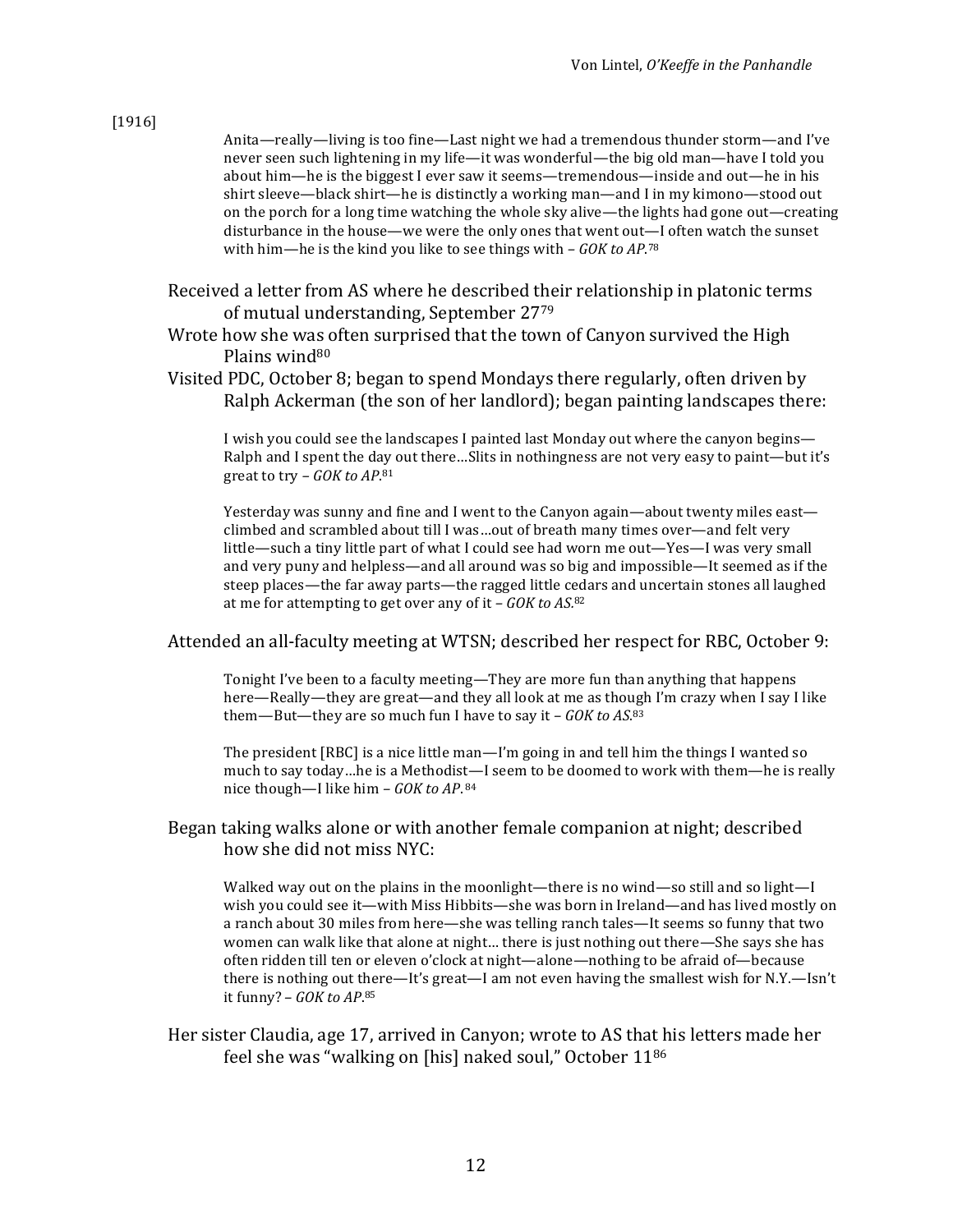# Wrote about how she felt confined by her teaching position, October 16:

Teaching school is awful—for instance—I can't go barefooted tomorrow if I want to—I might lose my job if I cut off my hair—They pay you to be such a fool sort of pattern. Still I haven't the nerve to quit in the morning—Anything else is just as bad—I just want to go out and be wild for a while...Think of how great it would be to be out in the canyon tonight—I don't even want a house. No use to say anymore—words tangle it. It made me turn from listening to the wind—and looking at the dark. I want so very much to go with it. Music. I would like to hear music tonight because it would hurt me so—the kind I want would hurt terribly and I want to hear it alone. You see one reason I want to be a man is so I could go hunting for that big loneness—away from folks—I don't think I'll have the courage to go as far as I want to alone—being a woman—I wonder—it is much different—or do I just blame my lack of courage to my sex - *GOK to AS.*<sup>87</sup>

## Described why locals in Canyon didn't want her sister to live with her, October 22:

The word 'humbug' coming to my mind right now makes me want to swear....I don't know any better place to use it than in a little town on Sunday—I don't see how anyone with a grain of sense in their head can go through the nonsense they do and call it religion— $I$ mustn't think of it—it makes me—too furious—and really—if they enjoy it—I see no reason why I should object—One reason why they didn't want my small sister to be with me is because I do not go to church—and the amusing thing is that the ones who object—never go themselves....What makes me so furious is talk about—SIN—Why talk about it—if it is so awful—No—I'm not going to write you a sermon—but something ought to be done to some of the folks who are talking to young folks on Sunday *– GOK to AS*. 88

# Visited PDC in her "high-heeled slippers" to keep herself from climbing, October 22:

I've been in the Canyon all afternoon—I didn't climb—I sat on the top all alone—the first time alone—I didn't want to climb—so wore high-heeled slippers—knowing it would keep me from it.—That was the only way to keep me from it—and I had to laugh at myself sitting there in those shoes—and I had to laugh too—thinking how feeble-minded I must be to have to hobble myself before I left home to make myself behave...The very far wide of it lavender and pink and red and blue—made dirty in places by millions of little scrubby cedars—never more than ten or twelve feet high—but sometimes having trunks two feet thick—gnarled and twisted—sometimes half uprooted—scrubby little old things but still live and bravely green...Shadows very blue—I almost cooked—half-asleep in the sun—but the shadows of the little scrubby trees were cold...Anyway—I had a great time by myself— The sunset was a long warm glow—it seems to hate to leave this country *– GOK to AS* .<sup>89</sup>

# Avoided attending daily chapel at WTSN, October 26, but began attending a Sunday School Class led by RBC:

I've been going to a Sunday School class at the Methodist Church...sometimes—The President of the Normal has it and I like to hear him talk—I went the first time because I want to know as much as I can of what he is like—I still go for that reason—and will probably continue to as long as I can make myself—or until I know all I want to about  $him - I$ like him. I guess I didn't go to chapel today because I knew he was away and didn't see any use in listening to or watching the old fat tub who takes his place – *GOK* to AS. <sup>90</sup>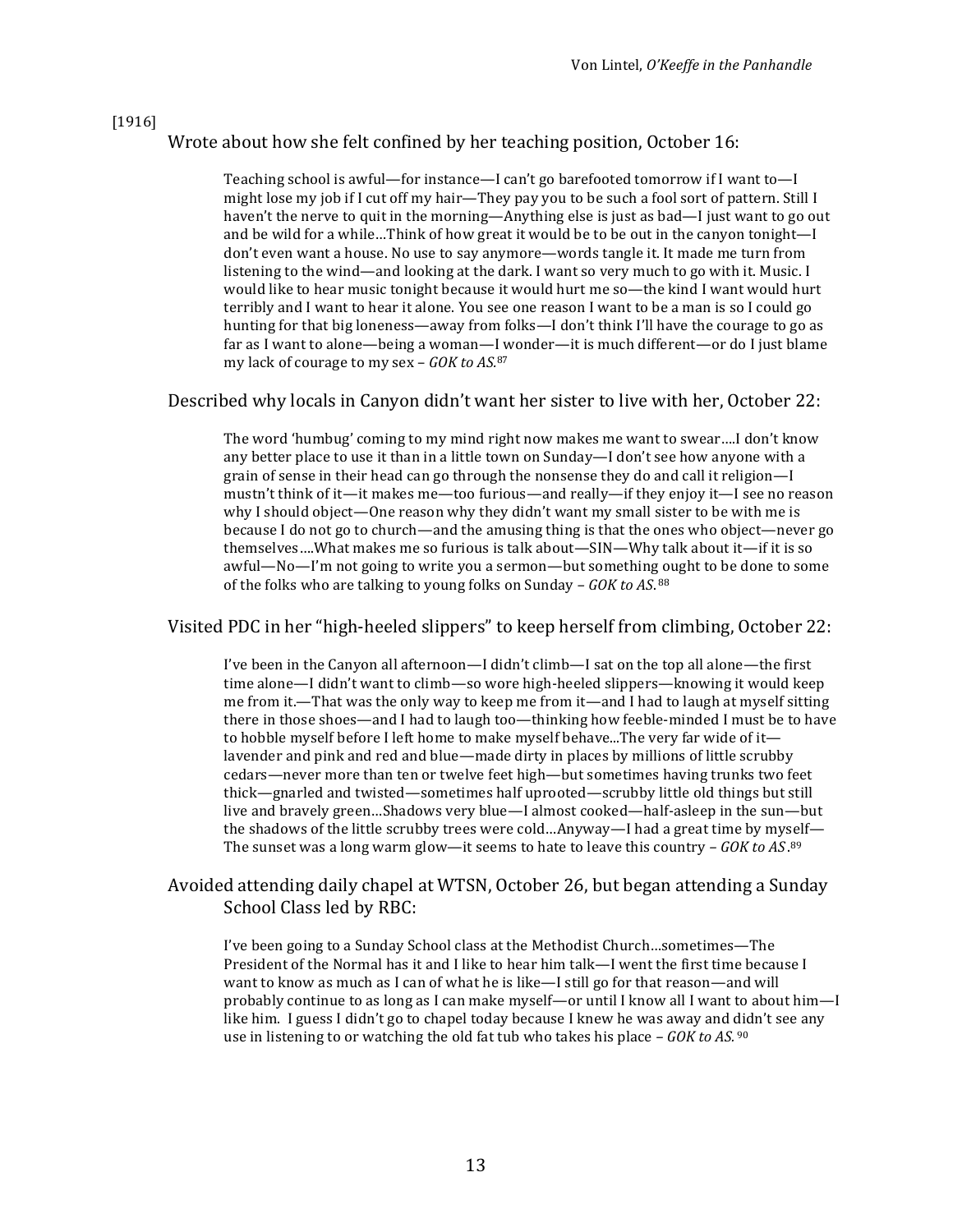Hitched a ride home from a long walk on an old man's wagon, October 30:

Yesterday rode home on a hay wagon—no it was clover with a funny old man—His mules and wagon blocked my path so we started talking—he noticed my book…asked me to get up beside him—regular hay rack—Bless you—he had taught school out here in the early days for fifteen years—had quit it for ranching—then came here for his children to go to the Normal—the last one graduates this year—We had a great time riding in toward the sunset. He was little and dried up and weather beaten—but he likes living – GOK to AP.<sup>91</sup>

Admitted she was "curiously glad" that she couldn't see Macmahon, October  $31^{92}$ Attended a play in Amarillo with WTSN faculty; began to write often of the "starlight" on the plains, observations that likely relate to her watercolor *Starlight Night, October 31:* 

Tuesday night—It's a wonderful night—still and warm and moonlight—big quiet moonlight—As I walked home alone in it—I was tired...a trip to Amarillo yesterday—coming home in the midnight starlight—Such wonderful big starlight...I think the best way I can tell it to you is—that last night I loved the starlight—the dark—the wind and the miles and miles of the thin strip of dark that is land—It was wonderfully big—and dark and starlight and night moving—It is—tremendously free—you would love it—I wish you had been by me— (just came in for a thicker coat)  $-$  GOK to AS.<sup>93</sup>

Taught drawing, interior design, and costume design, second quarter at WTSN, November to December

Attended an all-faculty meeting at WTSN, November 4:

Well, I like Faculty Meetings—I always get so riled up—I want to scalp someone—Education is such a mess when it's bottled like they bottle it... And then I'm going to decide if it's worth the trouble to fight and try to do some things here my way—I'm not sure that it's worth the trouble—I get so terribly riled when I start to fight—it wears me all out—And is it worth it?—I don't know—They like things as they have it – GOK to AS.<sup>94</sup>

The Spanish lady looked at me and laughed when I said I thought Faculty Meetings the most interesting events of the month—She said, 'Well—now I do know you are different from anyone that ever came here—I never knew anyone else to like Faculty Meetings before' and the whole table agreed with her – GOK to AS.<sup>95</sup>

Wrote to AS that she was beginning to like him "so tremendously that it some times scares [her]," November 4<sup>96</sup>

Published a drawing in *Vanity Fair<sup>97</sup>* Wrote about the eerie sound of cattle lowing:

> $[A]$ s I opened the door—I heard cattle—many—in the pens over by the track—lowing—I wonder if you ever heard a whole lot of cattle lowing—it sounds different here—too—just ground and sky—and the lowing cattle—you hardly see—either them or the pens—the pens are of weather beaten boards—take on the color of the ground it seems—I like it and I don't like it—its like music—I made up a tune to it this morning – GOK to AP. 98

Painted stage sets for theater productions at WTSN, November 12<sup>99</sup> Stated that she was glad she was not in NYC because there was more for her in TX, November 13100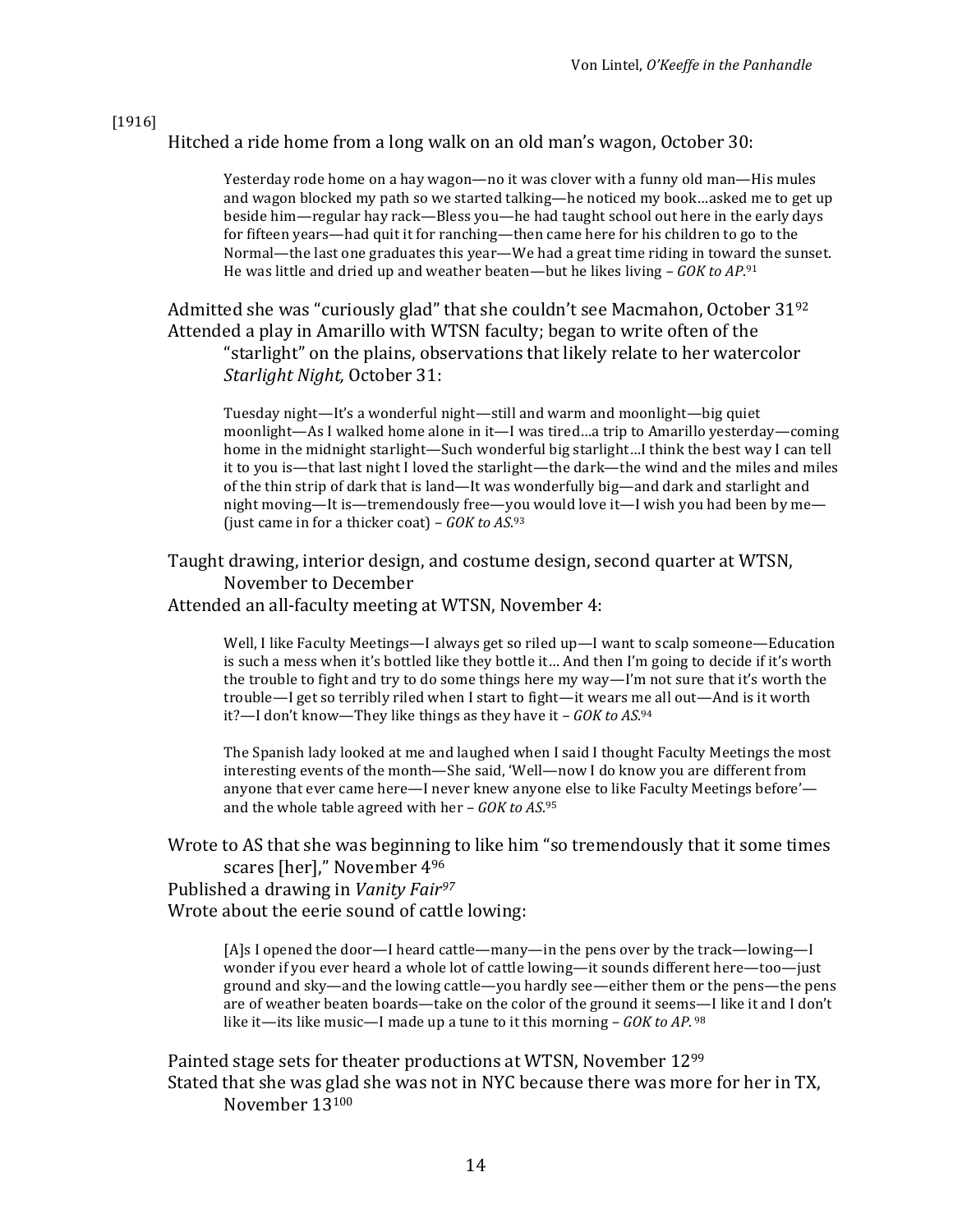Was asked in November to speak on "The Cubist in Art" at a Faculty Circle at WTSN in January 1917; requested that AS send her books for preparation:

There is a Faculty Circle—sort of experiment—and we are all going to have to give talks on whatever the committee assigns us—They have given me "The Cubist in Art"—and I'd like to scalp that fat old Latin creature if he had any hair on his scalp to make a respectable showing—I think he has a notion that all modern art is cubist—I've got to get enough definite information in my head to talk for half an hour at least—I want to say a lot in a little while....Iust at present—I don't know a cubist from much of anything else...I haven't cared exactly—what a cubist is—It's a ridiculous thing to try to  $do$ —but—they have such queer notions about what I'm supposed to teach—I try to teach what I think is of use to everyone – *GOK to AS*. 101

Received Clive Bell's Art from AS, which she began to use as a textbook at WTSN, November 22102

More of her work was featured in a group show at 291, November 22 to December 20103

Described her relationship with her sister, Claudia: "I don't see any reason why I shouldn't take care of her if I can—She has a funny kind of snappy grit that I like...she is more entertaining to talk to than most anyone here—and you have to talk to someone," November 22<sup>104</sup>

Was frustrated at being pulled in so many directions at WTSN, November 22:

Went to school yesterday—So much work to do I couldn't say home—Everybody grabbed me for an extra job too—Even old bald-headed Latin [B. A. Stafford] wanted me to make him a motto—Domestic Science [Martha T. Bell, home economics professor] giving a dinner and wanted me to help decorate her table—Expression [Mary Morgan Brown] has another play on—I have it planned—the setting and costumes—but that doesn't keep them from keeping me standing talking for what seemed like years—Gosh—! If I stay here a couple of years I'll be able to do most anything—But really it's great—it's lots of fun – GOK to AS.<sup>105</sup>

Wrote to AS about seeing a train approaching Canyon from a distance, an occurrence that would inspire two watercolors and a charcoal drawing, November 30; later commented on liking his "engine in winter" photograph (*The Hand of Man* from 1902) featured in the issue of *Camera Work* he sent her, December 24:<sup>106</sup>

When I got off the fence only two stars were left—I walked northeast—A train was coming way off—just a light with a trail of smoke—white—I walked toward it—The sun and the train got to me at the same time—It's great to see that terrifically alive black thing coming at you in the big frosty stillness—and such wonderful smoke—When I turned—there was the sun—just a little streak—blazing in a moment—all blazing—I thought of you – GOK to AS. 107

## Visited PDC in the snow, December 10:

This morning—in a tearing northern and snow—blistering cold I started for the Canyon—I just got home—my hands a bit swollen from the cold but it was great! In the Canyon I climbed. It was all rough—but it was great. Wish you could see the tumbleweeds blow—they are round and just tear across the plains like mad—big ones and little ones—far ones and near ones—where there are fences—sometimes they hang singly—sometimes they just pile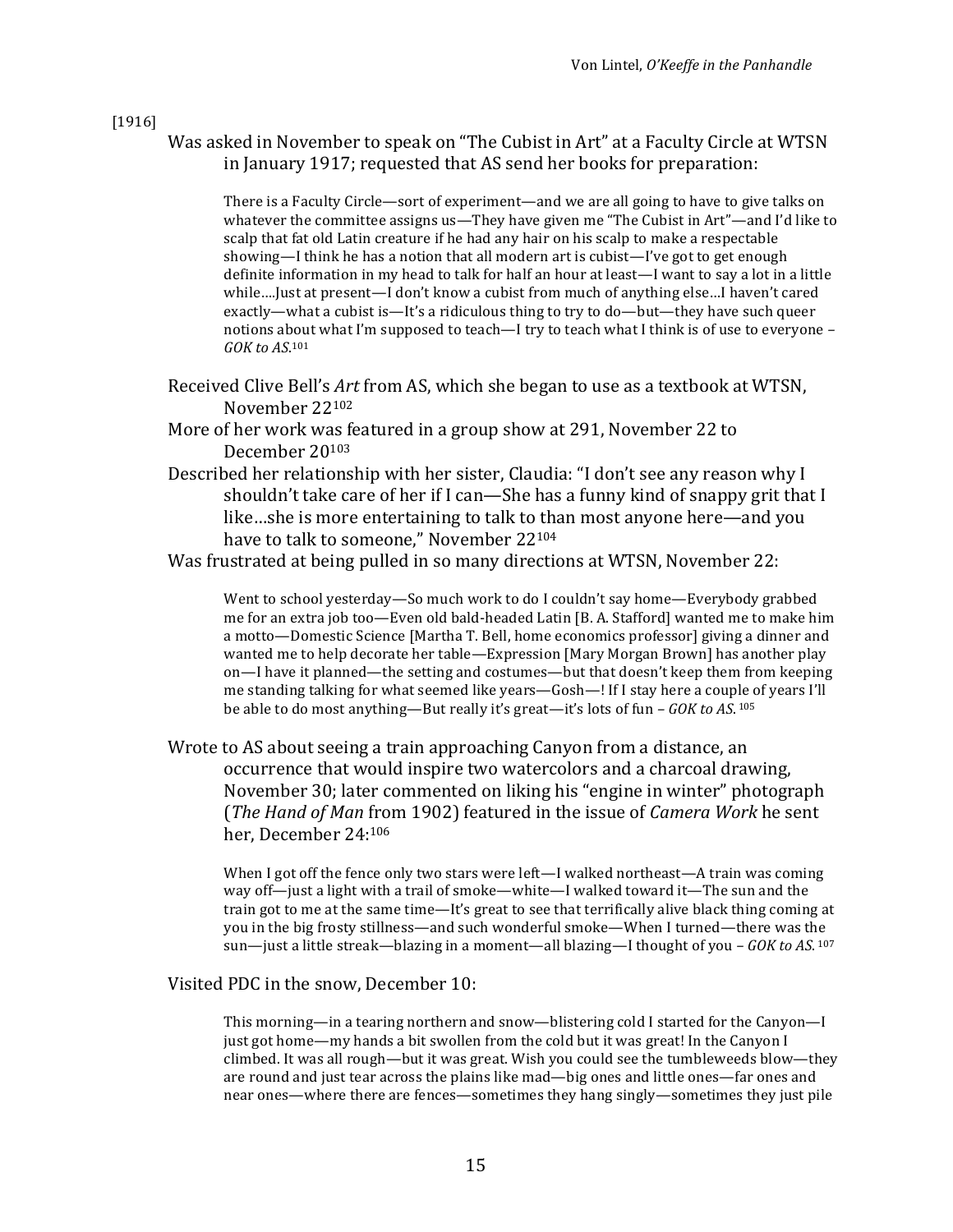up—It is the tumbleweeds that mark the fences here—A stretch of fourteen miles of nothing after the last house till you come to the Canyon—a slit in the ground…and that darned wind—and the cold—It's all so big—such big washes—big hills—long drops—thick trunked stubby cedars—hardy—old—strong—often broken or the soil all washed from several feet of the roots—but they don't mind—they are still green—Wonderful distances—colors—all kinds—Isn't it funny—when I was climbing out—sat down all out of breath—looking back at it—in the fine—wild-driven snow—I love it—wish I could be with it now—I want it all *– GOK to AS*. <sup>108</sup>

# Described her working method and her use of the color red in her Panhandle landscapes, December 12:

It's a very windy morning but the wind is warm. I'd like to walk in it but the dust blows so bad today. I can't remember anything I made with red in the sky—except—Thanksgiving morning—and I know you haven't seen that—It's awful red...I usually worked in the evening—between supper and dark—on a west porch—no chair even—always on the floor—I never seem to get on with water color except on the floor—never have enough room any other place – *GOK to AS*.<sup>109</sup>

Wrote about walking south and viewing the skyline at sunrise and sunset, and about the "starlight" and a "train like a star on the horizon," phrases that likely correspond to her Panhandle watercolors, such as *Starlight Night*, *Train at Night in the Desert,* or the series *Light Coming on the Plains*; wrote about sitting on the cattle pens watching the sunset and the moonlight, and about the unique smell of the town with its cattle industry, December 12 and 19:110

Last night we walked from sunset till—long after dark—walked straight south: the ground here seems level because it is so empty—the sky-line at sunset and sunrise is marvelous the quality of it—seeming perfectly straight all round till you look a long time—Then there was the moon—and the starlight—I guess I didn't look up at it—didn't think to—what I seem to remember is the line of the horizon—just the sister and I—not on the road—no path—just out into it—I wish we had met you out there somewhere...I want to go out there where I can't see anything but land and sky—and lie down and be still – *GOK to AS*.<sup>111</sup>

Went over and climbed the cattle pens again—empty—sat there for a long time watching the sunset—it was cloudy and—clouds make gorgeous sunsets here—I sat there till some cowboys came up with a few cattle—while they were fussing around in the tangle of fences I climbed down and came home—moonlight—but still red in the sky...GOSH—the air simply reeks with a kind of filth that there are no words in my vocabulary for - *GOK to AS.*<sup>112</sup>

I've been out watching the sunset again...where you see the wonderful sky-line—It's a tremendous line—Just earth and sky meeting—nothing to sight—absolutely nothing—We walked into it a long time—then sat down—I lay down—flat on my back—Stars coming out—turning my head a little I could see the sky-line—still a little color in the west. The sky like a wonderful jewel—darkest in the center—light around the edges. I've always wanted to touch it—since I was a very little girl—and it always seems more wonderful—I'm wanting it more. It makes me feel like such a little girl. And I came home—looked at what I've been working at all day; and I felt like a still littler girl; what's the use in trying to paint—I haven't the mentality to do what I want to do...It has been like wrestling all day and now there is that funny little thing—it's screamingly funny—I've drawn it about fifteen times—little—and twice—big—and this is the second attempt to paint it—it's great to be a fool—But it makes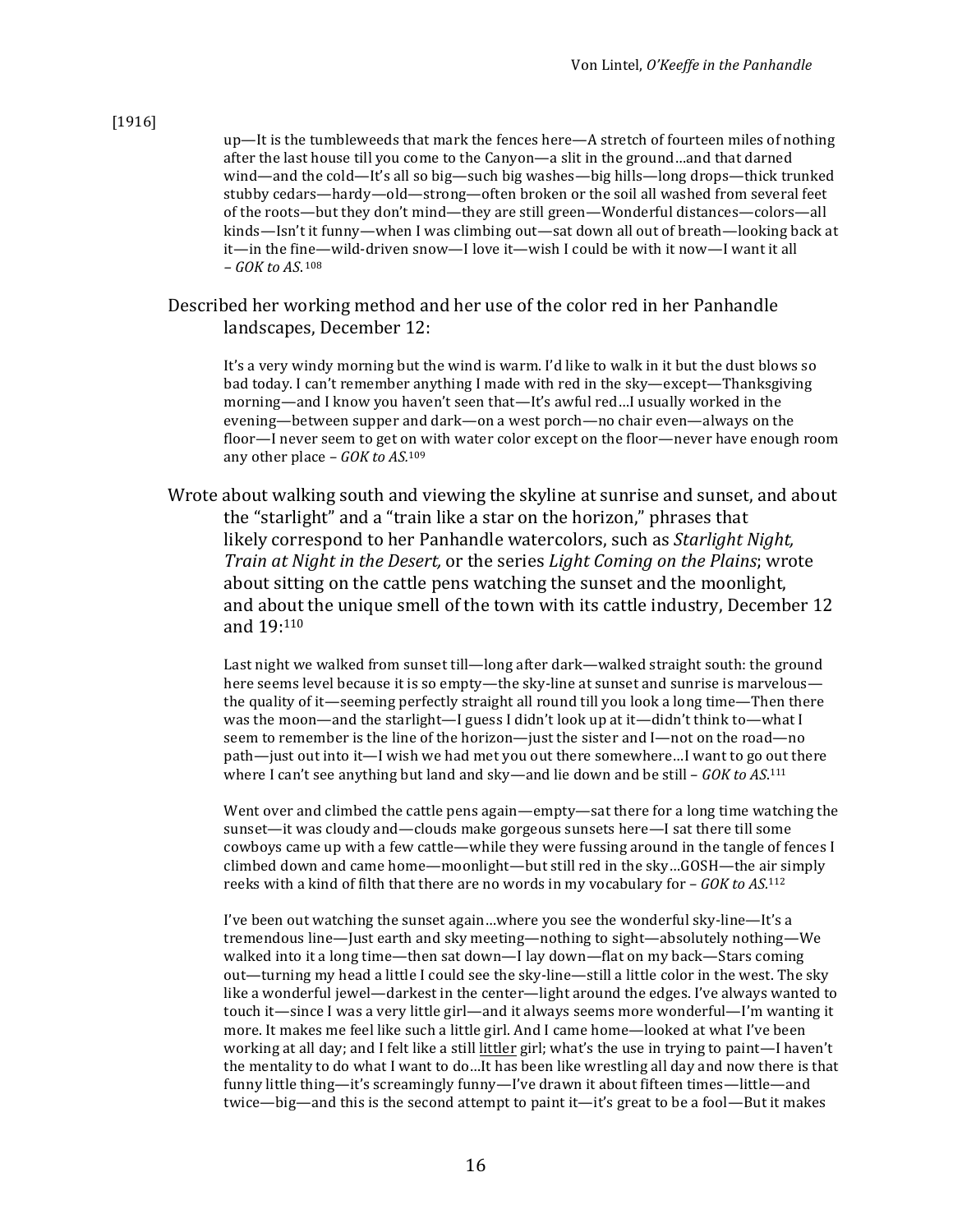me feel so helpless—like such a little girl....There isn't anyone in Texas to talk to tonight my head would just about come to your knee if I were standing in front of you—and it's great to be little—I like it…The wonderful stretch of the bare line at sunset—the stars—a train that I watched like a star on the horizon—it's great to watch it moving such a long time—it never came close enough to be anything but a little line—the wrestle of the day—the emptiness of the night—and I like it all so—nobody in Texas—it's funny what way I like it -*GOK to AS*. 113

The light would begin to appear, and then it would disappear and there would be a kind of halo effect, and then it would appear again. The light would come and go for a while before it finally came. It was the same with the trains. You could see the morning train coming a long way off, and then it would disappear, and then you'd see it again, closer. The country was so flat, but there were slight depressions in it, and things would drop out of sight. Anyway, my teaching schedule was usually arranged so that I had two hours a day to myself, and that's when I used to paint. It was a good time for me. I was getting very interested in what was mine – *GOK, in a 1974 interview*.<sup>114</sup>

Told AS how green trees had "smothered" her and how instead she "liked them bare—whipped by the wind," December  $12^{115}$ 

Described herself to AS as both "a very little girl" and "old enough to be [his] great grandmother" while seeing him as "just a little boy," December  $12^{116}$ WTSN students later described her and her teaching:

Her personality stayed with me...I liked her so much...I learned [from her]; I got to where I could sketch pretty good studying under her - Maddy Kirk Duncan.<sup>117</sup>

We thought she was very good, very good. She was patient with us and seemed to realize, you know, that we had problems [laughs] and she tried to help us. She was very patient and very lenient on marking our displays...She showed us why we [were] to design it that way. Just didn't tell you, 'just do it like that,' but she'd tell you why...Very friendly to us in the classes. Always respected everything we did. She never was outspoken or angry about corrections or anything like that. Smooth tempered...She was a very unusual person....but we respected her. She was always fine to us...Never did fly off the handle....She seemed to realize we were having a pretty hard time going to college... paying the bills and going to college and she had respect for us...and we did for her. Never any joking in the classes. Always very serious *– Ruby Cole Archer*. 118

We liked her, we thought she was kind of queer, but as for not liking her, I *never* heard of anybody, no we all liked her…we laughed a little bit behind her back at way she looked, she was so different. None of our mothers dressed like that - *Lula Byrd McCabe, student of GOK* in *Canyon*. 119

[She had a] real nice personality…[a] very congenial person and was really student oriented...if you were a student in the college, why, you were on the top of her list... some faculty members just have away of reaching their students *– Ted Reid, student at WTSN and romantic interest of GOK*. 120

In Canyon, her sister Claudia participated in tennis, hunting, shooting guns, motorcycling—"not trailing on behind—running it herself"—ice skating, and horseback riding; she shied away from most of these activities, but always enjoyed walking and hiking, and sometimes shot guns with Claudia<sup>121</sup>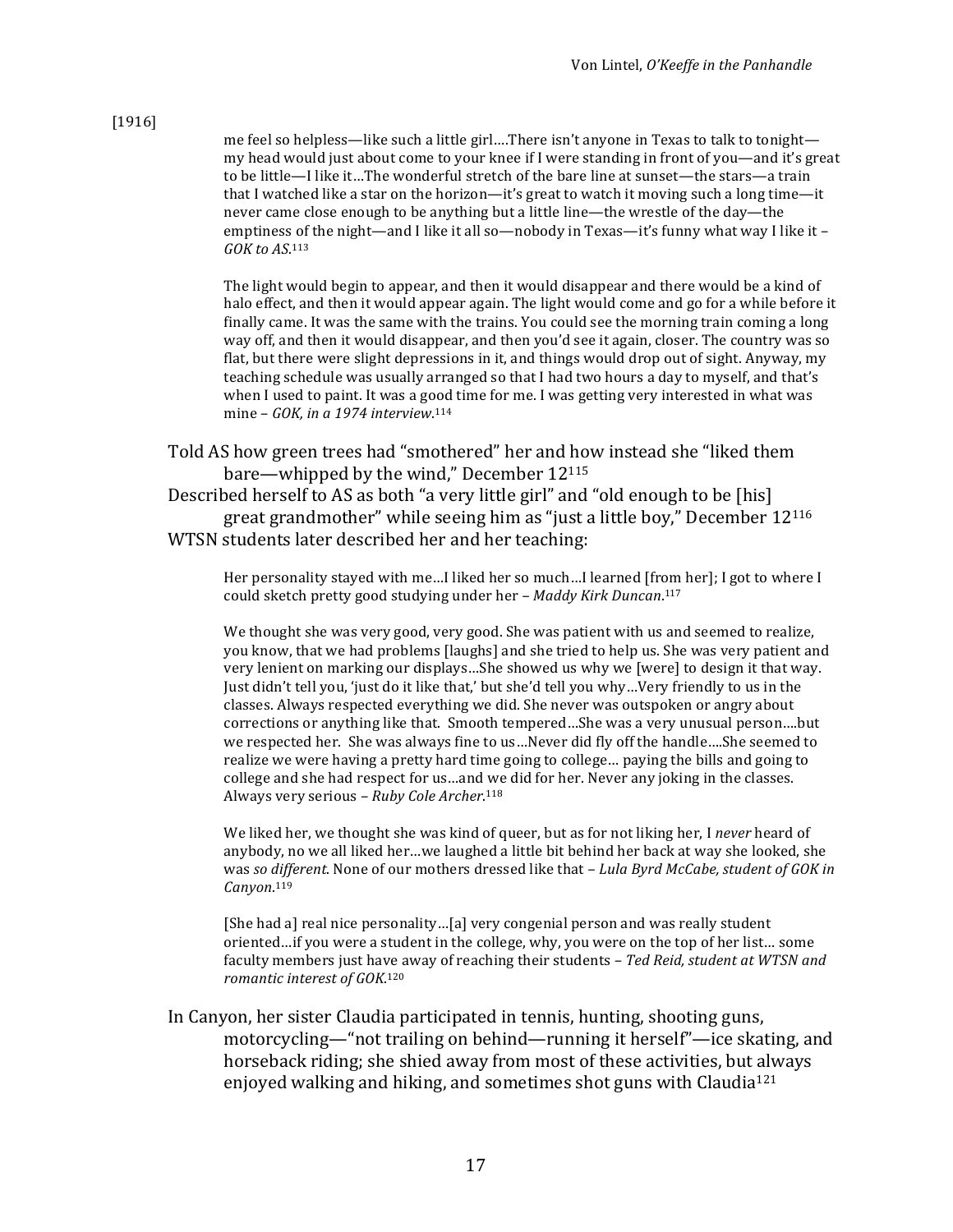Folks look crosseyed at me for letting her do things like that—but I don't see why not—if she wants to...I'm afraid she will shoot herself but guess it isn't any more likely than someone will shoot her through the wall. I don't know of anything to do with her but to let her do as she pleases – *GOK to AS*.<sup>122</sup>

Later in her life, described Claudia's shooting practices and seeing the "evening star" that inspired her 1917 watercolor series by that name:

The evening star would be high in the sunset sky when it was still broad daylight. That evening star fascinated me. It was in some way very exciting to me. My sister had a gun, and as we walked she would throw bottles into the air and shoot as many as she could before they hit the ground. I had nothing but to walk into nowhere and the wide sunset space with the star. The watercolors were made from that star – GOK in her 1976 autobiography.<sup>123</sup>

Expressed racist views in scolding Claudia for not picking up after herself, December 26<sup>124</sup>

At a Christmas Party, met Rector Lester, who followed her home and asked if he could come up to her room, December 30:<sup>125</sup>

So imagine my astonishment to have a mere—ordinary—everyday man pull me out of the clouds with two or three good vanks and knock me down on the earth so hard that I waked up. I met him at a party Xmas time—next time I went to town he followed me around till I was alone then asked if he could come  $up-$ I said—No—thinking we had absolutely no interests in common—but he looked so queer—I changed my mind right quick and said he could—then held up my hands in holy horror wondering what I'd  $do$ —So—The first time he came because I didn't want to hurt his feelings—and the next time because I wanted to explain something I had said the first time—And then my landlady informed me that she objected to my having anyone come to see me at all—and I nearly died laughing because—I had begun to enjoy the problem of trying to talk to him...It was so impossible that it was funny—He is prosecuting attorney in the court here—Yale—etc—I am almost hopelessly specialized—and had been thinking and reading and working so specially hard on a specialized line that there wasn't much else in my brain—so I practice on him—he was a fair sample of the mind I'd have to tackle in Faculty Circle—and he seemed interested—but I couldn't imagine why - GOK to AP.<sup>126</sup>

Throughout the fall, she continued to write loving letters to Macmahon, but on December 26, she wrote to AS that she felt Macmahon would not like her most recent letter because "it was just time to say some things"<sup>127</sup> Described how she continued to find a few good friends in Canyon, December 26:

I feel particularly sane—and wonder if I am—it's so funny. Afraid of nobody and nothing. It's great. Found a great girl today—daughter of the old fellow who teaches German—home for the holidays—They are very German—but look French—are part French—very dark wonderful eves with a queer slant—hair just a little curly—very pale—just a little color well put on—so thin that one pound less would make her too thin. It was great to find her seems like the first real person I've found around here—She's great to look at—the frailness—and the fire—we are going to walk early in the morning. You know to look at her that she likes to walk—She likes Xmas—likes to give things to many folks. Teaches music in Dallas - *GOK* to AS.<sup>128</sup>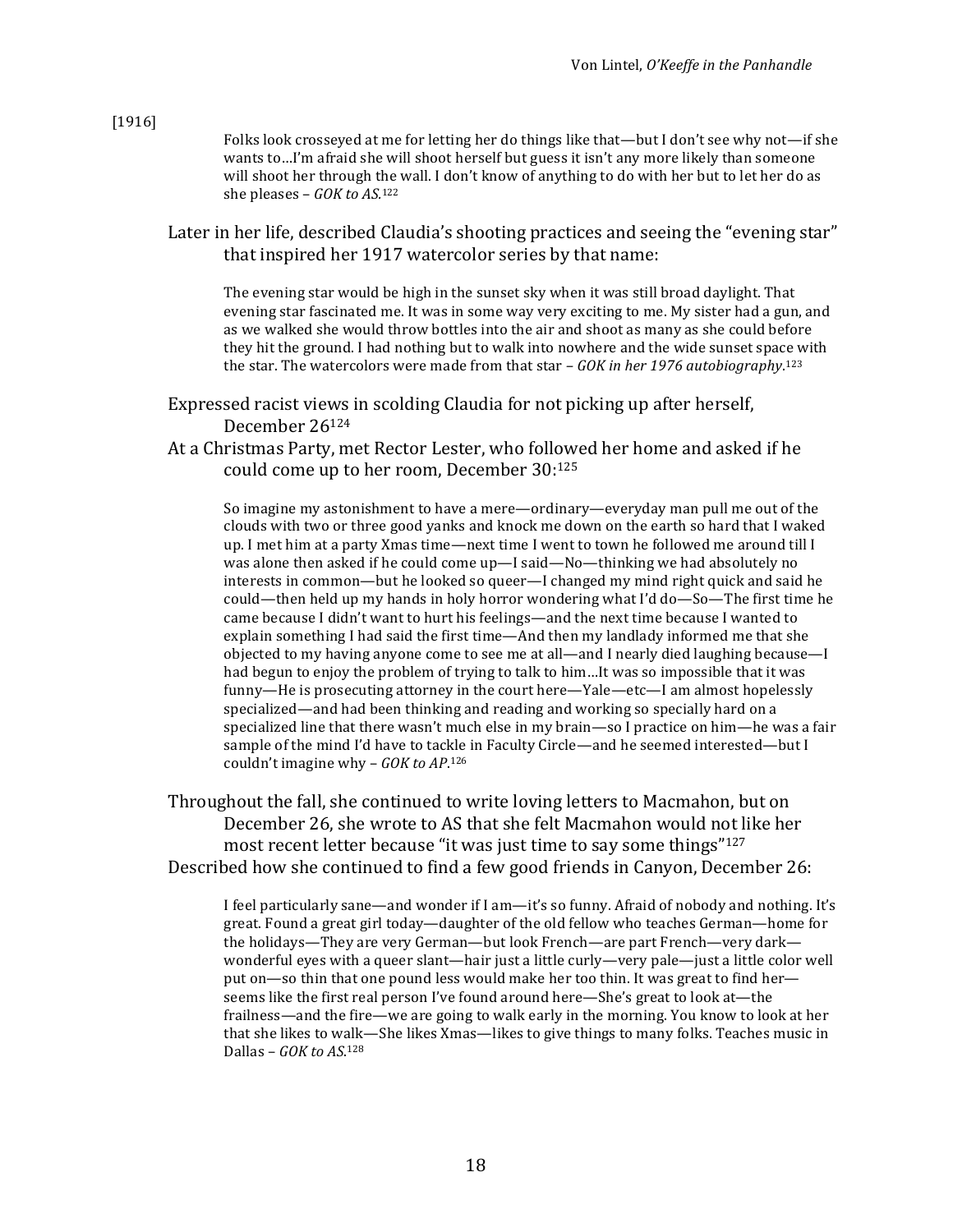## [1916] Responded to the wind and weather in the Panhandle, December 26:

It's sunset again—another day—this is the third of tearing wind and dust—And again yesterday afternoon I slept two or three hours—thought I must be crazy to be so sleepy— But last night I made up for it—read till two—Faust after twelve—then turned out the light just because it seemed the thing to do—Sometime after four I dozed a little—just listening to the wind...It's a great wind out...There seems to be something almost terrible—like an awful storm of wind and biting cold and lightening and blue greyness—fast moving big clouds that terrify you—bleakness and aloneness—above the world where you've never been (your refers to me)—cutting rain that does not wet you—because I can stand up very straight and fearless in it – *GOK to AS*.<sup>129</sup>

Reserved two rooms to rent for herself and her sister at the Canyon home of Douglas Shirley (Professor of Physics at WTSN), 500 20<sup>th</sup> Street, after construction on the house was completed $130$ 

# 1917 Had falling out with her landlord Susie Ackerman over Lester visiting her room; had a romantic encounter with Lester when the two drove out to PDC. January 2:

The little fat woman and I fell out—It was a most amusing talk—And that funny stupid man [Lester] was here again—it was about his coming that we fell out—Imagine anyone telling me they objected to anyone coming to see me—I'm not really over the surprise yet—She is too funny for words—So instead of sitting in her old house we rode for nearly three hours— Her objecting made his coming interesting—And way out there in the Canyon draw I made him get out and walk—He didn't like it but I did—It was really wonderful out—only he spoiled its wonder...Can you imagine me shut up in the car...arguing and objecting to beefsteak with really nice hands—(well shaped—makes you think he ought to play something) objecting to an arm round me and hands on me—Why—I wonder that the car didn't laugh...He is really nice inside—and because I laughed so—he couldn't understand...Then—I thought of you...He got it wrong of course—and asked if I were going to marry you—I told [him] goodness no—and that you were married years ago...And the little fat woman—she would ship me in the morning—scandalized—It's too funny—or there is considerable irony in it - GOK to AS.<sup>131</sup>

We rode a long time—it was a wonderful lavender sort of moonlight night—Went out to some hills in a canyon draw that I wanted to see at night and stopped facing the hills—It was really wonderful—only someway he isn't the kind you enjoy outdoors with—he spoils it—I was in a wildly hilarious humor—We got out and walked a long way—It was warm—almost like summer—When we got back in the car we sat there talking a long time—I was leaning forward—looking over toward the hills telling some yarn—and bless you—when I sat back straight—his arm was round me—Jingles—it was funny...I almost died laughing—Of all the people in the world to find themselves out at the end of the earth—The barest hills you ever saw in front—nothing but plains behind—beautiful lavender moonlight—and that well fed piece of human meat wanting to put his arms around me-I wonder that the car didn't scream with laughter...Anyway—It tumbled me out of the clouds – GOK to AP.<sup>132</sup>

# Mentioned how she "spent the weekend at a place in the canyon that they call the country club," presumably the Palo Duro Club<sup>133</sup>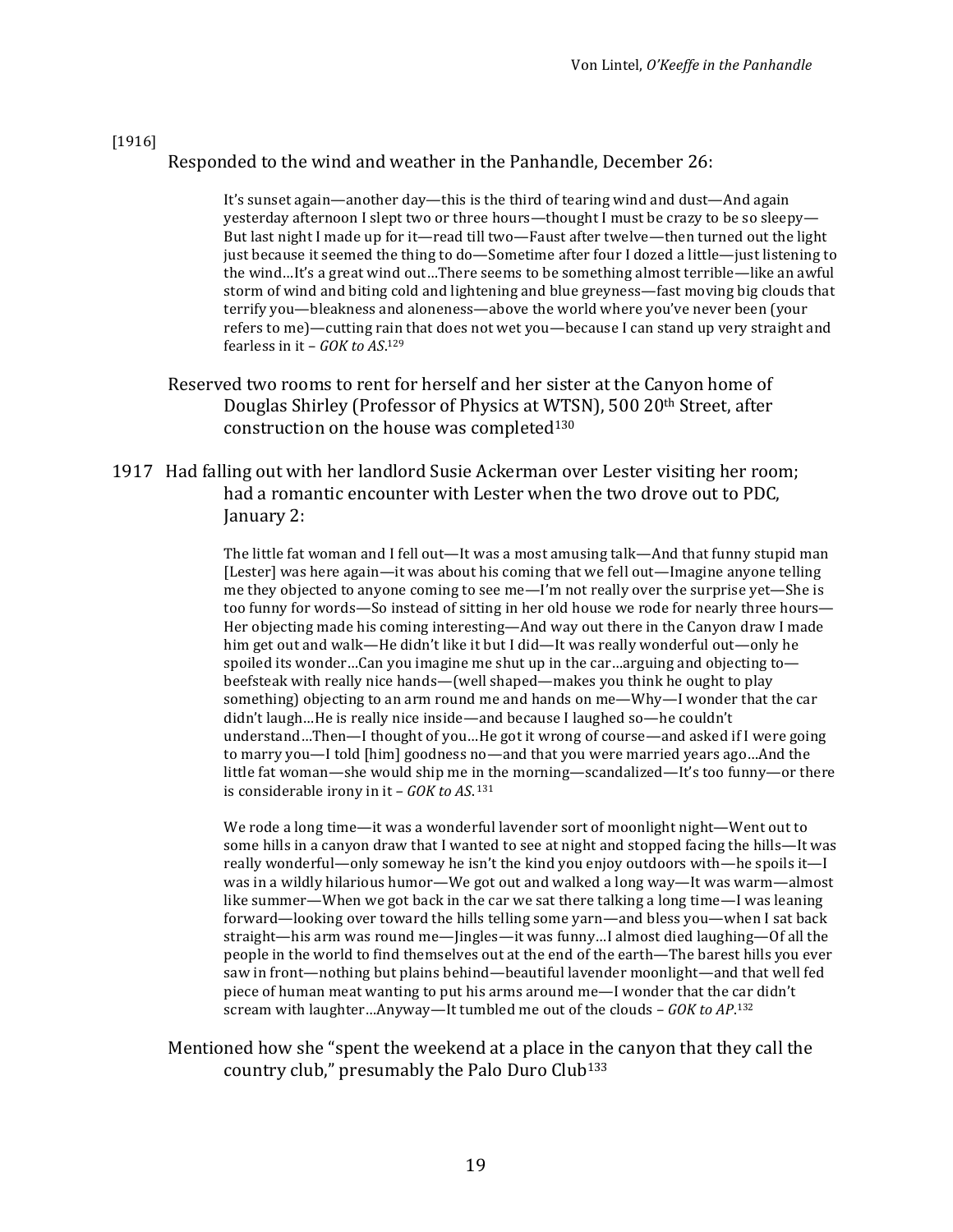# Gave her talk on cubism at the WTSN Faculty Circle, January 8, to an enthusiastic audience:

I gave that darned talk Monday night—and I got so excited and they all got so excited that we kept at it right over all the time allotted to the man who was to come after me and over an hour past time to go home—It was all very funny—and I've talked it to individuals for hours at a time since—So funny—At the table—in the halls—in the offices—funny how interested they all were—Really amusing—maybe because I'm so interested *– GOK to AS*.<sup>134</sup>

I worked like the devil—and it was a great success—You see—I hadn't talked to the Faculty at all and I was determined to get them going... I planned to say things that would make them ask questions...It was so funny to see them get so excited over something they had doubts about the value of *– GOK to AP*.<sup>135</sup>

Began in January to teach 1st and 2nd graders at WTSN training school; enjoyed this age of children: "I was going to tell you how much fun my little folks are at school—they really are great"<sup>136</sup>

It's so easy to make work with youngsters—just plain drudgery—and so interesting—so maddeningly interesting if you are really interested—it's really great – *GOK to AS.*<sup>137</sup>

- AS complimented the "great work" she was doing "down there all the time," referring to her teaching and lecturing; said he could see and feel her "great" throbbing living excitement" surrounding her cubism talk, January  $16^{138}$ America severed diplomatic ties to Germany, February 3
- She and her sister moved into their rented rooms at the completed Shirley home, February 5139
- Made sets and costumes for a WTSN drama club performance, February 5<sup>140</sup> AS wrote with warm praise about her recent artwork, February  $11^{141}$
- Caught a cold, Sunday, February 11; spent the next day in PDC; took to bed the following  $dav^{142}$

Wrote to AS about being happy in Canyon: "I'm so glad I'm here—and it's such a funny place to be glad to be. You see—there is nothing here," February  $13^{143}$ 

Spoke out to WTSN faculty against their prescribed teaching methods, February 16:

I told them they were trying to make everybody alike—and they said they guessed they were... lately I've been thinking I'd go and tell Mr. Cousins that I'm on a bum cog in the wheel for turning out what they want to turn out—but he would think I am crazy—You see I feel like a hypocrite pretending to belong in that wheel at all - GOK to AS.<sup>144</sup>

Spoke her mind at the local drug store to the surprise of onlookers, February 16:

I just said some things I wanted to—and it didn't sound like a cog in the wheel—and the old red-headed Heyser almost turned handsprings out the door once—and little Mattie B's eyes almost popped out...What's the use in pretending to have flat feet and pop eyes and a Sunday school disposition when you haven't got them – GOK to AS. 145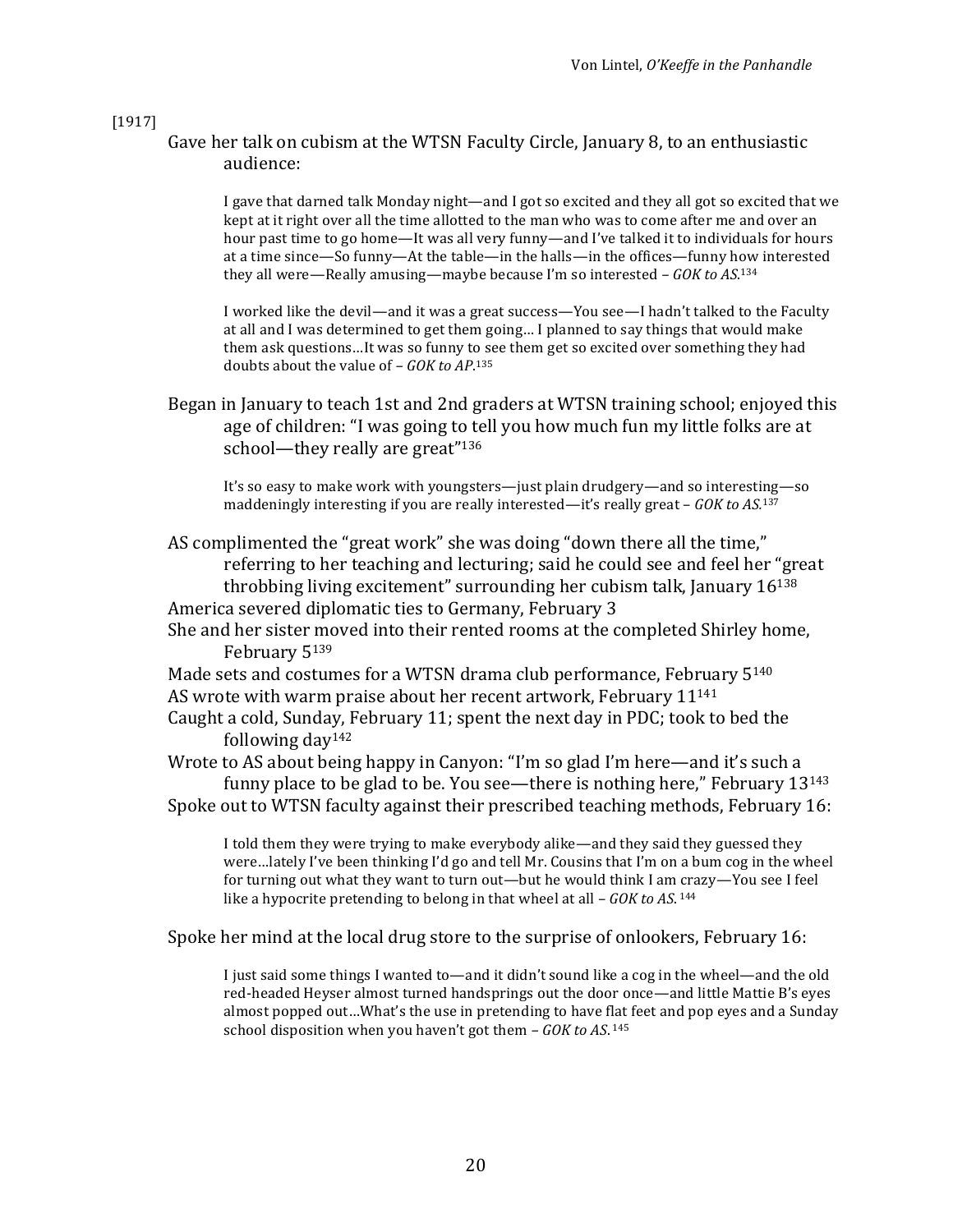### [1917] Considered resigning at WTSN; complained that she had no time to herself or to paint; shot at tin cans in the air to relieve frustrations, February 16 and 19:

And I could just see Mr. Cousins laugh at me if I went and told him he better get someone with fallen arches and nearsighted pop eves in my place...I feel like holding the lid on a boiling kettle...I'd like to be a green balloon going up into the sky—blue sky—and burst—!...I haven't had a minute to myself all week—except about an hour yesterday—and that hour—I took a gun and a box of bullets—and went out on the plains and threw tin cans into the air and shot at them—The sister and I. She went on hunting afterward but I only had the little time *– GOK to AS*.<sup>146</sup>

You see—I'm terribly busy—and have been half cracked since the new year began—Have only painted once...So snowed under with things to do that I'd like to yell. The Spring quarter begins Tuesday—Haven't had but about an hour to myself all week—That was yesterday so I got a box of bullets and went out on the plains and threw tin cans into the air and shot at them—It's a great sport—Try it if you never have *– GOK to AP*.<sup>147</sup>

- Spoke her mind in her classes at WTSN, February 16: "I've said some scandalous (according to some folks) things in class this week—way off from art—or maybe the very substance of it if it's life—I don't know—I know the class was astonished—but they seemed to enjoy it" $148$
- Invited to be faculty chaperone for a dance at WTSN, February  $18^{149}$
- Decided to stay another quarter at WTSN, February 19: "It's a great place to work— No traditions...the whole institution—just beginning—started to build it seven years ago yesterday....Why I'd rather work here than anyplace I know of—and maybe I'm not such a misfit as I sometimes feel... I'll stay another quarter anyway"<sup>150</sup>
- Wrote to AP that she would always care for Macmahon but hasn't time to think about him; wished AP would visit her during her vacation and they could go to Colorado together, February 19151
- Expressed her love of Nietzsche's writings and her frustration with "stupid" people in Canyon, February 28:

I've been wasting such a lot of time on such stupid folks. Feel as if I'd yell if I had to speak to any of them again—They have made me laugh and be fooling—I guess that was necessary. But—now—This darned book [Willard Huntington Wright's *What Nietzsche Taught*, 1914] has made the things I've seen people do all day—seem so foolish—so insane...The man is a wonder—I want to tear the picture of him out of the book and hang it up—stick it up somewhere so I can see it anytime...Not a single one I'd give the book too—I have too much respect for it—I want to jump on all the stupid folks I've seen and talked to...I want to jump on them with my heels—to hurt—Or maybe blow them around with a very hard wind that would knock them hard against the first upstanding thing – GOK to AS.<sup>152</sup>

Wrote about her "pink hyacinth" in anthropomorphizing terms, and about being watched while dressing by a colleague, February 28:

My pink hyacinth is pinker and fatter and funnier than ever—it reminds me of the little fat man—Latin—who lives across the street and comes out every morning just as I am getting up—and I know he is looking at me—has seen me in all stages of undress I guess—but I'm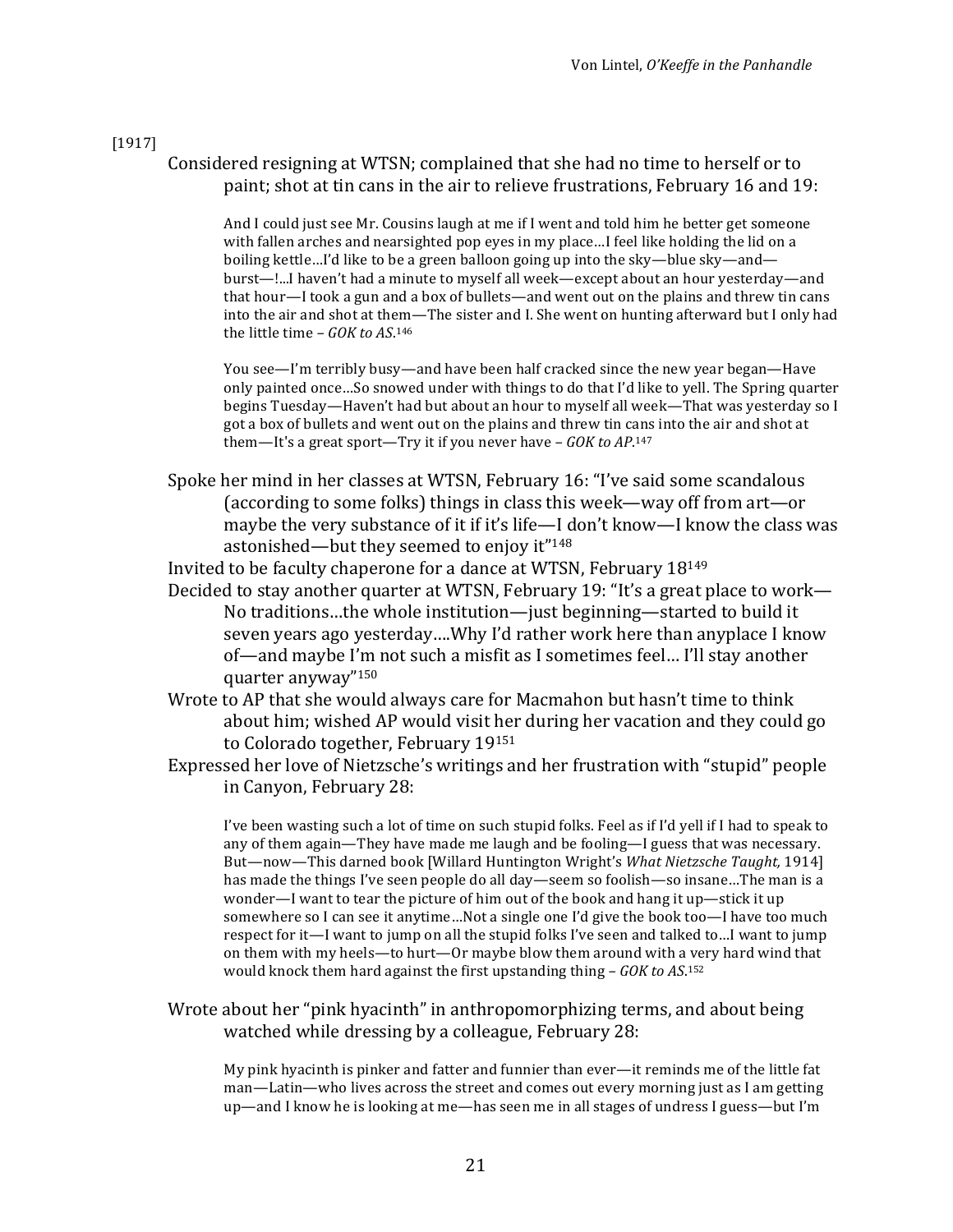usually too sleepy to care or move from in front of the window—I told Claudie—he has seen it all now so it doesn't matter—He teaches Sunday school—ought not to look if it isn't all right – *GOK to AS*. 153

My pink hyacinth doesn't seem so funny tonight—it's pinker on top—dying—I don't know why-but it seems like a tall slender girl tonight-with an unnatural flush-and very shiny eyes—her dress is very pale pink—so pale it almost seems white – *GOK to AS*.<sup>154</sup>

#### Further described her lack of inhibitions about her own nudity, February 28:

I remembered myself at the wood-pile with a pan to get chips when it was still starlight in the morning—the sky in the east just turning warm—The cliffs are great against it—I looked a long time till I was really cold—then looked down and laughed—My kimona [sic] wasn't even fastened—I got my chips—went in—made a fire in the fireplace—some was left—Then dressed and went out and looked at the world a while and no one else was up yet when I got back after a long walk and climb - *GOK to AS.*<sup>155</sup>

## Also noted to AS how she always wore black, February 28; locals who knew her repeatedly commented on her unusual manner of dress:

I had on a black dress—white crepy silky stuff for sleeves and collar—I had to laugh when I looked down and saw it...Didn't you know—I always wear black—haven't had anything any other color except that green one last fall and the green smock and colored coats sometimes—and I hate the green things now—I've always been more comfortable in black and white than anything else – *GOK to AS*.<sup>156</sup>

[She] just dressed like a man, never seen her in anything except tailored suits, I mean men tailored suits, and oxfords that were square toed; and her skirt was just catholic, normal, hair was cut just like a man's—short—and they did wear their hair short then *– Cornelia Wolflin Patton*. 157

She wore black. Black, black, black. And her clothing was all like men's clothing. Straight lines, she didn't believe in lace, or jabots in blouses...or ruffles. She had a very tiny waist. She wasn't a tall woman; around 5 foot 6 inches. She wore black and that made her look smaller, and she wore a man's type felt hat, summertime and winter, she wore that felt hat and she wore men's type shoes, she had a tiny waist, and to camouflage that waist she showed us a belt she had made; it was about 6 inches wide, out of buckram, that is a stiff material. It was right on her hip bones, that would cover that small waist, make lines up and down, and she wore coat suits; black coat suits of manish type and white shirt waists. No frills or lace on it, plain white shirtwaists, and that's what she encouraged us to design...Straight, long black hair. She pulled it straight back over her head and did it in a little bun at the back of her neck. So she could wear this man's felt hat. She looked very manish to see her walking along with all that black on and those men's shoes. People didn't do that then *– Ruby Cole Archer*.<sup>158</sup>

I remember [the way she dressed] the most of anything because we young ladies there in the class thought she was about the queerest dressed person we ever saw; our mothers didn't dress that way; her flat heel shoes, her black skirts, long; her white shirt waist; she always had white; there was always black. Her hair was black. Dark, straight [hair]. We girls when we'd go walking with her, well, 'why don't you curl you hair, why don't you roll it up at night, you'd be so pretty,' we'd tell her. We all had our hair curled. Oh she'd just laugh. And say probably not my style; she was so good natured; she enjoyed being with us – *Lula Byrd McCabe*. 159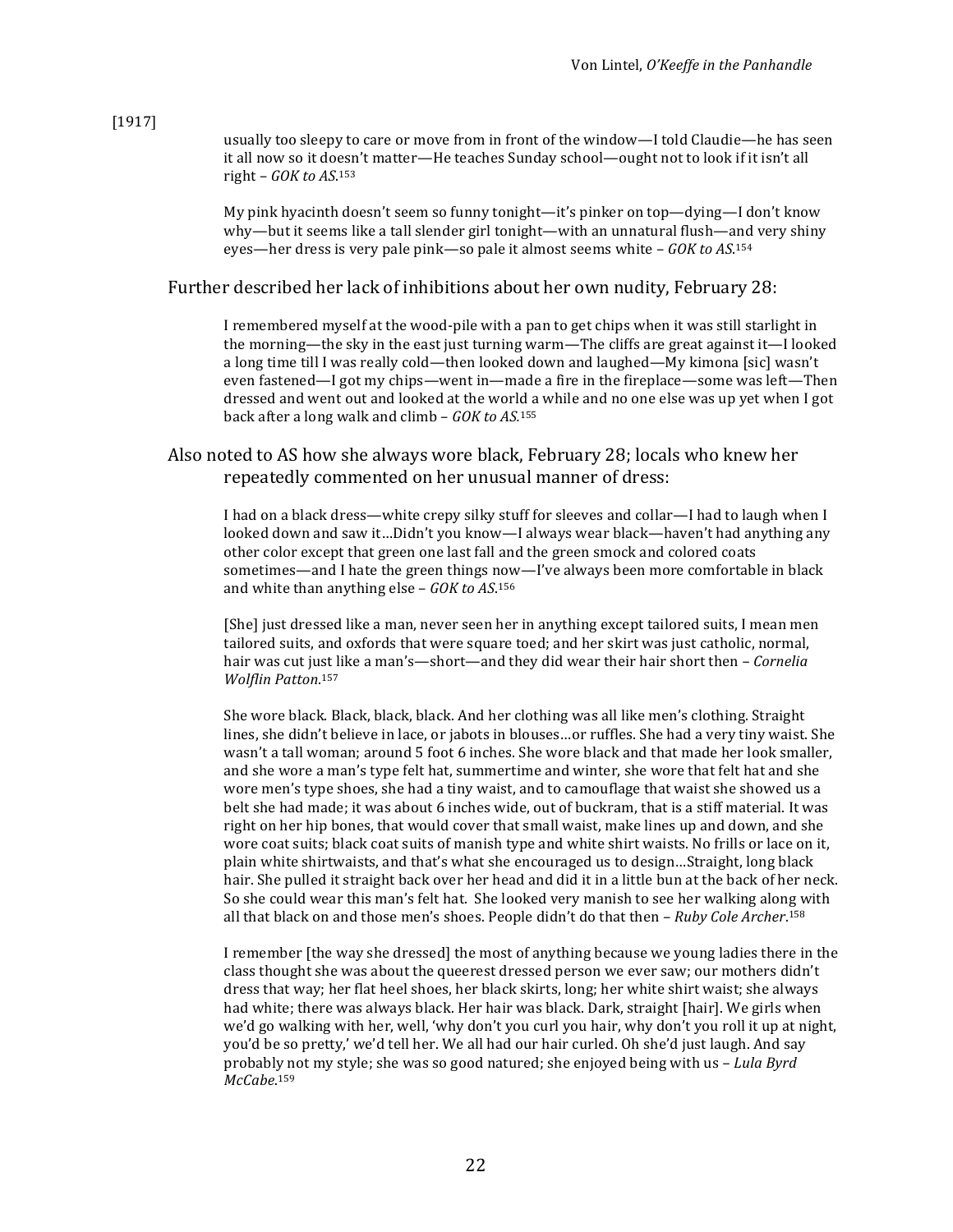She just had a different turn...she just looked at the whole situation differently; she didn't mind sitting down on the front steps and pulling her shoes off after walking down; everybody had to walk to school; whenever she walked from Shirley's or wherever she ate her lunch; one day she just sat down there on the front step and pulled her shoes off to rest her feet before she went on in the house. I remember that. I was sitting out there and talking to her; we were visiting and talking, and two members of faculty came by and I noticed...that they didn't know whether we should be reprimanded – *Ted Reid*.<sup>160</sup>

Took several long drives with a man from Amarillo, Don Willard Austin, who "stayed over" in Canyon; then she, her sister, and a female friend spent the night in Amarillo; she took the train to return to Canyon the next day; ran into Lester at the Canyon Post Office and tried to avoid him, February  $28:^{161}$ 

I had a great time the night I went to Amarillo this week. The car was the loudest yellow thing you ever saw—Gave the little town such a jolt—It was open—the wind blowing sunset—we go mostly north—Such a wonderful sunset and we went so fast—the plains are turning just a little—I don't know—I was just in a humor to have a great time—everything looked great—such a wonderful color—such emptiness—it's tremendous—and I must say again that we went ridiculously fast—and I like it—Oscar Seagle sang—we rode over town then out into the night again—Such wonderful starlight—I was so very alive—seeing things I liked tremendously everywhere. Came down on the early morning train—Sunrise—great— Really had a great time but it was the humor I was in as much as anything. He unexpectedly went East next day – *GOK to AS*.<sup>162</sup>

While at supper—up rolled that yellow car again—I almost fell over but the evening was quiet—the sunset wonderful—so Claudie and another girl piled in too and off we went after the sunset it was moonlight—just a little moon but so very clear—We didn't intend to do it—but somehow we did—went to Amarillo again and spent the night *– GOK to AS*.<sup>163</sup>

Described her new room at the Shirley house, including the orientation of her windows, and how she woke with the sunrise, February 28:

[My room] has three [windows]—One very wide and two small—facing east and a small one north and a small one south—all one end is window—If I ever move in—Another coat of paint—then the floor—It's wonderfully white—I like it—It's wonderful when the sun rises just plains to the sky...I'm just liking living—It's the light that wakes me most every morning and I get up just about sunrise – *GOK to AS*.<sup>164</sup>

Mentioned the Palo Duro Club as one of her common destinations, February 28: "They tried to get me to go out to the Country Club again for the weekend tonight but I balked"<sup>165</sup>

Wrote about playing with the Shirley children, March 11:

I feel as if the Devil has me by the ears and is about to pull them off—if he would only let loose and just sit down and talk to me for a little while I think I'd probably enjoy him. I wouldn't even mind romping and rollicking around with him a bit like I've just been doing with the youngsters downstairs—but for goodness' sake—why won't he let loose of my ears. There's a little boy five—and a little girl—a little over a year I guess—I've forgotten—she can walk but she can't talk—pink and white—blue eyes—yellow hair—straight hair—so dainty and little—I just have to pick her up every time I see her—simply have to—She isn't fat—she is just lovely—too nice to be real—too nice to grow up. I've been playing with them for over an hour – *GOK to AS*.166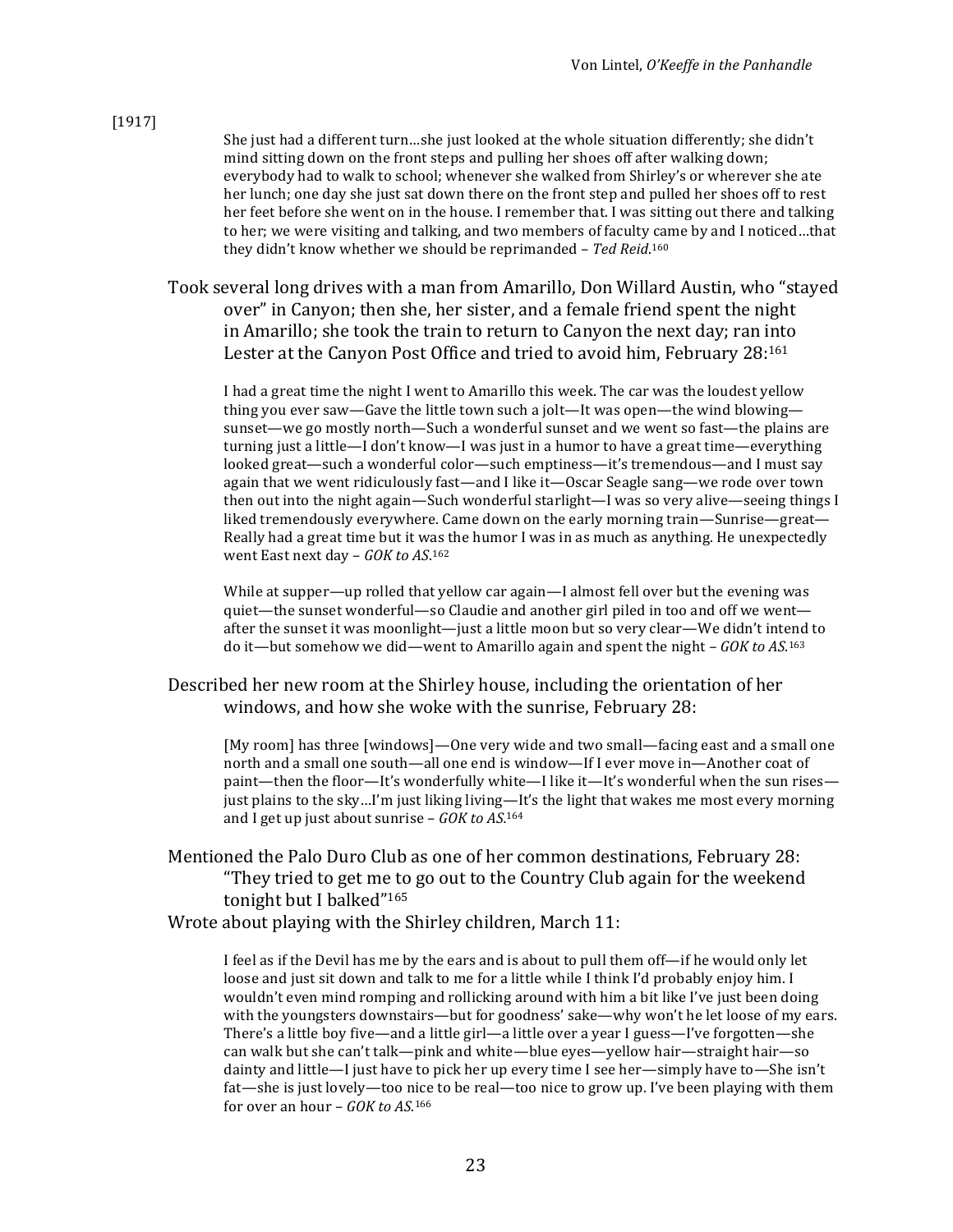Described to AS the emptiness of Panhandle landscapes: "I wish I could see you...Texas is just empty plains and sky tonight—have you ever been very hungry? Emptiness is excruciatingly painful," March  $11^{167}$ Wrote fondly about one of her female students, March 11:

Nietzsche would say everyone I know in Canyon is sick—Or I think he would—except one girl—She twisted and turned her still life study into a blue soda water glass with green straws in it—and fixed up a bottle—labeled poison—yellow on red—And had the queerest looking animal—sort of a spider only it had a grinning face—climbing up the glass—I just wanted to yell—She had a wonderful time doing it—The class was somewhat horrified that I had such a good time out of it—She's strong as an ox—would knock anybody down for half a cent if they didn't please her—just to get them out of the way so she could go on—Then again—she has the sweetest little feminine smile—She came since Christmas—just came to me this quarter—a little head—little eyes—but such snap – *GOK to AS*.<sup>168</sup>

# Joined Randall County District Clerk Thomas V. Reeves and his wife Luella on a trip to PDC, March 11; the visit included wading in an icy stream, letting her "hair down" with Luella, and making numerous small drawings:

I've had a wonderful day—Last night I didn't tell you about my invitation to go to the Canyon because I wasn't sure...I go for the mail every morning—and frequently a big man—is going that way too at the same time—I knew who he was but had never met him—A nice young fellow—I knew he watched me—but I never looked at him—why should I care if he looked at me—and why look at him—he didn't interest me—His wife phoned me and asked me to go—and the first thing she said after she introduced me when I went out to get in the car was—"He said he wanted to take you to the Canyon because he likes the way you walk down the street with your hands in your pockets and he thinks he likes you...The day couldn't have been finer—and they are great folks—she is very pretty and blond. I walked and climbed and climbed and walked till I feel all shaky in the knees and limp all over—They took another girl too—a great friend of Mrs. Reeves. We waded in the stream—icy cold—about ten feet across—lay in the sand a long time—Really big cedar trees—I took a long walk by myself—following cow trails through the cedars along the stream—We all took our hair down...it was great-just to feel free in the big outdoors-And the awful places we climbed—really—life wasn't worth living to me a few times—I was so scared—It's all so tremendous—and we came home riding into the sunset—Too wonderful to be true—I made a lot of drawings—just little ones...So glad he liked my hands in my pockets—he's a nice man—I like him – *GOK* to AS.<sup>169</sup>

# Recounted her experience climbing in PDC, March 11-12:

You know—I'm just living—I just sort of plunge from one thing into another—so often—so very much afraid—And you feel like something that protects me—something I want to be very close to-like I had to shrink back-so many times today-against the wall of rock going straight up beside me—and in front—Gosh—a misstep and I'd roll down forever—and the dirt and rocks crumbled and rolled down and there was nothing to hold to—I dare not hold to anything—and I couldn't stand still by the wall of rock—or I'd never make get to the top—I must keep moving—and I guess—being afraid made it all the finer—It was that way many times—and another awful place was a bare ridge—that went down seemingly forever on both sides and we must climb up it—as it slanted up and run along the top when it was on the level—There is something so merciless about the canyon—so tremendous—I love it. The big cedar trees were very nice too—the grass is very short and brown—no underbrush—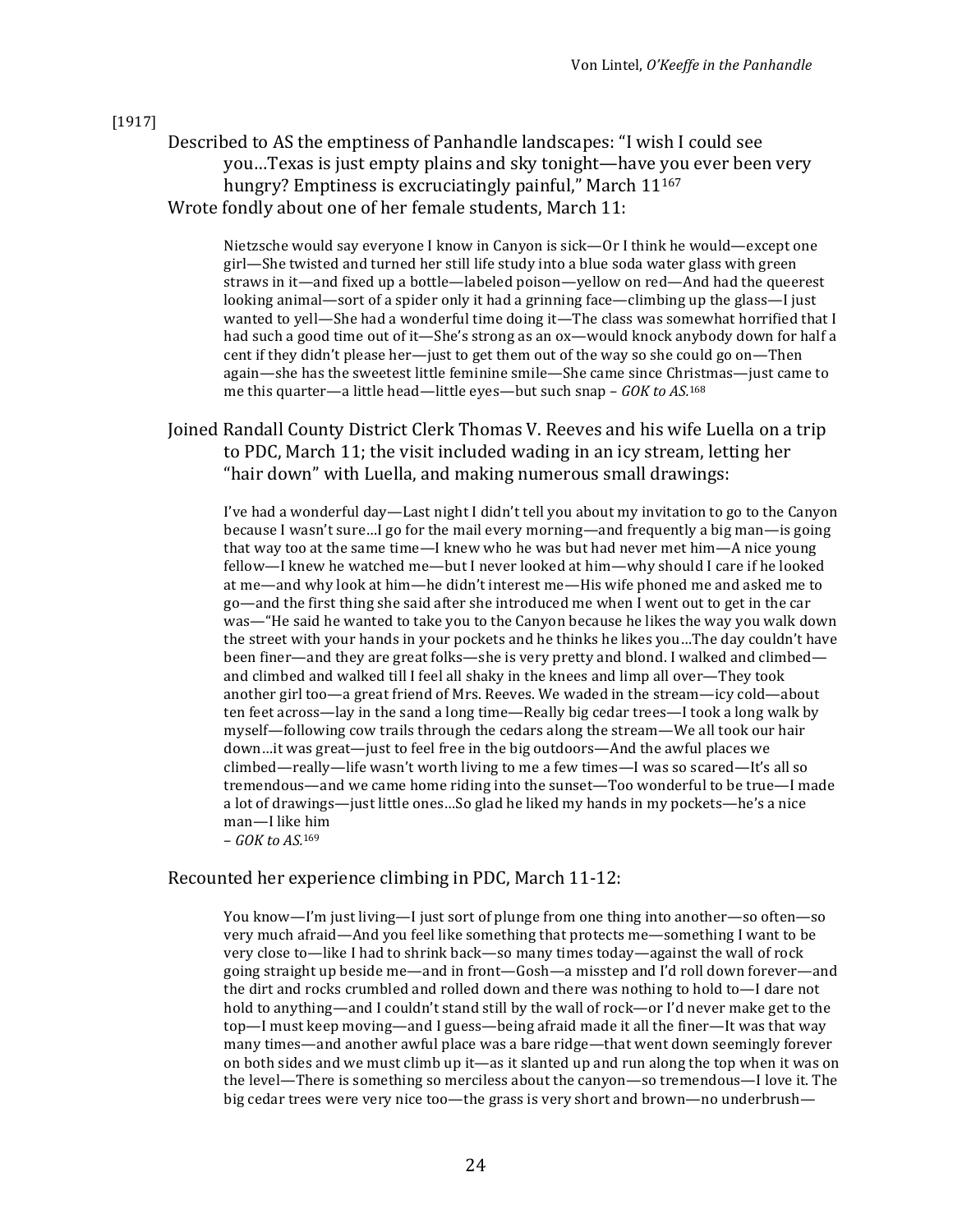such clean ground under the trees—clean ground and rocks and trees and a very clean stream—And we could see for miles and miles and miles—and nobody—When we came out—way off on the edge of the earth against the sunset were a lot of cattle in a string—We could see daylight under them—Like a dark embroidery edge—very fine—on the edge of the earth. Goodnight...I thought a lot about you down there today. It was so quiet and warm-Just a little girl tonight—so tired—I wish you were somewhere around—When I wonder how I ever got out of that place I want to be close to you—I seem to hate to stop writing—My hands are filthy—scratched and dirty—my face burns and my lips burn more—chapped. The air is very dry. That letter I sent this morning was in my pocket and my pen leaked on it much ink and cedar gum on my hands too—Oh I've had a great day *– GOK to AS*.170

## Organized early morning walks with her students, such as on March  $12:171$

I remember how darn hot it was walking to the post office, which was on the square, on the west side of the square. We'd take time about going, and we'd meet up with Miss O'Keeffe because she liked to walk too and then she would talk to us as we walked along about everything...She was interested in everything that we were; then she would talk about art, and seeing everything, something in everything you look at... a rock or stick, or a cactus growing, a bare grass, she'd stop and point it out and we'd listen, well now we learned from her... she was a very pleasant person – *Lula Byrd McCabe*.<sup>172</sup>

#### Frustrated with her lack of sleep and her inability to work, March 14:

Tried to sleep again after dinner but couldn't—Couldn't get up and work either—it's like there is a high fence between me and work and I can't get over it and can't kick it down— Several ideas but I can't see them clearly—I can only see them in parts – *GOK to AS*.<sup>173</sup>

#### Wrote of loafing and talking with people in Canyon, March 14 and  $15$ :

This afternoon I started to the lumber yard to get some stuff to paint on—I've grown to be such a loafer that it took me nearly two hours and a half to go the eight or ten blocks and get what I wanted...There seemed to be so many folks to talk to and I just couldn't get away-I was in a good humor—enjoyed talking and Paul Bell finally nailed me to a telephone pole and I guess I'd be there yet if I hadn't just brought him along home with me. He was a carpenter—came here to work on the school when they were building it—and when it was finished decided he would quit carpentering and go to school—Queer sort of fellow. Anyway he carried my stuff home when we did get away from the telephone pole and I carried his books—He is stupid but he likes to talk to me so I talk to him—Warm sunshine—great for loafing—I came home and worked awhile till supper—and after that walked into the sunset till it was gone—about three miles I guess—then back in the dark—with a queer tall girl that I like – *GOK to AS.* 174

I've been wasting lots of time on folks—and it's hard to quit—even when you are ready— They come along and jolly you with your last piece of foolishness—and before you know it you are off again—and a whole evening is gone or a whole afternoon – *GOK to AS*.<sup>175</sup>

## Described how Lester was consuming her thoughts; rode in a car with him and wrote about their romantic drive, March 14-15:

The trouble really is Lester, I guess—and it's so absurd—he whirled around my fool head all afternoon—Now I've seen him again I have to laugh...You would die laughing if you could see him—I hate him almost—Only he is so darned healthy to look at—still it's well-fed health—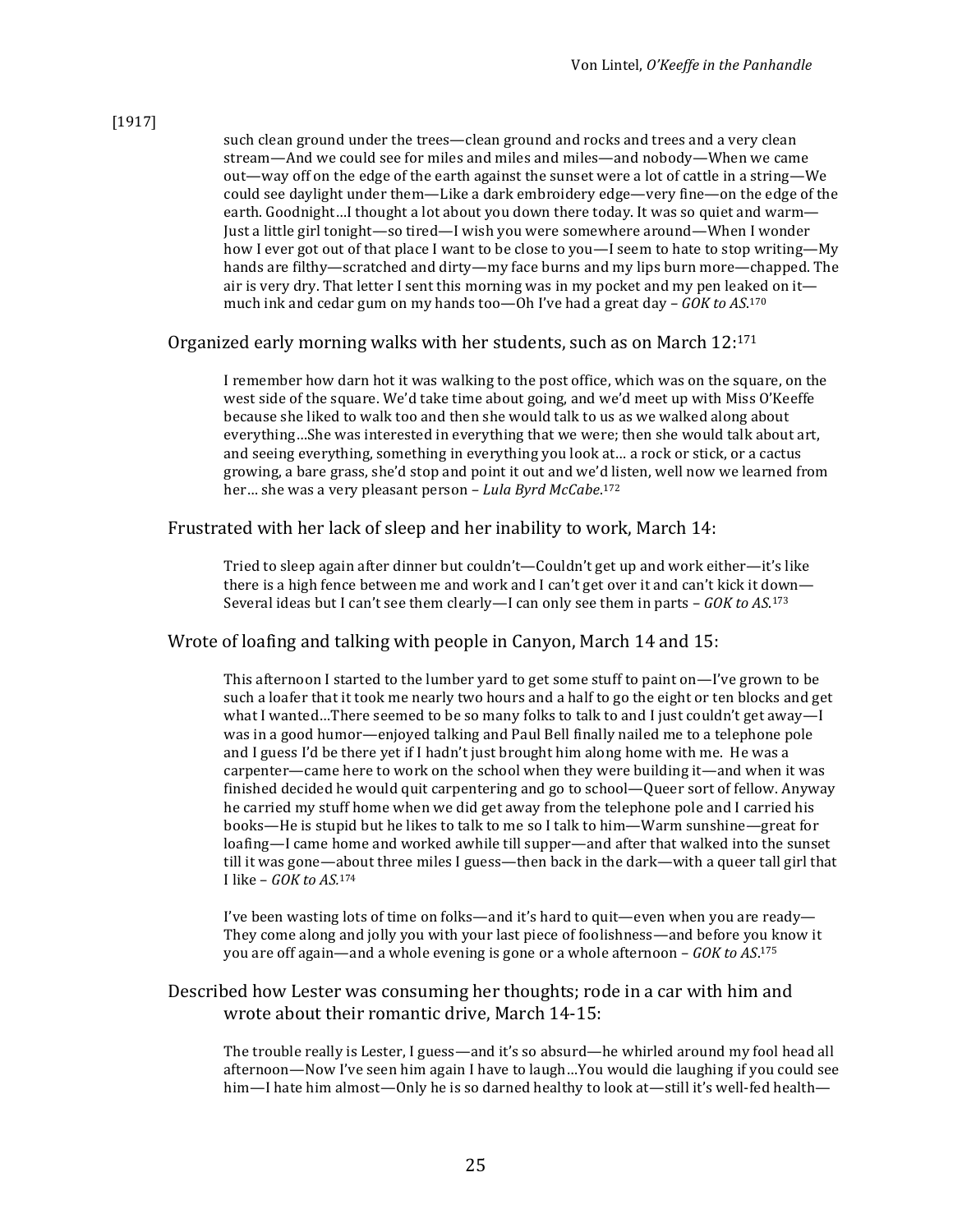not the kind you get from vigorous exercise—and in a way he is amusing because you have to work so hard to get anything out of that expressionless face—It's immovable—so making it move is great sport...Lester has taken more time and thought than he is worth—simply because I'm almost an empty space—An empty space will fill up with something. I'm getting mixed up – *GOK to AS*.<sup>176</sup>

We passed Lester—the lawyer—and in a little while he came along in the car—and asked us if we didn't want to ride—we rode—into the sunset—a long time—then back—left her [a female companion who taught History at WTSN] at her house—then he and I rode into the sunset again till it was all gone—moonlight back—He said his mother and father were away—didn't I want to go to his house—nobody there—comfortable—no fire in the sittingroom here—It would be trouble to come here—no trouble there—I said—let's get someone else to go too—He laughed and asked if I were afraid—I said—no—I wasn't—so we went—I don't know—I had a good time—There was a victrola—we played a little—and we talked and we talked some more—and we kept still awhile—Finally we got off on that lavender night—and we talked some more—and someway he made me contrary—and in the car on the way home I got more contrary—The hands so persistently on the wheel I wanted—and when I unexpectedly felt it round mine—I didn't want it—and when it was on the wheel I wanted it—I told him—and he laughed - GOK to AS.<sup>177</sup>

## Attended a WTSN dance as a chaperone accompanied by Austin; enjoyed dancing along with students, March 15:

I didn't tell you about the dance—you asked me so I must have forgotten—The yellow chariot [Austin's car] came down from Amarillo and took me and the other chaperone. He didn't dance—but I did after I had watched a little while to see who could dance—It was very funny. I had a great time—such ridiculous kids—Yes—I guess I dance rather well can't help it, you know—it isn't my fault. It seems so queer that everyone can't - *GOK* to AS.<sup>178</sup>

# Described her afternoon, including reading *Faust* by a little stream, the sounds she heard, such as the "noisy whirl of a windmill out in the blackness," and how she wished to send AS "the space" of the Texas plains, March  $15:179$

Then I lay down again and went to dreaming again—The sun was warm in the little hollows where the wind didn't strike. You would have liked it—I wondered what you would say and feel out here where there is nothing but ground and sky. It must be that you would like it...while I was lost—a queer little whirr—made me look  $up-a$  great flock of birds going over quickly—and I looked and listened—it was so still – GOK to AS.<sup>180</sup>

I like you very much tonight. And tonight I'm only a little girl. More I want to say—but what—I guess that space is between what they call heaven and earth—out there in what they call the night—is as much it as anything. So I send you the space that is watching the starlight and the empty quiet plains – GOK to AS.<sup>181</sup>

Described a painting that might correspond to her *Evening Star* series, March 15:

[I have been] painting in my spare time—it's big and it looks like Hell let loose with a fried egg in the middle of it—and I'm crazy about it anyway—I believe it pays not to work for a long time—I feel as though I've burst and done something I hadn't done before. The sister is liking it very much too—Oh it's great to feel full of work again—It's terribly red and such fun—And I walked into the sunset again till it was dark with the tall dark girl—she is just human. Then back in the starlight *– GOK to AS*.<sup>182</sup>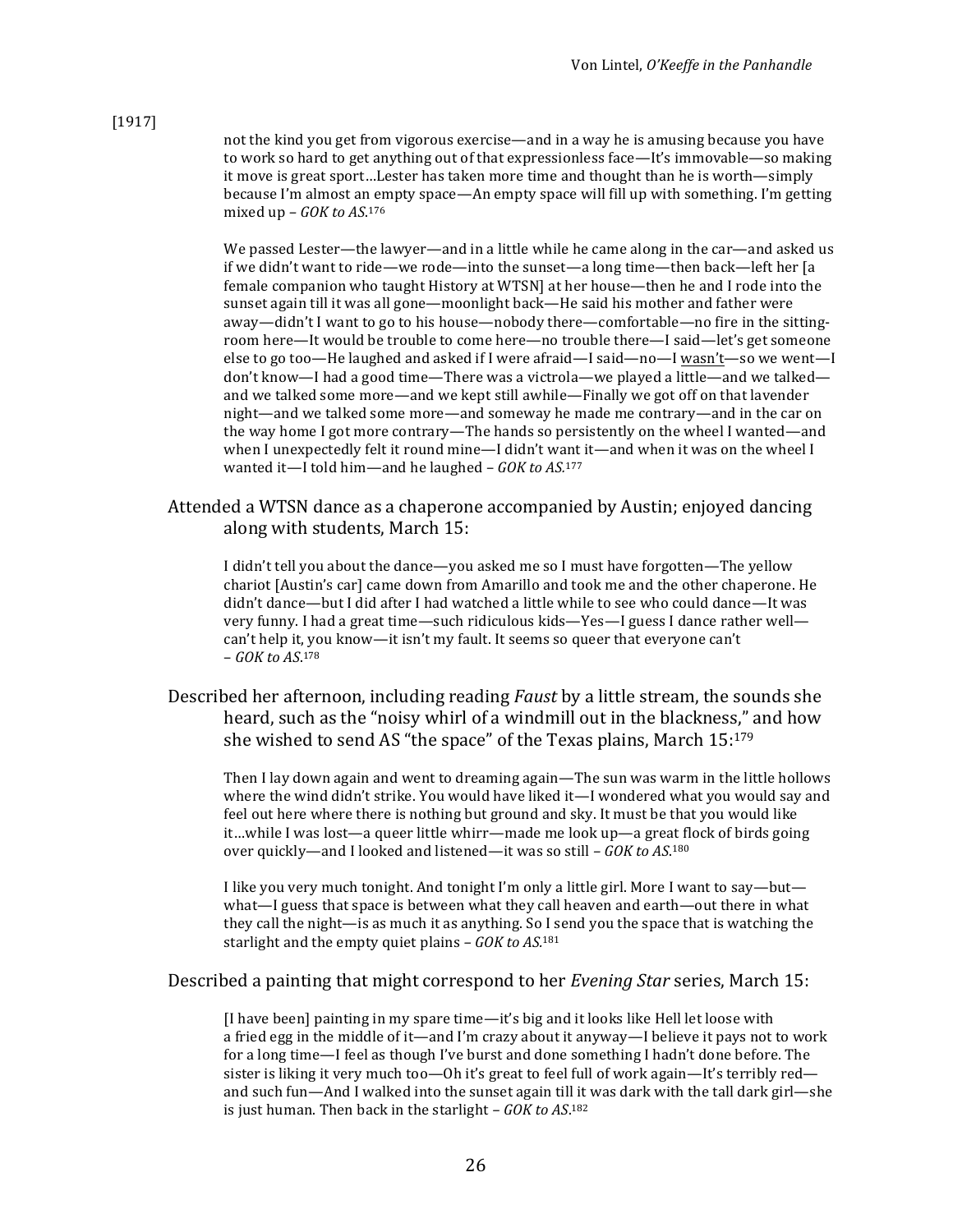# Wrote of her uninhibited sexuality and her growing attraction for AS, as well as her affection for 291, March 15:

When I finished your letter this morning—I banged it down on my desk in the office—I had been sitting there between the windows—my tilty business-looking chair tilted back against the radiator—my feet propped up much too high for a nice lady but discretely behind the desk—so as not to shock any chance visitors—and what I said to myself—was—"GOSH BUT I LIKE HIM – *GOK* to AS.<sup>183</sup>

It seemed I would just have to go to N.Y. if you were going to close  $[291]$ —I'd have to be there again...Knowing that  $291$  is—is one of the things that makes life worth living. That was true before you knew that I existed - *GOK to AS*.<sup>184</sup>

Described Ted Reid's attractiveness, March 18 (she was 29, Reid was 21); she had apparently met him when the two were working on stage sets for a theater production at WTSN; according to one of her students, "[Reid] was the big man on campus then:"185

Ted was raised on a ranch 30 miles from a railroad—but he is tall and lean and good-looking and can think up the most ridiculous things of anyone I know here—anyway he is president of one of the boys' literary societies—and some of the girls were entertaining them this afternoon and he insisted that I go with him to the party—I said I couldn't because I had a hole in my heel but he got a needle and thread—green—it's St. Patrick's day—and sewed up my heel—so I went with him to the party – *GOK to AS*.<sup>186</sup>

Responded to the static electricity in the dry climate of West Texas, March 18:

Why, I've actually been so full of electricity that my hair stands up straight—about three inches—when I comb it and my skirt—cracks when I walk and the white skirt and black skirt stick together as though they belonged together and sometimes both stick to me till it's ridiculous—I haven't worked since Wednesday—Thursday there was a tearing sandstorm...I walked a little after supper—but I felt like a kite—the strings attached to the back of my head and shoulders—and all pulling—and the rest of me felt like air—like flying. Too tired to stay on the earth *– GOK to AS*.<sup>187</sup>

- Mentioned how she had placed her "red picture up on the table" in her rented room at the Shirley house, and how her sister Claudia said, "it does something to the room." March 18<sup>188</sup>
- Traveled with the Reeves to Amarillo to hear a speaker on Tolstoy; let her hair blow in the wind on the drive back to Canyon, March 25:

We had a great time last night going to Amarillo—The wind went down—the sunset was very yellow—like gold—only—warmer…green fields—that fresh spring green—dark soil showing through—long blue shadows from very little bumps on the plains made it all look so clean—as though it had been rained on—instead of smothered with dust—And—I was in great good humor—simply couldn't help it when the world looked so good...the car open no top even...The ride home was great—the thin moon went down—very red—The sky— Oh—it was great—I let my hair fly in the wind till Mr. Reeves objected—tied his handkerchief corners in knots and made me a cap – GOK to AS.<sup>189</sup>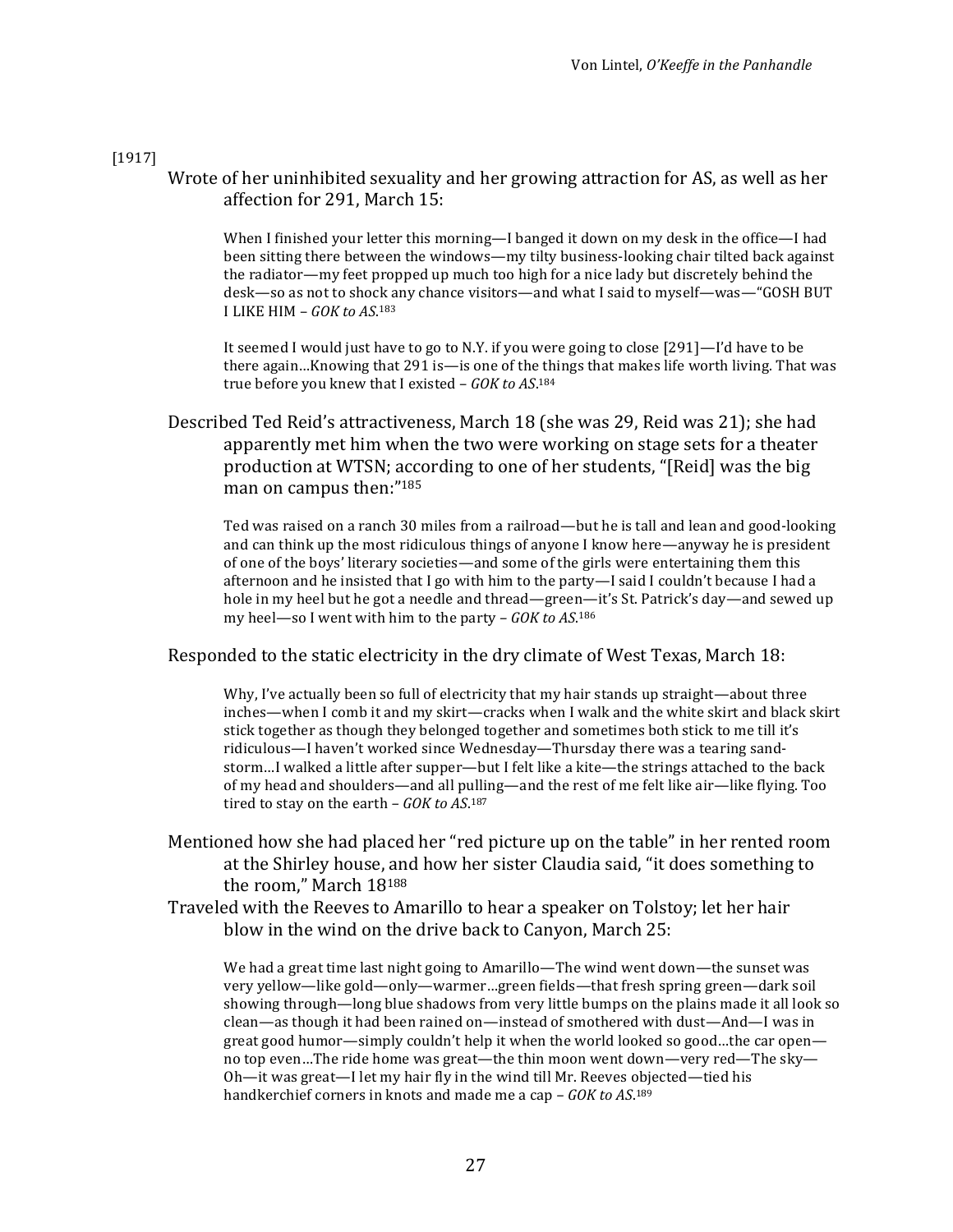- Allowed a male student to feel the inside of her skirt pockets because he had never seen pockets before, March 26<sup>190</sup>
- Mentioned another "great starlight night," March 26, an observation that could relate to her painting *Starlight Night*:

Sunday night—a great starlight night—the world seems soft around the edges—cold wind that it seems ought to be warm—but is raw—Windy and sunny all day. I've worked—and such a funny thing I've made—a blue and green reaction from the red, I guess—Not so bad but very tame beside the red one. Very very tame...I'd like to walk to you tonight—I want to go to but instead—it is just a starlight night—and Texas—It was windy when I came in but it is all very quiet now. Goodnight – GOK to AS.<sup>191</sup>

- Described a set of line drawings she completed of the PDC, March 26: "I just noticed that all the drawings I made last Sunday—no—I should say most of them have the same line arrangement"<sup>192</sup>
- Attended a party with WTSN freshman; had "more fun than anyone else," March 26<sup>193</sup>
- AS described to her the hanging of her solo show at 291 and the "religious feeling pervading the rooms," April  $2^{194}$
- Her first solo show opened at 291, April 3; the show included several works completed in Canyon; sold her first piece, a charcoal of an early morning Canyon train195
- Described the Panhandle dust, April 4:

The worst dust storm we have had this year has been blowing today—and is blowing yet—it usually stops at night—The wind still blows—not so much dust—The moonlight is clear the wind cold—All day it has been terrible—so bad that I had to laugh—greyish yellow warm looking dust—sky dusty—no I don't think of it as dust—it's sand—very substantial chewing—Everyone is just rearing and stewing. I've liked it—was in high good humor would have liked anything...It's so dry you don't feel dirty like you would most any other place—Maybe the reason I'm so tired tonight is because I've felt like a whirlwind all day...a large windy whirlwind. Still—very trifling too—and I hate myself when I feel so trifling – *GOK to AS.* 196

America declared war on Germany, April 6

AS photographed Marcel Duchamp's *Fountain*, mid April<sup>197</sup>

Described the light, storms, and people in the Panhandle, including her friend Leah Harris, April 13:

I waked before daylight—watched the world turn from white moonlight to warmness then daylight—Cattle in the pens over by the track waked me I guess—I was glad because I like to hear them—and I like to see daylight come. I wish you could hear them in the early morning. It's great. Then it rained for a couple of days...The lightening was marvelous—The man from Amarillo that I don't like was down that afternoon—we rode till the sky was too angrylooking—the lightening too wild—another new car—a beauty—I think they must all be going crazy. Lots of work to do—and I've been painting again too—No one thing is right but the series of seven—all stabs at the same thing—tell it I guess—They are different seem different to me anyway—they are like my hands have been today—Queer hands—I've looked down to see often if there is something in them—They have been full all  $day - of$ what?—touching yet untouchable. The plains are wonderful—so much greener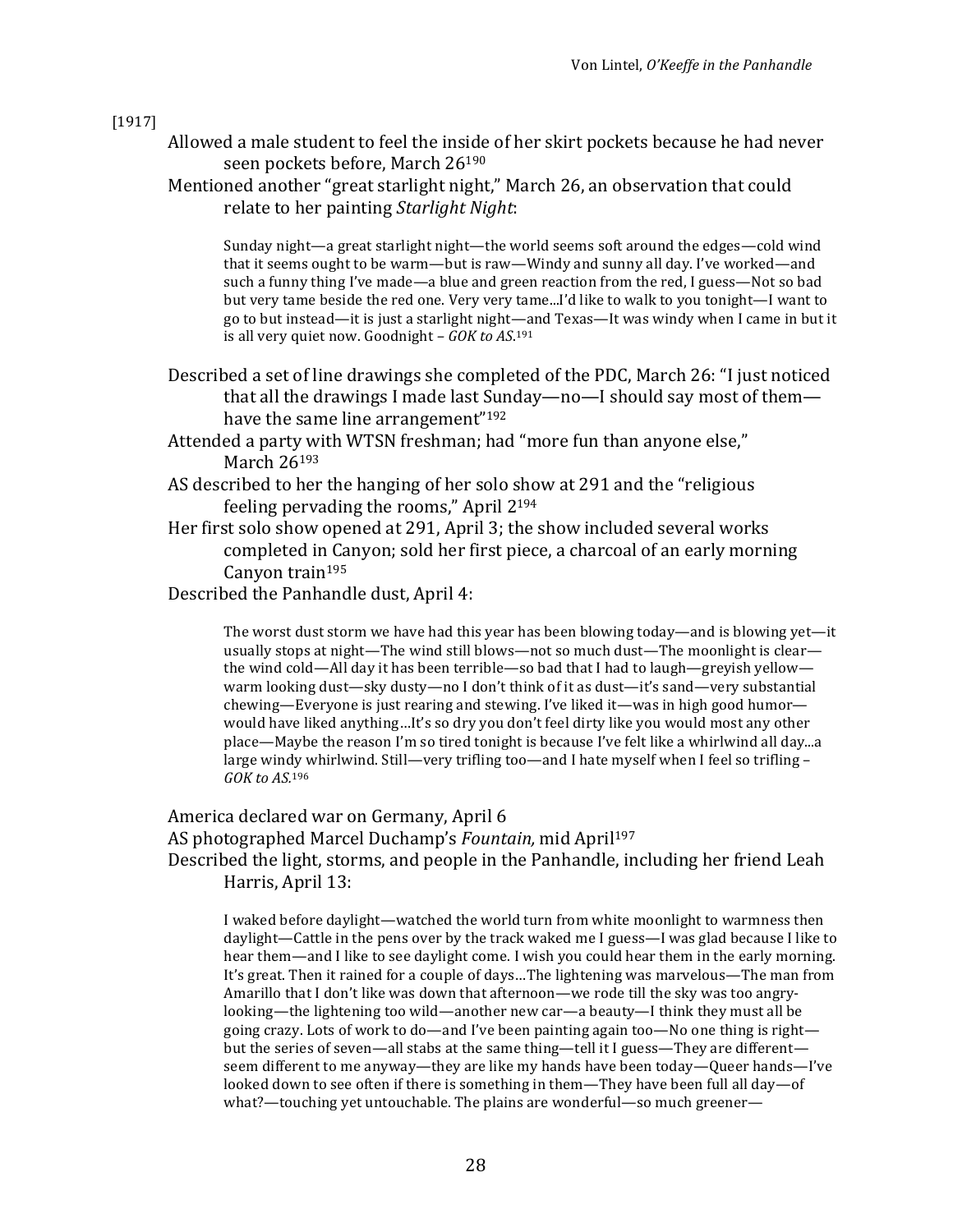unbelievable—pale soft greens—lavenders and blues—pink over northeast toward the canyon—Leah and I walked toward the sunset tonight till houses were all gone—then lay down on the ground—little short grass—hardly any at all - *GOK to AS*.<sup>198</sup>

# Received with excitement the catalogue and installation images of her show at 291; responded to her critics calling her a "Futurist;" lost interest in dating Austin, April 13-14:<sup>199</sup>

I saw the American Art News calls me a "Futurist". More crazy folks in the world than you and me. I want to pick holes in everything folks call Art-I'm not trying to do art-I'm digging stars – GOK to AS.<sup>200</sup>

## Took car ride with Kindred Marion Watkins around Canyon and up to Amarillo along with Harris; returned to Canyon by train, April  $19:201$

I don't know exactly what happened yesterday that I didn't get any farther—Except that Watson [Watkins] was down again in the afternoon—we rode a long time—it was great such wonderful long strips of color in the plains—spring color—from a higher part in the road out east the town is just a little streak in the long ribbon lines—horizon way above the town—it makes paint seem impossible—wonderful light greens and blues and greys and lavenders—When we went back to town [Leah] decided after much comment that it would be fun to go to Amarillo with him and come back on the train—It was a great ride up—a little rain—much sun—tremendous clouds. I wouldn't have missed the sky for a whole lot—but could very well have gotten along without the rest of it. Several times today I wished you were around somewhere—No—I wanted to go to 291 and just sit there in front of you – *GOK to AS*. 202

# Began tending a garden at WTSN, April 19-21; worked there several hours a day, and described her flowers in poetic language $203$

So I went out and gardened—Did I tell you before that I have a garden—it's in the school garden—too far from the road for anyone to get you in a car and too far from other things for folks—to walk to you unless they have to go to the garden—It's a good place to go to—I like to get very tired like hoeing and planting and watering and scratching around ought to make you—but I'm even getting used to that—almost four hours of it today and not a sign of being tired—The wind blew very hard—Sky and plains all round except to the Southwest—big clouds today—great shadows on the plains - *GOK to AS.*<sup>204</sup>

Complained about the young men going off to war, which she compared to "sending the cattle to market," a practice supported by older men who stayed home "with cars and their despicable selves," April 19205

Described her relationship with young male students at WTSN, April 21:

Young men can't understand—they make me laugh—I wonder why they ever try—very young ones like me—little boys—the students here—16 to  $24$ —they do not try to touch me—they leave me alone—I don't know—I feel like one of them—they talk—maybe it's because they like to talk about themselves and I like to listen—It interests me—Then too I'm "different" to them—they think I'm queer—I don't know why—They expect nothing neither do I—That I think and talk and act differently from what they have known before does not scare them—doesn't insult them - *GOK to AS*.<sup>206</sup>

#### [1917]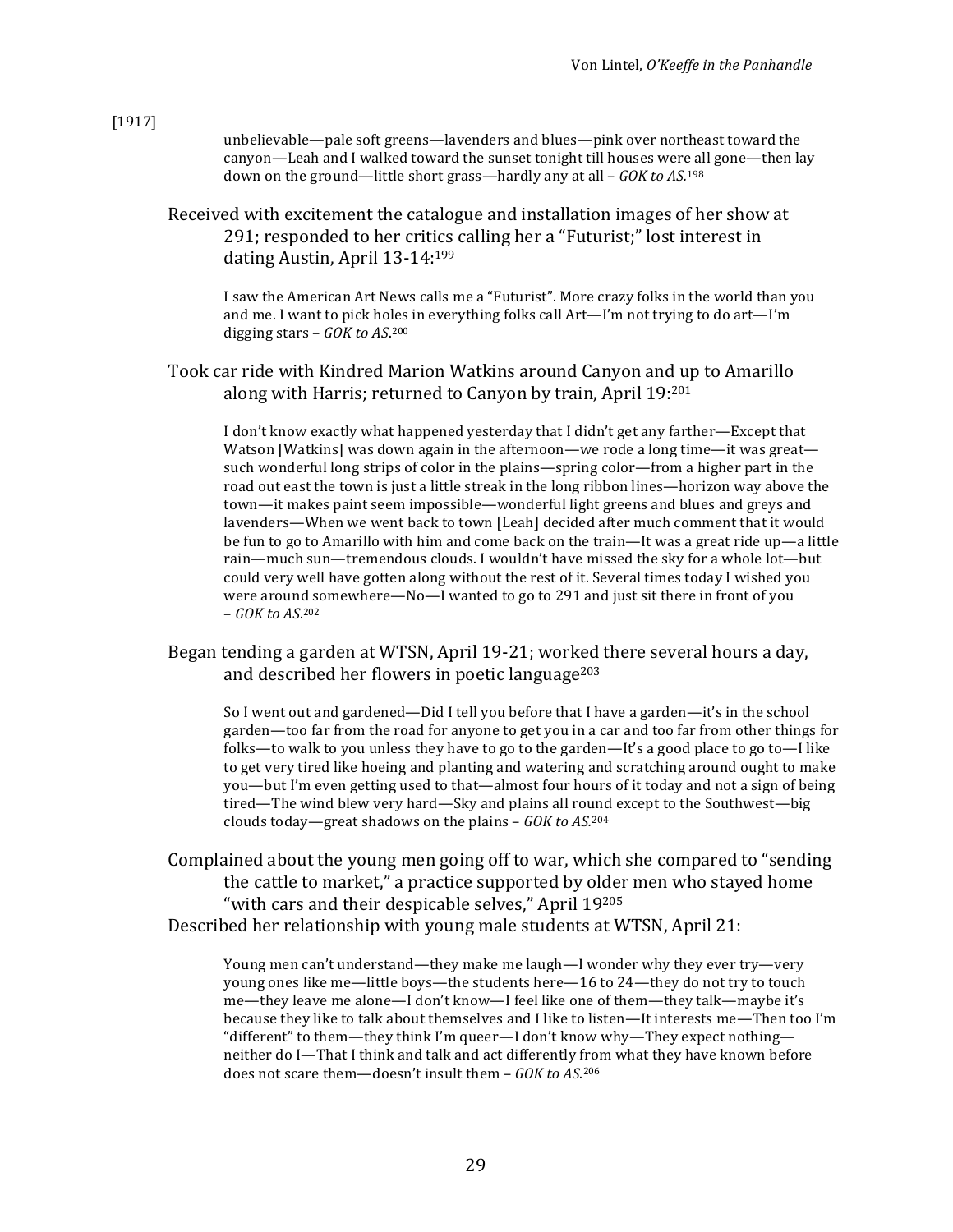# Described spending time with Amarillo physician Dr. Robert Lee McMean ("Dr. Mac") and his wife, April 24; Dr. Mac was Leah Harris's brother in law:

If you knew Dr. Mac and Mrs. Billie Mac—I've never told you about them in spite of the fact that it's their house I usually go to in Amarillo—Guess I never told you because it's such a queer mix-up of women and men—a tangle—and I like to go there and at the same time I hate it—They came through—a car full and we went down to their ranch—twenty miles below here—that was in the afternoon...I went back to Amarillo with them—It was a great  $day$ —a great ride...This morning I got up with a headache as usual—just daylight—and left—nobody up—The sky blazing—I walked to the station. Spring—early green and I knew all the cross-cuts and cracks in the walk almost – *GOK to AS*.<sup>207</sup>

## Wrote to AS about working on her art, April 24:

I've painted all  $day$ —as if my life depended on it—It's clearer color—the color pleases me but the shapes are hopeless—The color surprised me when I got ready to wash my brushes and compared it with other things—even my red one – *GOK to AS*.<sup>208</sup>

- Mentioned Reid, with whom she socialized at another dance, April 24; also danced with Lester<sup>209</sup>
- Claudia began taking classes at WTSN that prepared women to serve the war effort, April 24210

Spent time with Watkins, whom she found frank, funny, and honest, April  $25^{211}$ 

Wondered how she could support the war effort, saying she couldn't simply "clap and wave a flag," and wondered "what's the use in  $Art$ —if there is war," April 25-27212

Walked with Claudia three miles north of Canyon to the beginning basin of the PDC, presumably the area of the Palo Duro Club; described a train moving across the plains, words that could correspond to her train watercolors, April 29:

The sister and I walked—north of town—about three miles—out of the basin where the Canyon begins—You go up a fairly steep—white hill—and at the top of it is the levelness— We just started before dark—just when the moon began to make our shadows paled on the white road. We lay down up there on the edge of the levelness—talked—great  $sky$ —I almost went to sleep—Coming home—I was afraid—didn't say so—but I was—I can't get over being afraid—there is nothing to be afraid of either—even in the moonlight you can see for miles—We saw the train coming way off—waiting for it at the crossing—a long freight train—coming out of the night—I was terribly afraid—but it was worth it…soft white smoke strung out—roared and crawled and creaked up on us—out there where there was just nothing around—I can't help being afraid of it—It isn't a train to me—it's an awful live thing—I like the rattle of it as it goes bumping on its way  $-$  *GOK to AS*. <sup>213</sup>

# Described how she felt like a "misfit" and "like chewing nails" from frustration, April 30:

I've just been wondering the past few days why I—and the sister were put in the world—I feel like such a misfit—She doesn't know it yet but she will in time be as much a misfit as I am and I'm sorry for her—I never ought to talk to folks about anything but the weather. I always horrify them—And it always surprises me when I find how differently I think about things—I talked at dinner today…without intending to—Open mouths and queer looking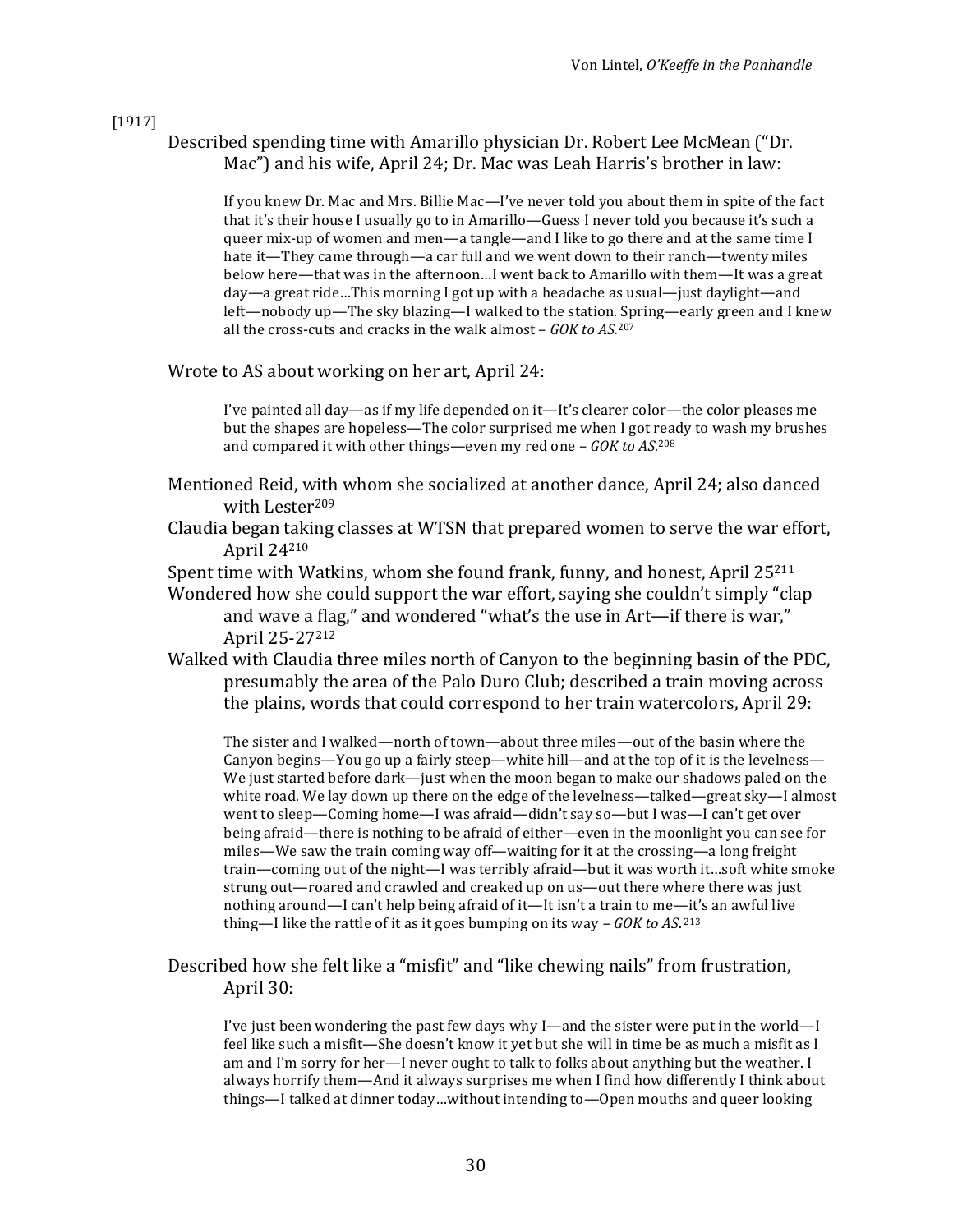eyes waked me up...I don't know how I grew queer—how it happens that I'm almost always alone—And I don't care if I am alone. I'd rather be alone than with them – *GOK to AS.*<sup>214</sup>

Laid out under the stars on campus with Reid, May 1:

Ted and I lay out there on the big flat cement piece on the side of the steps—looking up at the sky for a long time—Talking—Ted is a nice boy—No that's not the way to say it—I like him says it better—He is one kind of cowboy—Thinks he can't go to war right now because he has a lot of cattle down on the ranch that they have to keep through the summer... Tall and thin—muscles like iron—He asked me something—I don't know what—Then rose right up—and asked why I always smile such a funny smile—and then changed the conversation so quickly when he tried to find out if there was a particular man—I had just started to try to tell him...He is good-natured—funny kid—has such funny kinks in his brain—I like him – *GOK to AS*. <sup>215</sup>

Took long car ride with Watkins and Harris; kissed Watkins, May 3:

He's the most natural sort of a human I ever saw—Of course I wanted to kiss him couldn't help wanting to...he's married—gives me the feeling that he is feeling through all space—all the world to satisfy a fine kind of hunger... I never felt the fence so completely down between myself and another.... Yes—I'm apt to be talked about—he's apt to be caught *– GOK to AS*. 216

- Had heated exchange with Watkins, May 6: "In the course of the afternoon I remarked that I ought to be shot—he reached over toward the pocket of the car where I know he keeps a long slim black pistol—and I quickly told  $him$  not today—thank you"<sup>217</sup>
- Wrote that she wanted to go to his ranch with Reid, who "always lived in boots," May 9218

Ted thinks maybe he will go down on the Rio Grande to be a River Guard—would rather do that than be just a straight run along soldier—Has a ranch and cattle down there—I want to go alone—I want to get right out and go somewhere now—I was laughing at the way he walks today and he said—Why that's because I've always lived in boots—Queer the way I like him. What in the world is the matter with me these days anyway. I feel full of wheels and empty spots—Out of kindness to the rest of the folks I ought to leave everyone alone—I feel like a curse to everyone I talk to—I ought not to even let Ted look at me—It's something tingling to my very fingertips that I feel almost burns folks...Your little girl—a piece of fastburning wood—Hot moving—easily put out – *GOK to AS*.<sup>219</sup>

- Semester ended at WTSN, May 14; described feeling very sick and seeing Dr. Mac in Amarillo, May 17220
- Made a sudden trip to NYC after reading of AS's intention to close 291; left Canyon on May 20; arrived at 291 in NYC May 24, unannounced, only days after AS had taken down her exhibition; AS rehung the show for her and they visited Long Island and Coney Island with friends, May 30<sup>221</sup>
- Met PS in NYC in May; began correspondence with him and developed romantic feelings for him<sup>222</sup>

AS took his first photographs of her in front of her works, late  $May^{223}$ 

Left NYC for Canyon, June 1; Macmahon walked her to the train, where she confided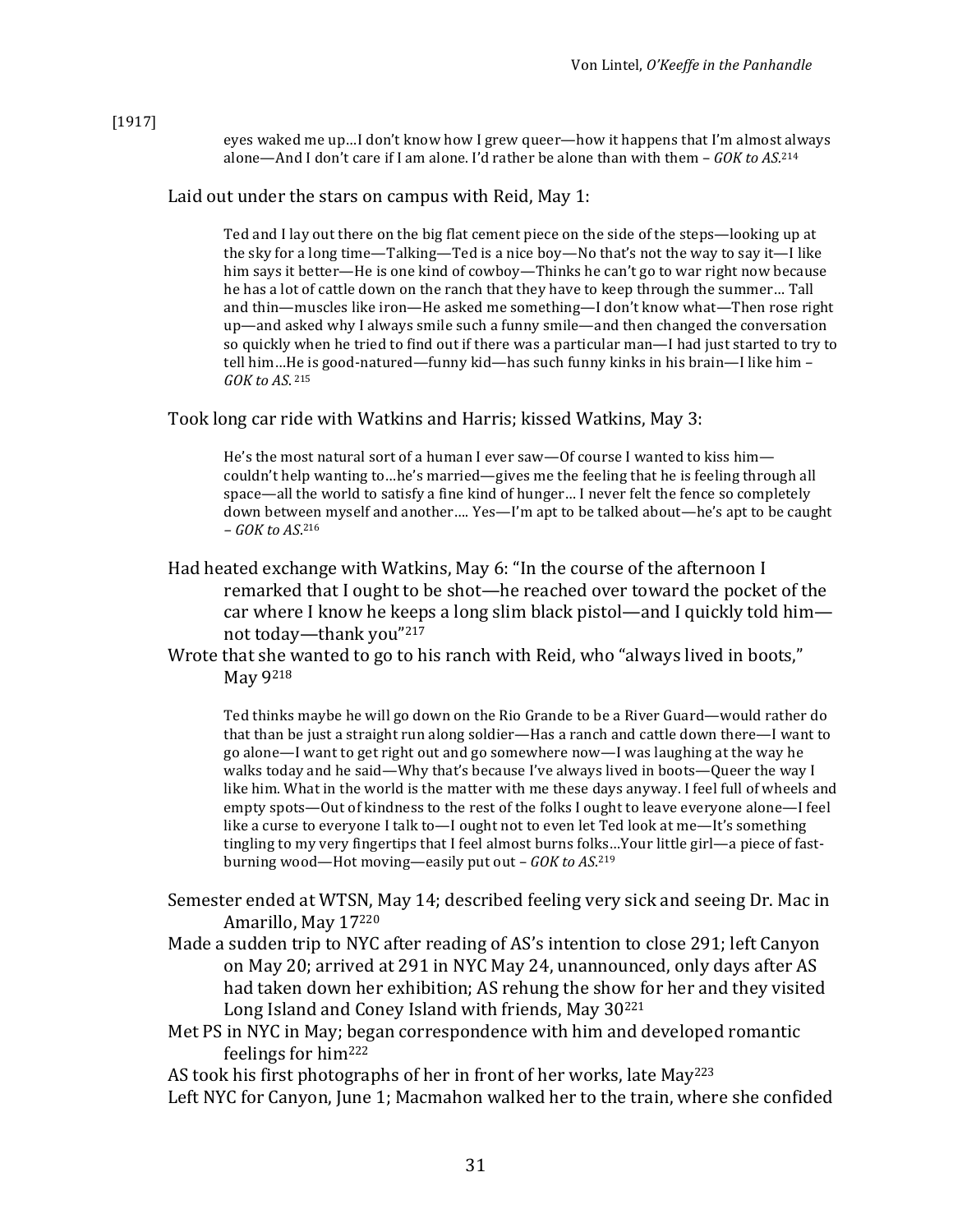her feelings for him; she and AS wrote each other letters en route, both saddened by their goodbye<sup>224</sup>

- Visited her brother Alexis at officer training camp at Fort Sheridan, IL en route to Canyon; found his willingness to go to war "appalling"<sup>225</sup>
- Arrived in Canyon, June 4; began teaching summer courses at WTSN and its training school<sup>226</sup>
- Wrote to AS about the Panhandle wind and about riding in a car with a male colleague, June 8:

I stood there—looking at the emptiness—listening to the dry rattle of a lot of rye—planted on the part of the campus to get the soil in shape...I wished the wind were a someone that loved me—that it were all around me—and would blow me away. Blow me away to nothing—anywhere—nothing—Then a man came along in a car—rode—talk—he lives across the street—took me back after dinner—He is funny—teaches Biology – *GOK to AS.*<sup>227</sup>

## AP took over her summer teaching position at UVA

Sold a drawing to a NY patron (a friend of AS) for \$50; described her continued affection for Reid and mentioned breaking off the relationship with Watkins at the very moment she was finishing his portrait, June  $8$ :

Ted at a distance—Today right at me: "I was terribly afraid you wouldn't come back"—He looks different—Had spent several nights—awake all night—There is something great about him—really fine—We talked a long time and have a lot more to talk - *GOK to AS*.<sup>228</sup>

More people—the folks in the house here—I had to talk to—Then just a little time to paint before dark—Just as I turned out the light—I was sitting by the window—up drove Watkins—I got out on the roof and talked awhile—He wanted me to get Claudie and ride not me though—enough. I decided it was a good time to tell him that I must stop—he mustn't come around anymore and mustn't phone—so went down and told him—Nice sort of chap—he understood—Not safe for either of us—he knew it all the time—Isn't it queer the way he likes me—yet would make trouble for me if I'd let  $him$ —Queer way of liking a person—isn't it—He would just walk on anything to get what he wants. I both hate him and like him for it. The amusing thing is—I was painting on him when he drove up. He gave me such definite creepy crawls—I had to make it and now I'm just torturing myself by leaving it on the wall...I can hardly stand that thing in the room—The look on his face yesterday. Oh I'd like to see you tonight – *GOK to AS*.<sup>229</sup>

# Mentioned her abstract portraits of PS and Watkins; explained why she had not done a similar portrait of Reid, June 12, 22 and 28:230

No-I've never made Ted-I wonder why-Some folks make me see shapes that I have to make-other folks don't-I was trying to tell myself why-It seems with him-there is something so fine—so beautiful—just a very slender streak of it—sometimes wider sometimes very thin—almost to breaking—so delicate. And it terrifies me when I feel that I may unwittingly break it—I don't know any lines fine enough to make it –  $GOK$  to AS.<sup>231</sup>

Learned that she was "the most talked of woman on the faculty" at WTSN, June 11:

I hear that I am the most talked of woman on the faculty—I don't know why—It makes me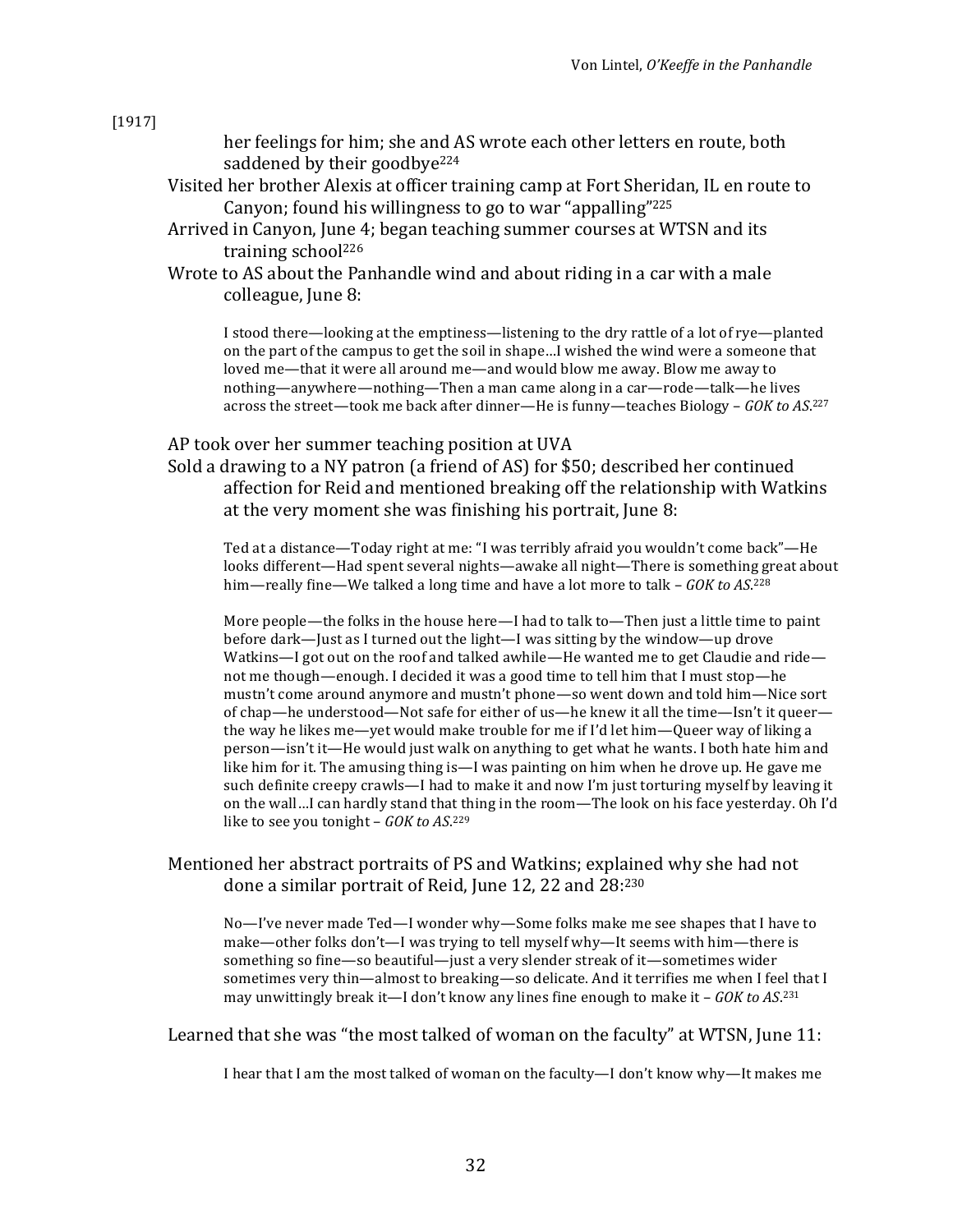want to put a few things in Anita's little bag and leave—quietly—on the night train—I believe I'm considered 'queer'—'different'...My clothes—my shoes—my hair—my face—my talk in classes—the things I say—I don't like it - GOK to AS. 232

Wrote to PS that she loved him and wanted to "touch" him, June  $12^{233}$ Described teaching in a crowded classroom with 68 students and thinking she might have to teach from the hallway, June  $12$ ; by June 15, the number of students had reached near 80 and there was "no more room even for chairs and desks, let alone people, so I had to divide it up—My little folks are such fun" $234$ Thought about quitting at WTSN but still had an enjoyment of the "fight" to stay; wrote that she had lost her will to live after feeling very sick, June  $12$ :

Saturday night…last night I was ready to quit—let someone with less sky-flying notions than mine try it awhile—but there is the sister—so I can't—Anyway there is so much Irish in me that I guess I rather enjoy the fight—enjoy getting what I want in my own way in spite of anybody though my first impulse is to just  $\sin k$  things in the ocean—out of sight and hearing rather than even argue about them—Think and do my own way and give the other fellow the same privilege—only I want him to leave me alone...The wind is blowing just a little—it comes in like breaths—only cool—on my face and neck and arms and I like the sound of it.... Sunday night...I ought not to tell you that I feel sick all inside and outside—and hurt all over besides—but I'm selfish—I wish I could be close to you and cry. Maybe I'll feel better tomorrow—You know I don't want to live anymore—I don't know why—but I don't...Gosh my head—I wish I could go into the mountains' night with you—cool dark green—I seem to want the nearness of bushes and trees....Monday morning—Feeling better...I'll take better care of myself in the future - GOK to AS.<sup>235</sup>

Described a "most terrific sandstorm" that hit Canyon as she slept; wrote fondly of talking with RBC, June 14:

Had a long talk with Mr. Cousins this afternoon—Tomorrow in faculty meeting they will probably throw brick-bats at me—I like him immensely—but he is a long way from me— Minds working altogether differently. I think I see his—I like what I see. However—it doesn't fit me at all—He doesn't get my point—I've never forced it on him. It feels as if something is beginning. I felt great after I had talked to him. I said most everything I wanted to – *GOK* to AS.<sup>236</sup>

- Wrote about how her "classes were great" and how she had never liked her work more; but "it's the things I hear said—the things I see done outside that rub me the wrong way;" she continued: "I can hardly stand anymore and I don't want to live," June  $14^{237}$
- Proudly showed her students at WTSN and Reid the photographs AS took of her in NYC in front of her work, June 16 and 19:238

I showed my face and hands to Ted this afternoon—It was after supper. He like me sober best at first—Then held the smiling one beside it a long time—He liked the smiling one because he likes me to laugh—likes me to have a good time, as he puts it—Finally like the smile best-I almost gave it to him...I'm not sure of what I mean to him-he isn't either-Showing them to him was lots of fun—Queer the way I want so much to mean something worthwhile to him...He is all right—and I am all right—but the rest of the world is in the way between us. What do you supposed I was born for—I just seem to hurt all the people I like and all the people who like me  $GOK$  to  $AS$ .<sup>239</sup>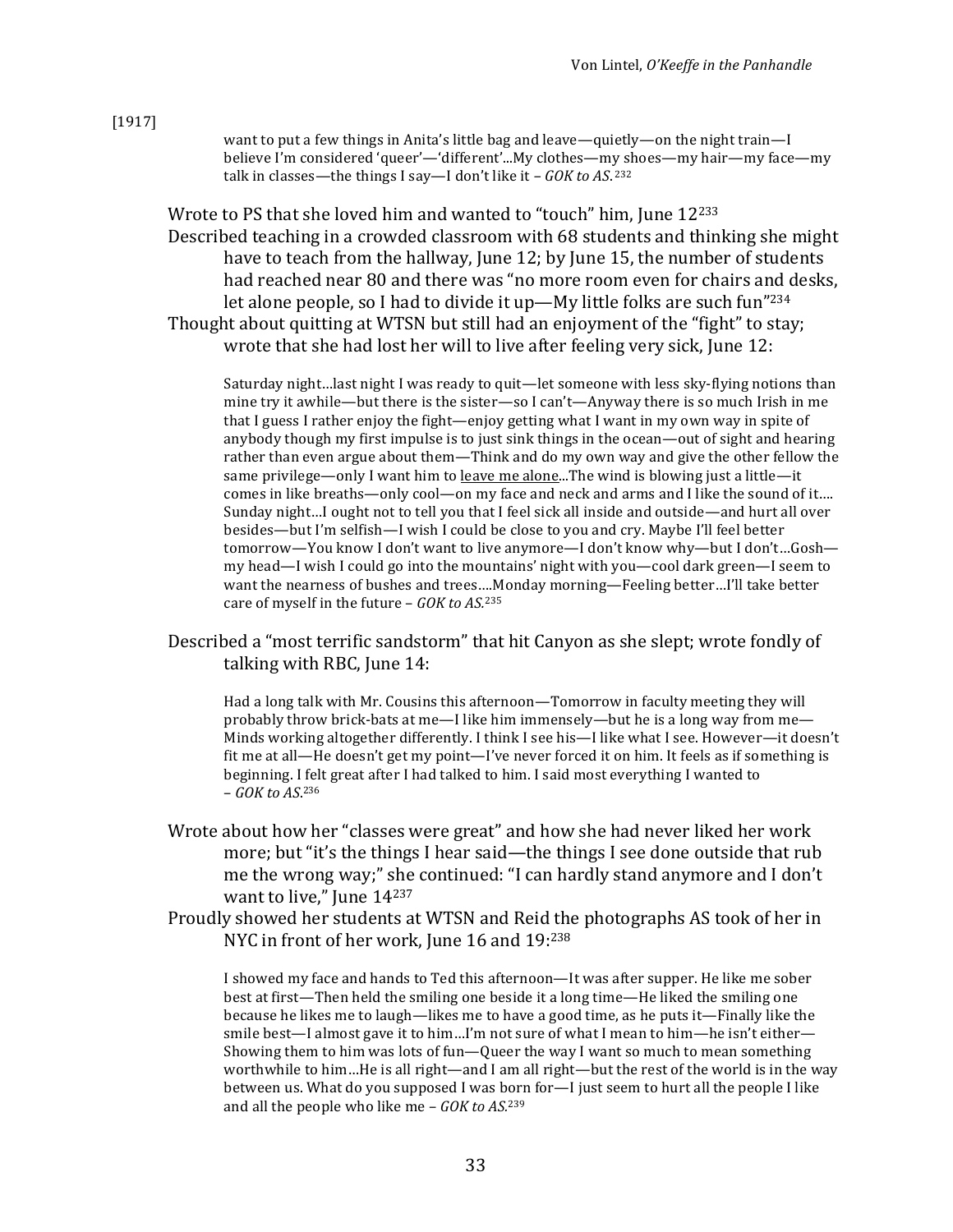A few weeks after I returned to Texas, photographs of me came—two portraits of my face against one of my large watercolors and three photographs of hands. In my excitement at such pictures of myself I took them to school and held them up for my class to see. They were surprised and astonished too. Nothing like that had come into our world before - GOK, *in 1978 Met Museum Catalogue*. 240

Described an encounter with Reid in which he asked if she still liked him; she responded, "Yes, Ted, I think you are great;" she continued: "Funny-it tickles me in such a peculiar way—and it feels so right—We are both so funny," June 17241

Wrote to AS about her painting methods and about sleeping nude, June 22:

I guess that third series is just me—shapes I had in my mind from things that were happening—and just felt—It seems that I was just playing with color that I felt—I can't tell it any other way—I had Strand all painted in N.Y. but didn't have any paint—or time....I wrote Strand a queer letter again—Doing things like that makes me want to kick the foundation out from under the house. Still I have to do them. After dinner—I was tired—didn't want to sleep—but you know I'm such a good for nothing human that I have to waste a lot of time taking care of myself whether I want to or not—so after dinner—much against my wishes—I stripped—and slept or dozed all afternoon—When it was almost six I decided I could get up—I rolled over and stretched—and while I stretched just happened to look down my own length—The long dark skinned body—smooth looking—and I almost laughed aloud at myself for having been stretched there—a whole afternoon—just sleeping—nothing on – *GOK to AS*. 242

- Described drawing and painting "girls" at the WTSN swimming pool, June 22 and 30243
- Remarked to PS that she couldn't believe "so many people had kissed [her] in such a short time—and I had liked them all and let them all—had wanted them to,"  $\mu$  lune 23<sup>244</sup>
- Wrote about watching Reid help her tie a package and laughing when he said, "That's the way you have to tie up a calf," June  $25^{245}$
- Described trying in vain to paint a Panhandle sunset, June 26: "And I painted. The sunset I saw last night—Anything to get the feeling of the sky-line—No, I didn't get it"<sup>246</sup>
- AS asked her if she would want to have his child; she replied with a frank affirmative, but clarified that there were "many things in the way," June  $28$ ; she later admitted she was "not sure that I'd like any man I ever saw well enough to live with  $him$ —Cook and wash and scrub"<sup>247</sup>
- 291 closed its doors, June 30; AS inscribed for GOK a copy of the last issue of *Camera Work* published at 291 with the words "Georgia O'Keeffe's spirit and—the spirit of '291' are identical. To the Little Girl of the Texas Plains—A greeting from the Old Man of '291'—June  $26 - 1917$ "<sup>248</sup>
- In response to being told she didn't "belong" in Canyon because there was "nothing" there, she said, "that was why I liked it," June  $29^{249}$
- Wrote about how the High Plains were an escape for her and how AS and 291 had given her faith in herself as an artist, June 30: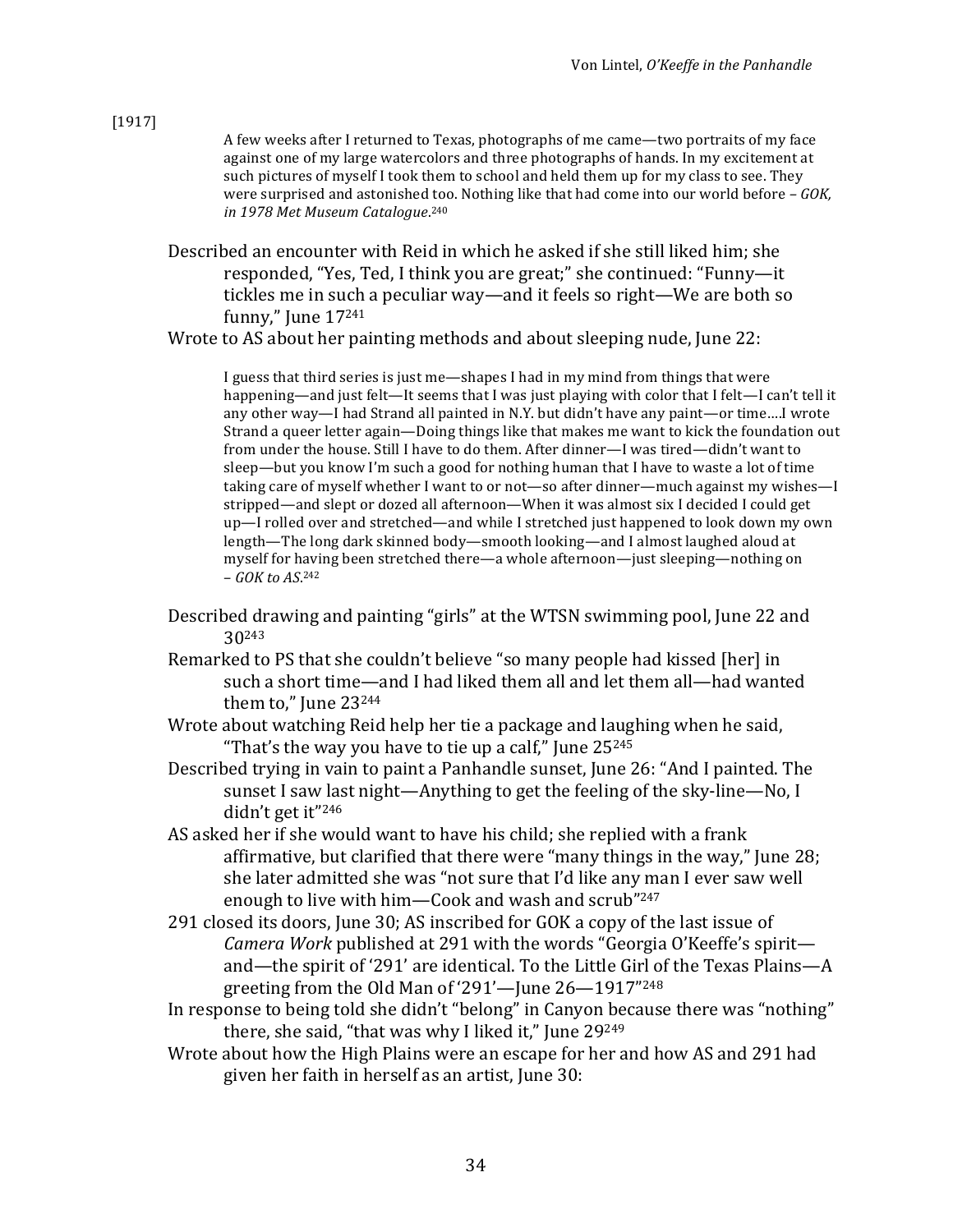I just came in from the night—very little breeze—moonlight on the bigness—Last night I wanted to write—Claudie and I lay out on the plains watching the sunset  $go$ —the stars come—I was very much aggravated with some folks and things—I had to get out where the world was big and empty...291—you—believing in me—that making me believe in myself has made it possible to be myself. And feeling that you believe—The other folks don't matter. I don't care the snap of my finger for any of them. So again tonight—I don't know if it's woman or little girl—I am mostly both—I want to put my arms around you—kiss you—let you kiss me...it's great to trust anyone enough to let them kiss you—Tomorrow is the last day of the little gallery...Tonight you seem to be something very wonderful to me—it's peace—warmth—life - *GOK to AS*.<sup>250</sup>

Described her room at the Shirley home in Canyon: "You would laugh at my room perfectly bare—floor and all—Nothing on the dressing table but a plain white cloth," July 1<sup>251</sup>

Painted herself in the nude, July 2 and 13:

I've been painting myself—no clothes—It was lots of fun—Stupid of me never to have thought of it before—I had thought of it but never enough to want to before. Today I wanted to paint nakedness. It makes me laugh—I had a good time, headache and all...I don't know though that they feel any more like nakedness than a landscape I've been working on does. I think I made the eighth and ninth editions of that today too – *GOK to AS*.<sup>252</sup>

I undressed—painted again on myself—I guess that excited me...I get so excited painting— One is on the wall—watercolor—I painted them all red—It has a curiously funny quality—A feeling of bigness like the red landscape—still the body has an almost affected twist—I just caught myself in that position by accident—it's funny – *GOK to AS.*<sup>253</sup>

Doubted she could "keep on teaching [at WTSN] for long" because she was "restless," had "nobody to talk to," and could not find time to work on her art, July 9254

Talked about the future of her relationship with Reid, early August:

And Ted took me way out into [the wonderful moonlight]—We watched the moon come up out of the plains—and stayed till it was high in the sky—He is so funny…you know it seems living with him would be lots of fun—it seems as though he is the only person I ever knew who would take me to the tail end of the earth where folks wouldn't bother me and then let me do as I please—And he said—if we can't make it work we will quit—You know in the spring I wanted to go with him more than I wanted anything—Just put my hand in his and walk out into space—While I was in New York I almost forgot—And now—little by little I've grown to like him again...like two children playing—He had me all curled up in a little knot  $last night$ —"Why it would be so easy to just pick you up and carry you to town—you are so little"—And I was so comfortable I wanted to go to sleep that way—I seem to like him like I like myself—And when I look around here—at what I am doing and things as they are—I wonder why I don't marry him today...I would like to be out in the night with him tonight -*GOK to AS*. 255

It's funny the way I like him—and the way he likes me. I've said I wouldn't marry him—again and again...[hated] the idea of being tied to anyone...Right now I've made up my mind that  $I$ will—in a year—if we don't change our minds—and I know we will change them—or I'll change mine – GOK to PS.<sup>256</sup>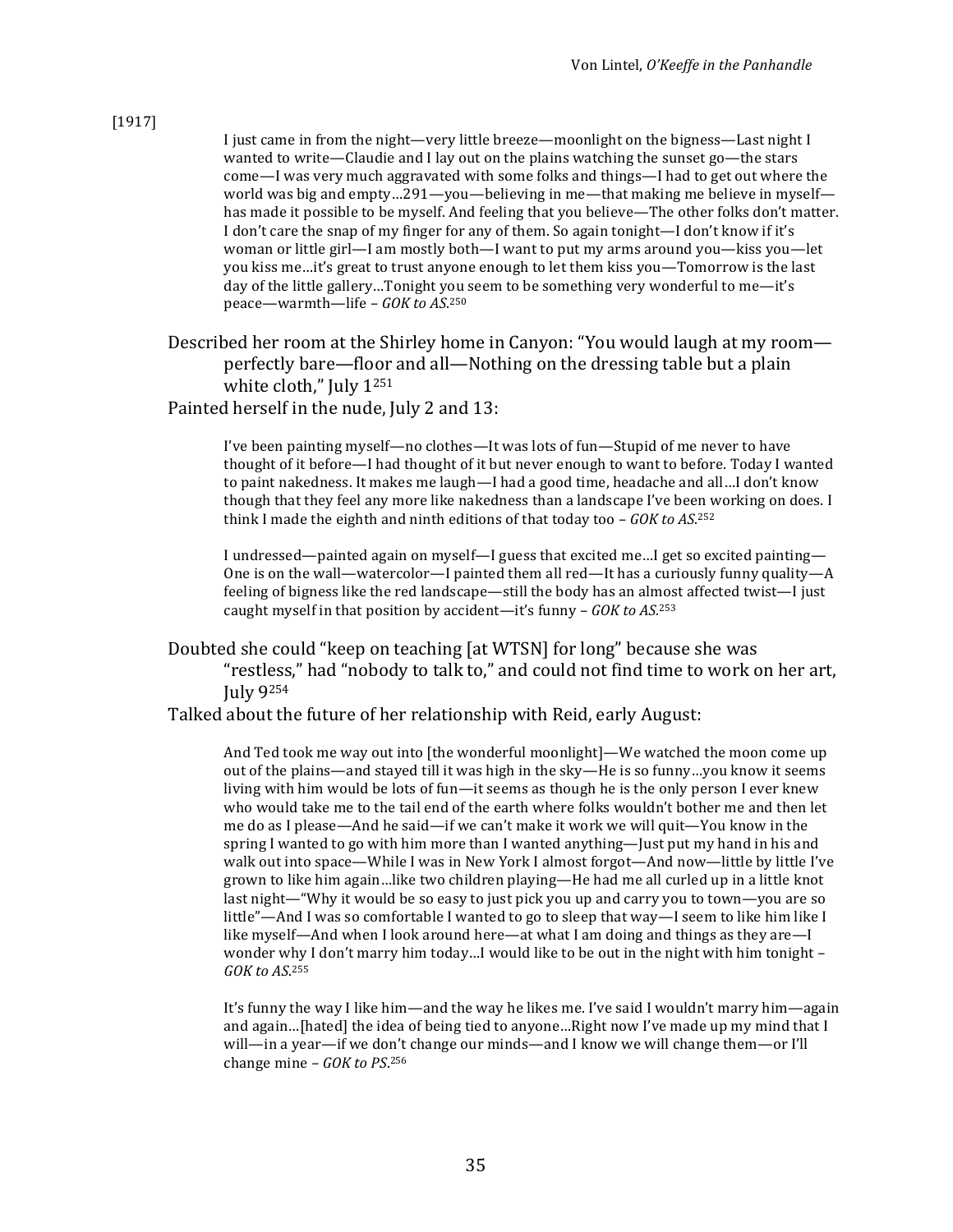Published a drawing in *Vanity Fair<sup>257</sup>* 

Summer session ended at WTSN, August 11; GOK left on vacation with Claudia to CO; visited the former mining town of Ward, then Loveland, Estes Park, and Boulder; produced 14 works inspired by the CO landscape; traveled through NM twice on the trip; stayed in a hotel downtown Santa  $Fe<sup>258</sup>$ 

[New Mexico is] great—Not like anything I ever saw before—I want to stop everywhere— The Indians and their black hair and very bright colors—dark skins and eyes—the square little adobe houses are great—I'm crazy to live in one—It has rained lots this afternoon still gives the feeling of a land of sunshine....There is so much more space between the ground and the sky out here it is tremendous—I want to stay—I've wanted to stop most every station—The first glimpse of the Rockies—Gosh—there must have been a time out here when they were made *– GOK to AS*.<sup>259</sup>

Resumed teaching again at WTSN, September 11<sup>260</sup>

Wrote that she was not working on her art: "No painting. Doubt if I'll ever paint anymore. Seems that way now," September  $18^{261}$ 

Mentions Lester and a "new English professor" as "the chief things looming up on the landscape" for her, September 18262

Organized an outing for faculty members of WTSN in PDC, late September:

The country is really wonderful—and all so flat and empty—a yellow look—quite brilliant over it all—I just want it all I like it so much. Another day I went to the Canyon—supper on the edge of the plains—the long drop right off the edge—the tremendous stretch between us and the other side...wonderful colors—all colors—the shadows forming...so far away that the color went in with the sky almost...had supper on the edge—between the sunset and the moonrise—Three of the faculty and Claudie and myself—It was the most wonderful view I have seen of it—I engineered the party—went through POSTED land—off the road right into space...They were afraid—I wasn't—I knew the man wouldn't arrest a bunch of old maid school teachers—Saw hundreds of cattle coming up the paths—smooth paths in the bottom—You can't see them till they are almost under you because you can't see the real bottom of it all—The long line of them wound up crooked paths—the other side of a little gulch and finally came out—looking like narrow black lace on the edge of the plains against the sunset—hot glowing sunset—It was great—I had wandered from the others—found the cattle alone—watching them—alone – GOK to AS.<sup>263</sup>

Rode in a car with Reeves when his wife was out of town, and then with a student discharged from the navy; was also visited by Watkins from Amarillo, who looked "as if he might bite" when she declined his invitation to ride; said she was having "a great time" with these men, and was still "thinking about Ted-He is like fire. I don't know," September 27264

Regarding her job, she wrote: "I don't seem to have any desire to leave it all—the next place would be just as bad," September 27265

Asked by RBC to speak at WTSN Chapel to 500 faculty and students, October 1:

What am I going to talk about—I never talked to so many folks—about five hundred I think—We are short about a hundred—war and bad crops—However—that doesn't matter—What I say can't be any more stupid that what some other folks have said—The thing—is—When you get a whack at them—what is worthwhile—It seems that so many things said to them are not worthwhile—And how do I know what is worthwhile—It's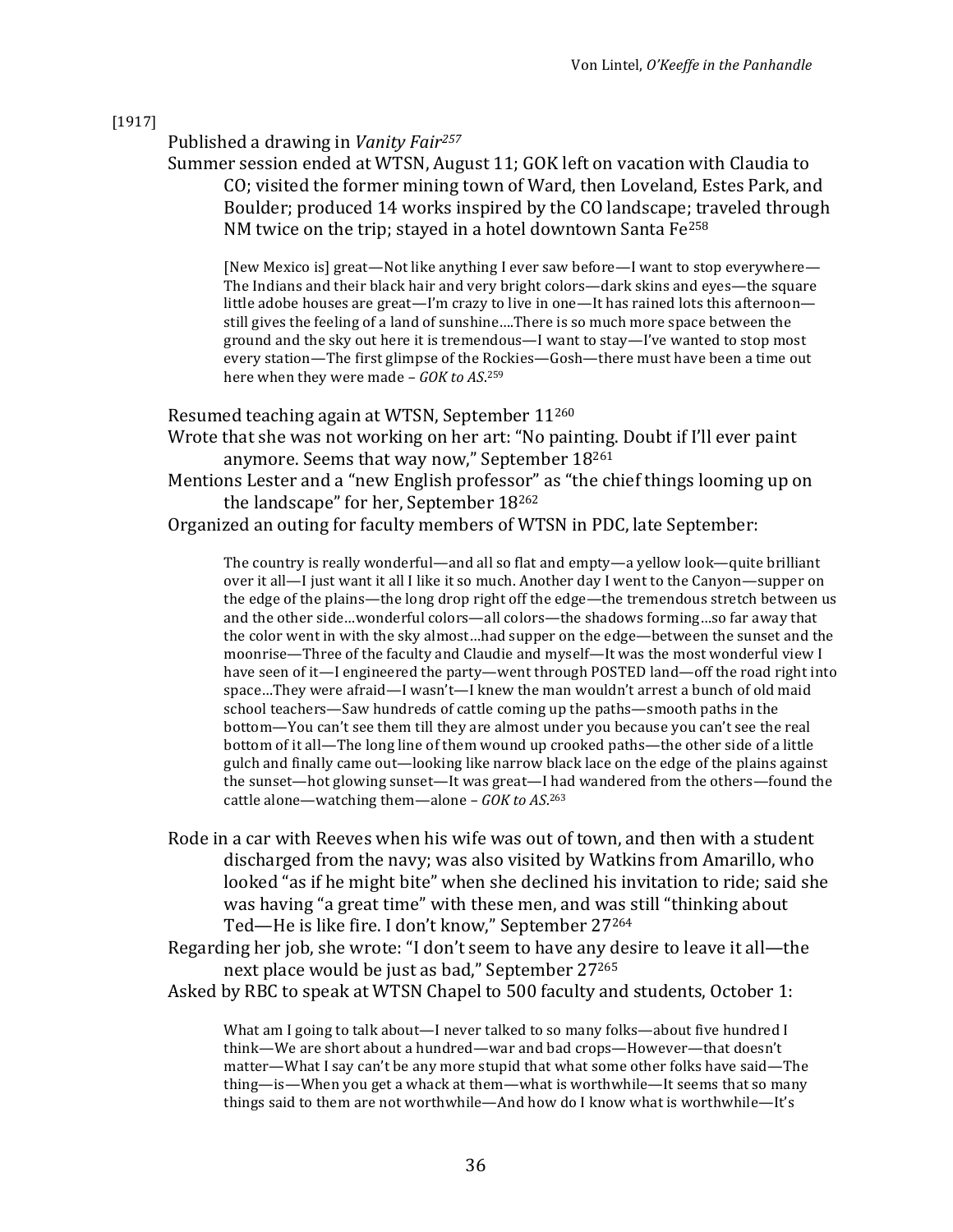funny—I don't want to waste my chance—Still I'm not sure that I know how not to—It scares me and it makes me laugh – GOK to AS.<sup>266</sup>

## Described Panhandle weather and Canyon houses, October 1:

In the wind my black close hat brim is like a flickering shadow between me and the gold of the plains that stretches seemingly to never and the gray blue of the sunny windy fall sky... [the] glaring white house ends or fronts—against the sky or plains…ugly slopes at the top—ugly windows—Most of the houses here are ugly—the ugly windows make dark holes in the white fronts...The sun relentless in its whiteness—The wind is careless—uncertain—I like the wind—it seems more like me than anything else—I like the way it blows things around roughly—even meanly—then the next minute seems to love everything *– GOK to AS*. 267

## Described her love of adobe houses, October 5:

The fourth and fifth grades are going to make a Mexican—or Indian town of adobe houses and I said I'd help—I must be crazy. But those Mexican and Indian villages in Mexico are great—The adobe is the only house I have seen that seems to fit this landscape out here—It seems to belong—All the other houses seem out of place - *GOK to AS*.<sup>268</sup>

AS wrote that she was "fortunate" to be "deep in work—in Texas, far, far away," October 10269

- Liked riding in cars more than trains: "The trains are so dirty that I hate to ride in them—and it is always so much more fun riding right out in the night in the air," October 14270
- Attended a dance where Reid brought his hometown girlfriend Ruby Fowler, October 18:

Ted was up Saturday night—A dance—he came in late with an older brother & a girl he always trotted around here from habit I think—She was from near his home—a really nice lovable sort of girl—but as he put it—"There is something in you that she hasn't got—she just hasn't *got* it—nobody else has." He brought the brother over—and we danced and talked cattle—he dances just like Ted only not so much of that damnable self-assurance...I liked him—The dance was lots of fun…It was great to see Ted—his face very red…Faces turn a wonderful color from sun and wind here—His eyes so shining—not exactly happy—war everything a turmoil—grabbed my hand right tight—dancing...I believe he is trying to like Ruby because he can't see me within reach....I want to get right up and go with him—if he would only come and ask me again—It doesn't seem that it would even be necessary to get my hat—I'm ready right now...Why couldn't I have been ready when he asked me so many times so earnestly…way last spring when it was cold he sat here on the porch with me in the moonlight—after dancing and a long walk—and I told him he ought to plan to marry Ruby or leave her alone—he would make her like him too much and maybe hurt her—If he would marry her—it would be alright—knowing he was forgetting—It's feeling that he wants and I want—and the damnable little things that keep us apart—I know it would be foolish—no not foolish—against what everyone would expect is more to the point—and how I would make out living his way isn't at all certain—it's all so uncertain—He said—Well—we can quit if we can't make it work…it all makes me want to get up and go to him and tell him I'm ready – *GOK to AS*. 271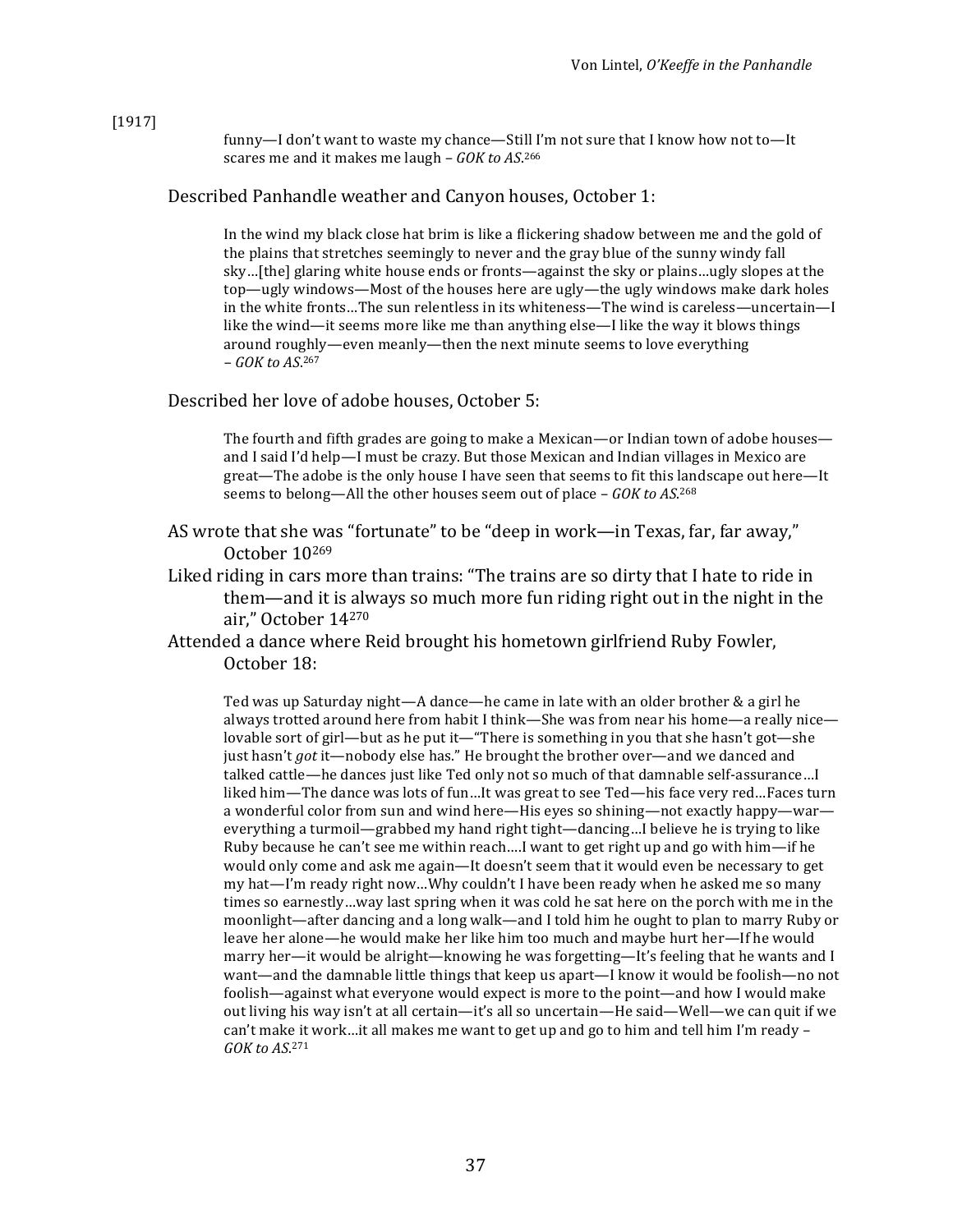Described how she hated the Panhandle and its way of life, October 18 and 29:

I hate it here—It's a lifeless bloodless sort of life to live—No one I can think of here seems to have anything but white blood—no red at all - *GOK to AS*.<sup>272</sup>

I feel as if I can't stand it here much longer—I don't know where I will go or what I'd do but—it feels like it's coming—just that I can't stand it to look at these folks and hear them talk and see how they are thinking...I feel alone as though I were the only person in Texas tonight—The only person up here on the plains country anyway *– GOK to AS*.<sup>273</sup>

Described the fierce Panhandle wind, October 29:

It's a cold weird moonlight night—a tearing north wind—sand blowing and dried little green locust leaves on the almost bare trees seem to string out in the wind—I never saw such a night—whistling and rumbling wind...I could hardly walk against it—It's terrible—and yet I like it *– GOK to AS*. 274

Prepared herself to leave the Panhandle, October 29: "I seem bent on trying to get things in order—as though I'm getting ready to leave—Isn't that queer....There isn't much sense in it because every other place is just as bad as this I guess—I don't see any place to go" $275$ 

Wrote to PS that she still loved him like the day she first saw his work, October  $30^{276}$ Insisted that she had "forgotten" Reid and felt odd that his fiancée Fowler was one of her students, October 31<sup>277</sup>

Wrote about how much she loved the High Plains, November 12:

The outdoors comes nearer bringing me to life—making me feel something...It seems the first life I've felt in ages...The plains are wonderful—mellow looking—dry grass—the quiet and the bigness of it—anything that makes you feel quiet and bigness like that is marvelous—wouldn't it be great in a person—why can't I make it into shapes—I wish I could want to try – GOK to PS.<sup>278</sup>

Reid greeted her at the train station, telling her he had enlisted in the Air Service Signal Corps, November 15<sup>279</sup>

Described another entertaining WTSN Faculty Meeting, November 15:

I've talked in Faculty Meeting—a rearing snorting time—it was amazing to me—I just knocked everybody's head against the wall and made hash—and told them what I thought of school teachers and their darned courses of study and raised a time generally—It was an event—Rather surprising too—to have the whole bunch each old chap and each old  $\pi$ most of them anyway—come up and squeeze my hand or my arm and pat my back—when  $I$ had half way expected they might not speak to me after the things I said—I half way expected to be run out of the room—I talked for conservation of thought—in the child and student—education for the livingness of life rather than to get a certificate—That teachers are not living—They are primarily teachers—War is killing the individual in it unless he has learned livingness—if he had it he wouldn't be a good soldier—Art never seemed so worth while to me before—I have a million things to do—Must paint too—Must write too—I'm on the War path at such mad speed—against their hate and narrowness—it makes me laugh. And they seem to be with me—it's funny. Haven't time to write more but I certainly gave the old boys and girls a good jolt—They laughed and they clapped and they looked at one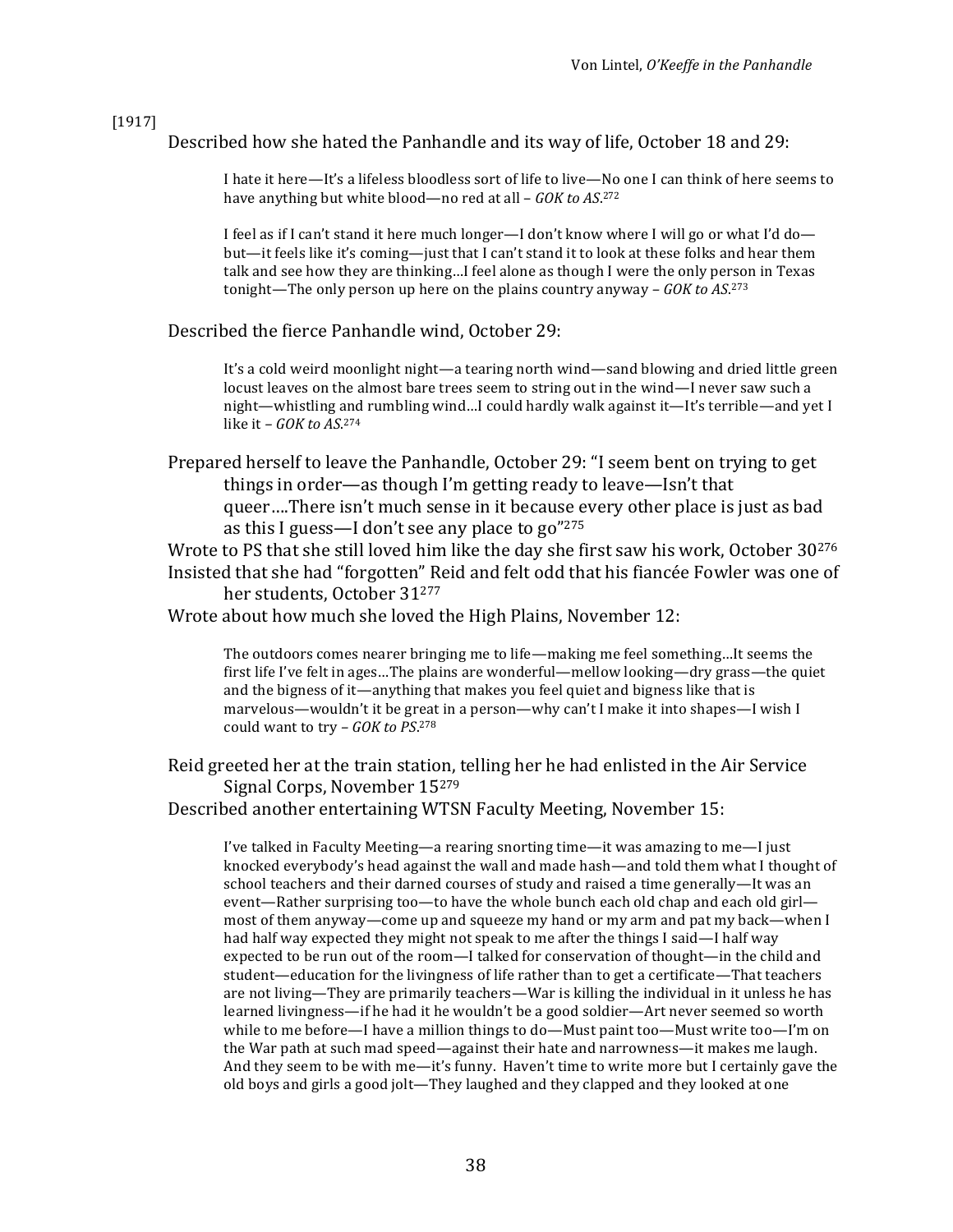another in amazed wonder—It was great to just knock things right and left and not give a DAMN - *GOK* to PS.<sup>280</sup>

Witnessed a fight between Shirley and his wife and gave her opinion on marriage, November 20:

A bit uncomfortable because I've been hearing the rumblings of a family row below me all the while—He seems to be at the end of his rope tonight...I have a feeling that she needs a good laying out—The humdrum of housekeeping—care of her two children—she doesn't like—And she has a terrible fear of having another—It makes her cross—His good humor has been a marvel to me for a long time...I don't know what the row is about tonight but I hope she gets what's coming to her...It's all just her attitude toward life—it seems so stupid to me. Gosh! I'm glad I'm not married...I would like it or else I'd quit—that's all there would be to it – *GOK to AS*.<sup>281</sup>

- Visited Waco, TX on Thanksgiving weekend along with WTSN faculty members to speak at the Texas State Teachers' Association Meeting; saw her brother Alexis at Camp MacArthur, where he was stationed for military training, felt inspired by the soldiers and their commitment<sup>282</sup>
- Returned to Canyon re-energized, inspired, and committed to her art, December 2 and 7:

It seems as though I never feel more on my own two good feet than I ever have in my life before—I hope they don't dampen me completely the minute I get off the train in Canyon...I didn't want to come home—but I feel as though I have lots to do—*lots*—and one thing to paint—It's the flag as I see it floating – GOK to AS.<sup>283</sup>

I've been like a young tornado—tornadoes don't have time for anything *– GOK to AS.*284

- Developed a severe cold that affected her chest and voice, with a serious cough, late November or early December<sup>285</sup>
- Her sister Claudia began student teaching in Spur, TX, which she described as "the sticks"286
- Gave explosive report to the WTSN faculty on the Waco teachers' conference, December 7:

It was an event in the history of that faculty I guess—judging from what I've heard since—It seems that it was an explosion I've been growing to all my life...I took each boy in turn— Fatty Stafford—Latin—first and knocked him down and jumped on him with both feet then took all the rest in turn—I told them their course of study was a failure and that many times they didn't know what they were talking about—That they were *teachers* not human beings and trying to cultivate another crop of the same thing...it is because they have tried to fill up curriculums with "SOLID" work that is not vital—Their educational system is not built on the development of natural human needs—desires—emotions—Too many students are just working for certificates—diplomas—degrees and the like instead of learning to live— Too many folks working for money instead of working because the thing means something to them—I had a great time—and almost every old boy and every old girl on the faculty came and talked to me about it afterward—The women tremendously tickled because no one had ever dared stand up to and tell those particular men that they didn't know what they were talking about and that what they were teaching wasn't of any use to the people they were teaching it to—And I was afraid four of the men were going to hug me—It was

[1917]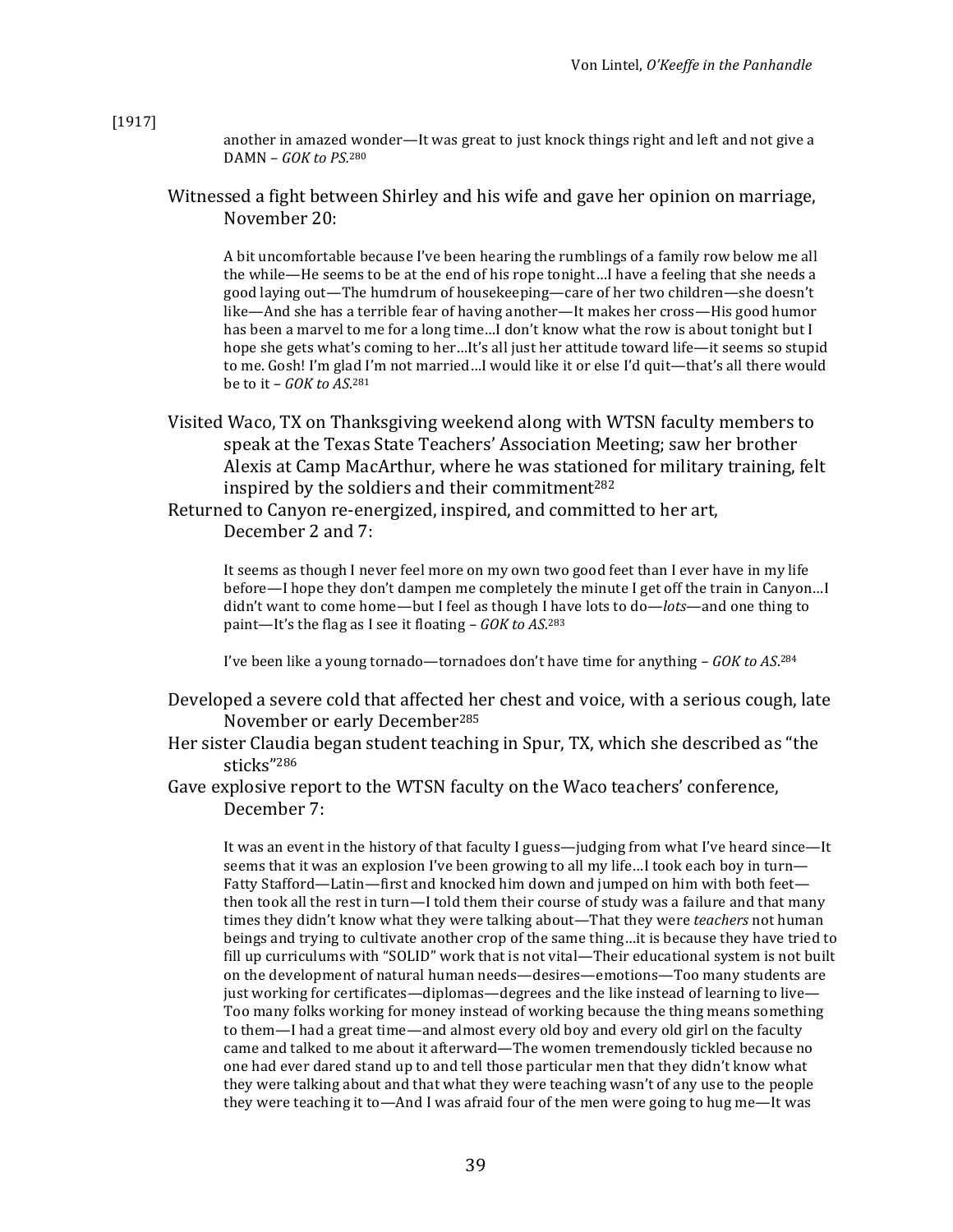$great$ —but the excitement almost killed me and I can hardly speak aloud for more than five minutes at a time my throat and chest hurt so. I stayed home today—thought maybe a day's rest by myself—no one to talk too—would help me...I have made up my mind I'm going to stay here—The rest of my life it seems now—unless they fire me—They may—I'm going to talk some more as soon as I get voice enough. I'm on the warpath *– GOK to AS*.<sup>287</sup>

## Was criticized for openly objecting to anti-German Christmas cards sold in Canyon, December 14:

Last week I got talked about for objecting to cards in the drugstore—Christmas cards— Statue of Liberty—and a verse that ended with "Wipe Germany off the map!"...They couldn't understand how or why anyone would object for any but pro-German reasons—even faculty folks got after me about it and when I explained they look at me sort of cross-eyed and said they hadn't thought about it that way *– GOK to AS*.<sup>288</sup>

You will laugh if I tell you what the last piece of excitement is over—it seems to be growing as the days go by—and it's really so funny—Some Xmas cards at the Drug Store that I asked the man not to sell—It's so funny—I have to laugh every time I think of it but it seems this whole town is talking about me—Not patriotic. One had a statue of liberty on it and a verse that ended with something to the effect that we wanted to wipe Germany off the map...The others—some statue of liberty—and a verse with something about hating the Kaiser—Both entirely against what they all profess to believe as the principles of Christianity—and certainly not in keeping with any kind of Xmas spirit I ever heard of—The good Christians are up in arms—It happened three weeks ago and the gossip is beginning to have a great flavor...It was just that I didn't want the students to buy cards like that—I never dreamed of folks talking—I don't care what they say about me—but it's amazing to see what is in their heads—that's what riles me so – *GOK to Elizabeth Stieglitz*.<sup>289</sup>

- Regarding her feelings for AS, she wrote: "I wonder what you are to me—it's like father, mother, brother, sister, best man and woman friend, all mixed up in one-I love you greatly," December 14<sup>290</sup>
- Wrote fondly of her landlord Mrs. Shirley, whom she described as "great in a way" and "waking up;" described her room at the Shirley residence, December 17291

Bright sunshine coming in my windows—some greenness shining in it. My room is warm it's a nice place. Last night was cold, still starlight. I saw the sun rise out of the enormous stretch of blue haze of plains and hot sky – *GOK to AS*.<sup>292</sup>

Commented on the beauty of the early mornings in the Panhandle, December 19 or 29: 

This morning I got up just as daylight was coming—It was great—The first thing I thought was—GOSH—didn't God have his nerve with him when he painted those swipes across the sky-I envied him-the size of it-and the daring-The early mornings are tremendous - *GOK* to AS. <sup>293</sup>

Asked to speak in WTSN chapel, and even with the weak voice she had from illness, she was received by an enthusiastic audience, mid December: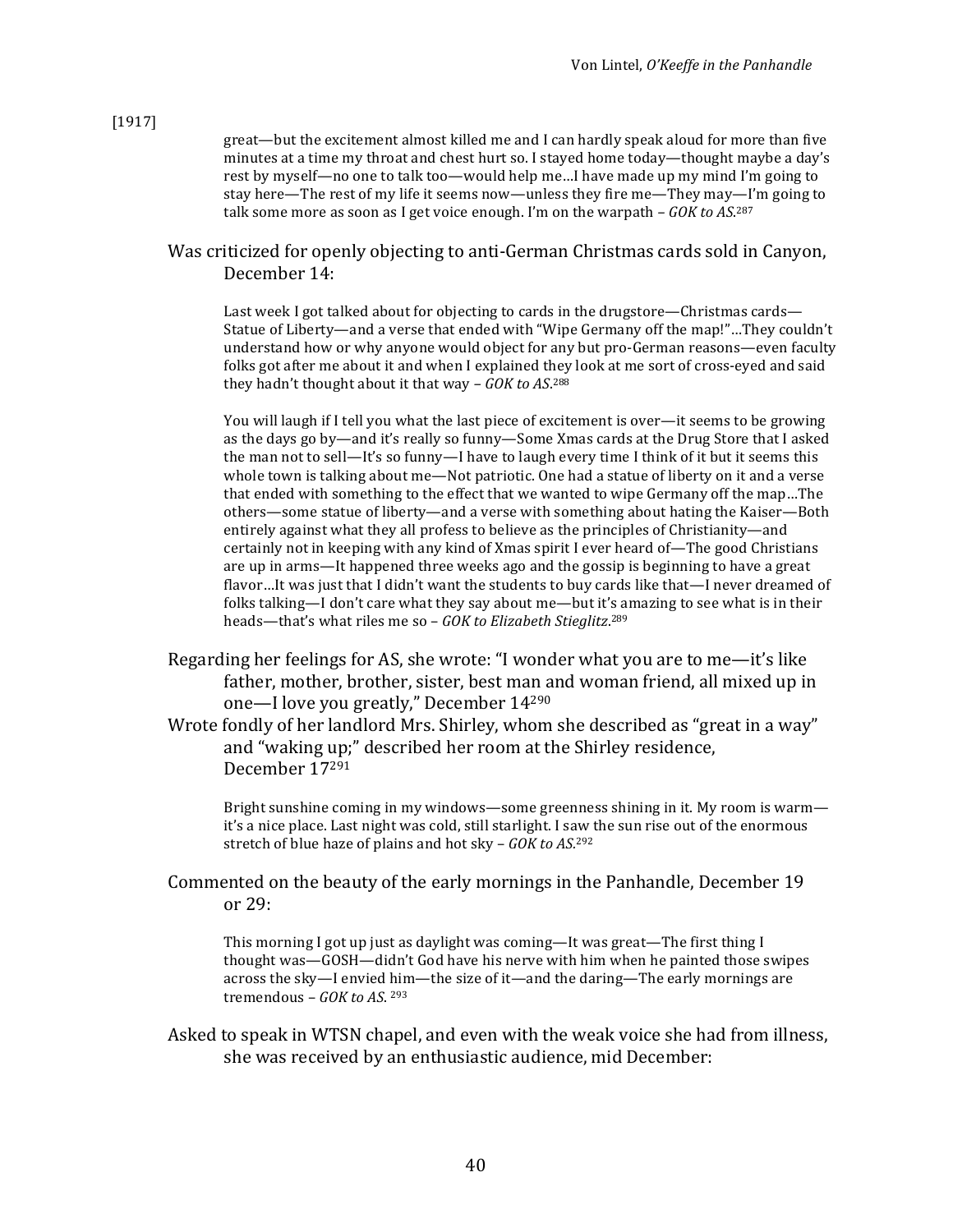I'm still talking in chapel and it's about to wear me out but I'm having a great time— Yesterday the faculty liked it—they all talked to me about it—most of them—I should say and I heard that a lot of them talked about it in class—Today the students got terribly excited and the faculty didn't say a word—it's great—I don't know what will happen tomorrow—and I care less—I feel like slinging brick bats and I have the chance to—so I'm slinging—I'm telling them a few things they don't like to hear and it's giving me a good time—One of the students said—It feels as though you are just up there talking to us—it doesn't seem like a speech the way it does when the others speak—and you don't look mad about it—you laugh sometimes—And a lot of them told me they could hardly get to work afterward—they were so excited they felt as thought they had to get up and do something— Still the faculty didn't say a word—It's amusing—Wouldn't it be a joke if they fired me—I'd laugh – *GOK to AS*.<sup>294</sup>

## Doubted she could last an entire semester at WTSN; described frustrations regarding local attitudes toward the war, December 28:

The way people are living nowadays isn't living—It hardly seems existing—shutting their minds and eyes...They all think they are nice good religious folks too—and I think them the most damnable heathens—I want to run away from them—out into the nothingness—and cry....The way they all run brainless and heartless in a mob...How long will it last....It's the older folks I cannot stand—The talk of men past thirty—The—women—Girls and boys and the ones who must fight are different *– GOK to AS*.<sup>295</sup>

Regretted that Reid was "not himself any more" and believed that he had become engaged to Fowler only at her suggestion, December  $28^{296}$ Wrote about rediscovering her desire to make art, December 29:

Tonight the idea of paint—drawing—came to me—almost as a brand new idea—it seemed a surprise to think of it again—and so queer to think that I had ever done anything like that—I looked around the room and laughed—don't even seem to regret not wanting to work. Late spring when I didn't want to work it alarmed me—nothing seems to alarm me now. If the house were to catch fire now I doubt if it would excite me – *GOK to AS*.<sup>297</sup>

# 1918 Her speeches received general support from the faculty but strong resistance from Canyon citizens, early January; talked with RBC about this public reception, January 2 and 3:

My chapel talk and some other things have taken fire—and a good blaze is going—I've been so riled...Everyone I've said anything to about it—has been rather surprised at my point of view—They always see it—but the amusing thing about it is they always say "Yes—I see what you are driving at—you're right—I hadn't thought it that way—but Miss O'Keeffe to save your life—you can't drive that into the ordinary man's head—I don't care how hard you try." Well—to make a long story short the "ordinary man and woman" of our honorable village have stuck several things together...and they are just pawing the air...I'm trying to calm down enough to talk to Mr. Cousins about it—but I'm having a hard time to do it...I'm mad enough to kill—Shirley…has helped me a lot—but it's really a snorting time we are all having—The faculty are beginning to line up with me I think—Thanks to Shirley I guess—I don't know—The town however is wagging its poor tongue off—Isn't it disgusting to get in a mess like that *– GOK to AS*. 298

Had a long talk with Mr. Cousins—Nice—He remarked—You think differently from other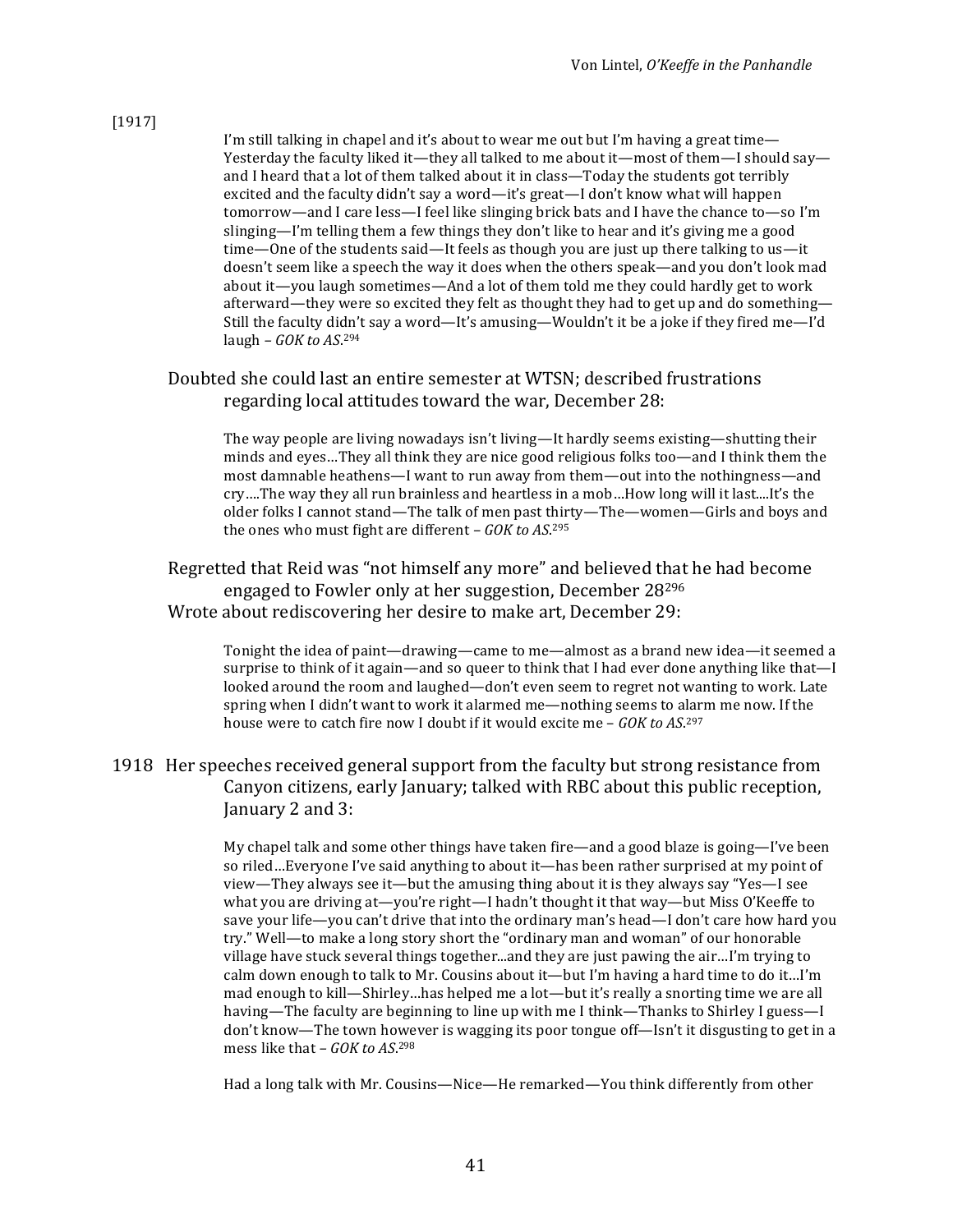folks—You may be right—I'd not have you a bit different—but it's going to be mighty hard for you to get along with folks—The ordinary run of men are just ordinary men and women and they don't think like you do and they are very apt to misunderstand you...They don't think—and they don't want to think—We had a great talk. He thinks I'm queer—but he thinks too "You may be right"—it's funny. I like him, you know – *GOK to AS*.<sup>299</sup>

# Wrote with continued affection about the young children she taught at WTSN training school, January 3:

My children were wonderful today—My first, second and third grades—I am getting my children to paint even if I'm not painting—really wonderful—I wish you could see them. I have two Chinese lilies again—in a blue bowl—pure—white—clean—They and the children seem the only rest from the madness in the air - *GOK to AS*.<sup>300</sup>

### Attended a faculty meeting at WTSN, January 5:

Faculty meeting this afternoon—I've never seen or heard anything funnier—faculty meetings are the most entertaining things that happen here...I am rather uncertain my mind here-I may not last through till May-I'm going to try to last till after summer school-Claudie will be back for summer school to finish her work—But it wouldn't surprise me if  $I$ just packed up and left most any day...The old brothers felt as though—well—I just surprised them a bit lately—They either had to abandon their professed religion or side with me and it didn't exactly go with their unthinking crazy way of haranguing (I don't know how to spell that word) about the war—and naturally—they didn't enjoy being jerked up... it's mighty ticklish ground to be walking on.—If I didn't like it here so much I wouldn't even bother to jolt them—but I like it—and—I wonder why I like it—Isn't it queer that I like it here—like it so much—It isn't any particular person—except my children—The folks are really unimaginably stupid—hopelessly ordinary *– GOK to AS*.<sup>301</sup>

Went to see Dr. Mac with Harris in Amarillo for her sore throat, January 8:

[Leah] made Dr. Mac get after my throat—He said after poking me around some that he didn't know enough about it and took me to another man—As a result my arm is swelling up where he stuck it—He said—Rest—I explained that I couldn't—then he said—Don't say a word you don't have to—Don't do a thing you don't have to—That makes me laugh. But my throat is really very sore—Don't worry though—I'll be all right...I'm to go up again next weekend. No more car-riding—He didn't want me to come home in a car this afternoon but I came anyway—Mouth and nose both to be covered when I'm out in the cold air...It's funny— But I'm mighty tired—in fact I hurt all over—glad to be in bed…Dr. Mac is nice *– GOK to AS*.<sup>302</sup>

AS commented on what Canyon offered her, January 12: "Of course you like Canyon...Canyon has given you a chance to really live—rather to express yourself—It is material & background—you create with it—& you develop yourself through your own creation;" she wrote later with similar observations:303

The truth is I've been very lucky. Stieglitz was the most interesting center of energy in the art world just when I was trying to find my way. To have him get interested in me was a very good thing. My going to Texas was lucky, and of course, my finding this place [in NM]. And then, somehow, what I painted happened to fit into the emotional life of my time  $-$  *GOK, in a 1974 interview*. 304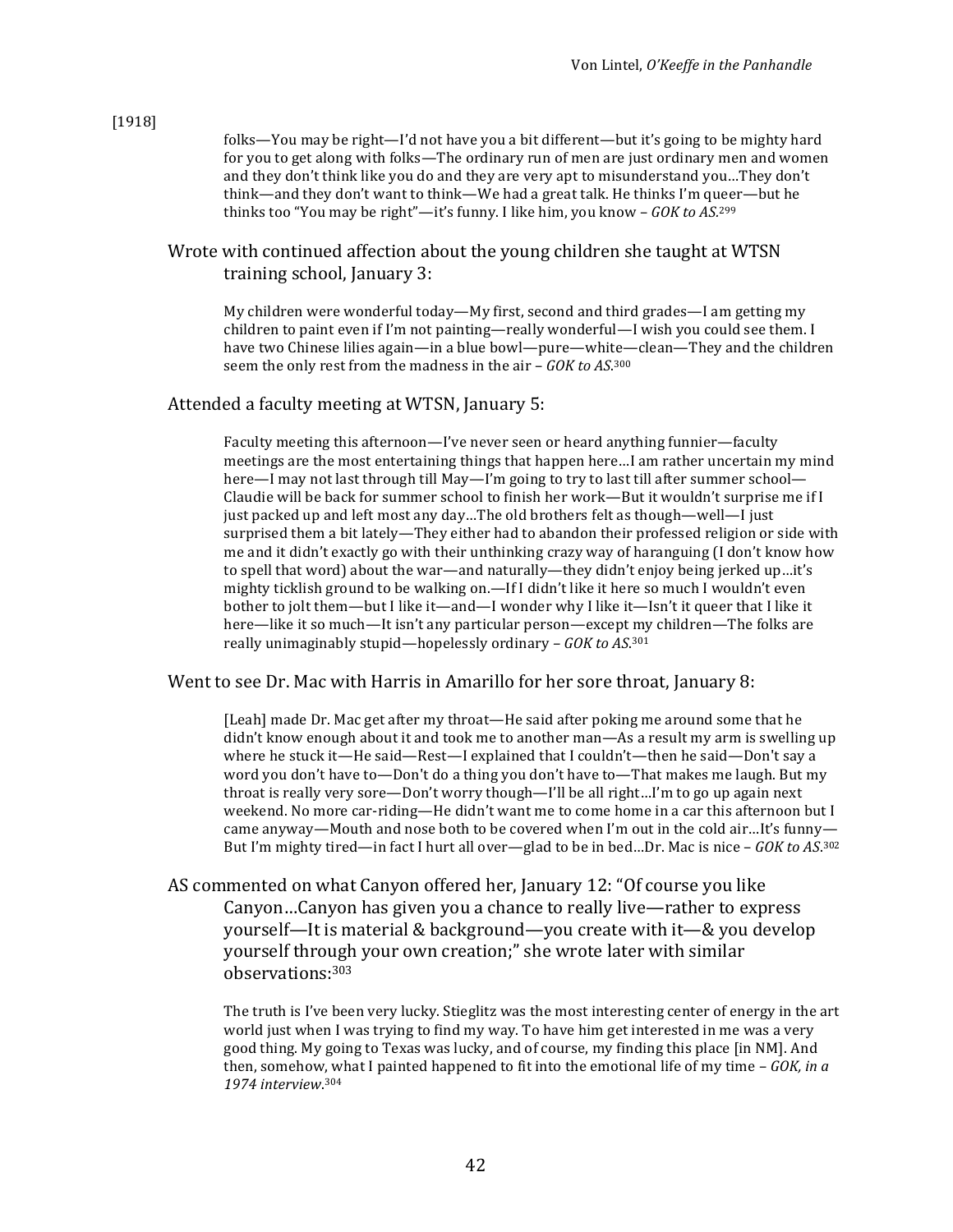# Described her continued illness and another visit to the doctor, January 14305

I coughed all night—My chest hurt so I didn't dare go to school—My voice is in such a bad fix too—I knew I couldn't talk more than a few minutes without stopping completely...My chest hurts so bad I could cry. I ought not to tell you because it will bother you...291 seems so far away—you—so far away—Claudie so far away—everybody so far away—Strand—I don't remember but I don't believe I've written him since Xmas day—miles and years—All so empty. A grey day—wind enough to be doleful—plains nondescript. It's sickening. Is there such a thing as mental nausea – *GOK to AS*.<sup>306</sup>

I've been to Amarillo—went on train and Leah brought me back in a closed car—Dr. Mac is sick—gone to hospital...The other doctor read me another lecture—Scolded me for going out...Told me doctoring wouldn't do me any good—no use to give me medicine—still he gave me some—he is a funny old boy—said he would like to pick me up and put me down in a place where it was warm and sunny—and leave me alone—with only one prescription— Rest and don't talk...Since I've been sick and haven't gone to meals I haven't been able to eat much—and I began to wonder about coffee—a change from about six cups a day to practically none...I've just about made up my mind to quit for the spring quarter—It begins in five weeks after this—*GOK to AS*.<sup>307</sup>

Wrote to AS that she had received two letters from PS, and felt that PS had "taught [her] things" but that they were "cut out of altogether different kinds of stuff," January 15308

AS worried about not hearing from her as regularly and about the medical care she received in TX, he wired RBC at WTSN to inquire about her, January 17: "It's ghastly to be sick & have stupid people around one" $309$ 

Decided to take a month sick leave from WTSN, January 20-21:

I'm going to ask for a month or six weeks off today if I can get up there to do it—Maybe I'll write or phone if I can't go up. It is hard to phone—It is hard to ask for time off because there is no one to do my work...Leah was down yesterday and wanted me to go home with  $her-1$ couldn't go then—things I had to do...I've just written to Mr. Cousins—I couldn't phone—I told him I couldn't go to work for two or three weeks anyway and asked for a month off—I'll get my coal boy to take it to him when he comes tonight. Mr. Cousins phoned me about your message—told me to call up the telegraph office and get it read to me and answer it…Propped up on two pillows I feel like a very amusing failure…Please don't bother about me—telegraphing and things like that—I'll be all right....It all made me decide though—that I'd stop work for a month—However—I think it would be a physical impossibility for me to do anything else. I guess I just didn't have energy enough to have the initiative to do it till I had to—To get up and say you are going to quit when there isn't anyone anywhere around to do your work isn't as easy as it seems...So much for my job – *GOK to AS*.<sup>310</sup>

# Considered several options, including relocating to San Antonio with Harris or to a healthcare facility in Amarillo; was visited by RBC, January 20:

Leah is going to San Antonio for February—and wants me to go with  $her - I don't$ seem to care—Maybe I'll stay here—The lady who stews over me most—almost made me promise to go to Amarillo tomorrow if I feel able—to the sanitarium if I don't want to go to anyone's house—I've just about made up my mind to face the music and  $go$ —I've never been in a hospital—it scares me and I know they will come and haul me out....Mr. Cousins came— Wants me to rest a week and see if I can't go back to school for at least part-time...I just didn't much care one way or the other so agreed to do as he chooses. The excitement—or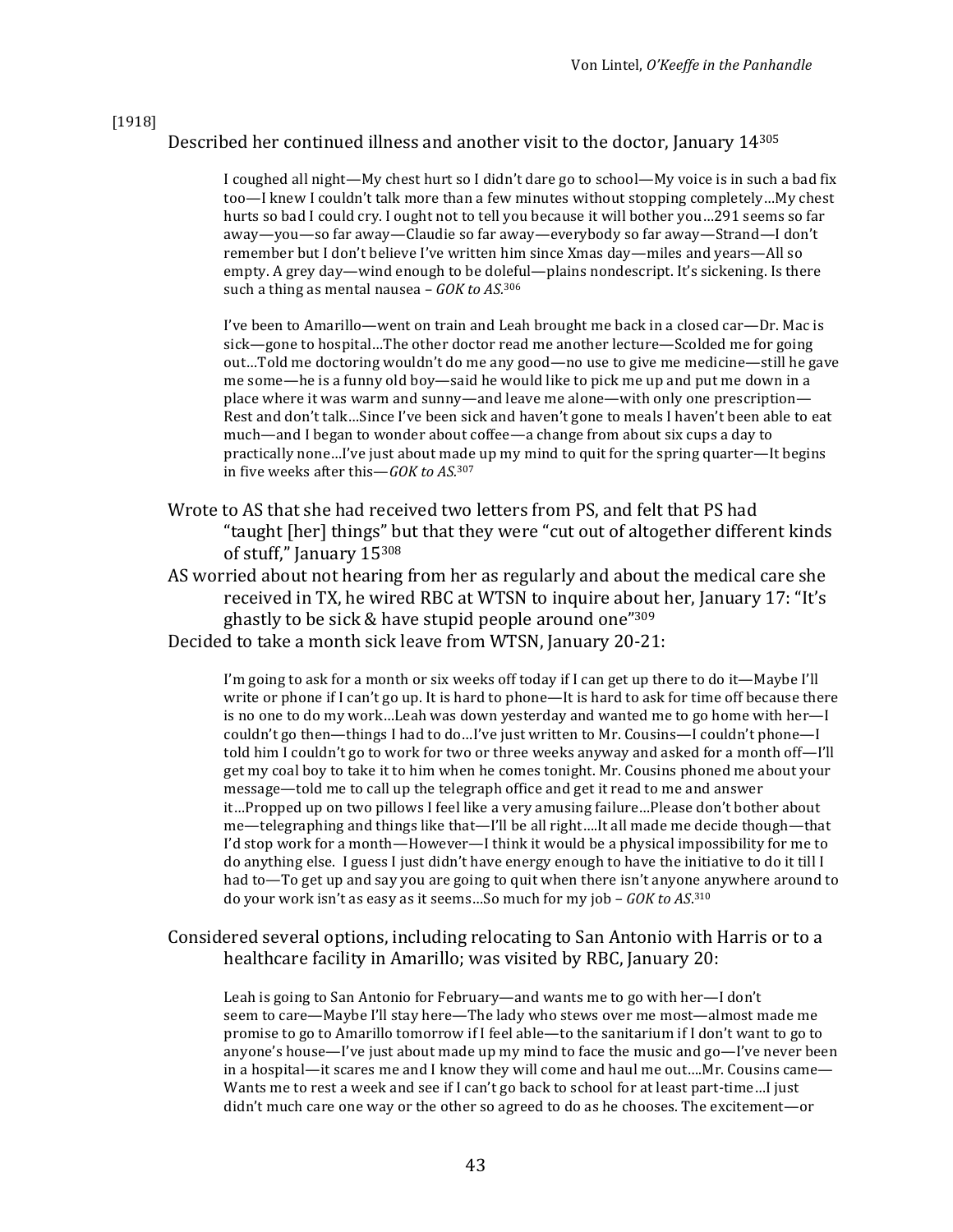something—made my head ache—I got in bed right after he left and slept—like you sleep with a headache—all afternoon—Folks came when it was dark—Brought supper—I couldn't eat a bite—Feel as though I never want to eat again...Measles and all the pestersome diseases are flourishing and they don't want the children to get them downstairs *– GOK to AS*. 311

# Visited by Harris who planned to take her to Amarillo, January 23; described Harris in loving terms:

Leah came in about two...I told them downstairs that she was the only person I wanted to see so they let her up—Leah is just like me only a little different—She can come down to see about some of Dr. Mac's taxes at the court house here—He has a ranch twenty miles south— Anyway she said—"George—I just had to see you—I thought I'd go crazy if I didn't—ever since you didn't come up Saturday." And she sat on the table and kicked her heels and told me what she had been doing—falling from one scrape into another. And she said—"I'm coming back tomorrow with woolen stockings and robes and the car all shut in tight and you're going back with me and anyone that says you're not I'll just tell them to go to Hell— I'm engineering this"...You would laugh at her—She is so funny—tall—slim—and such eyes—and the keenest tongue I ever saw???—She feels and thinks and does things—and goes like the wind—and then began tearing around through the things on my table for something to read—I gave her Schopenhauer—I wish you could see her—she is wonderful. She wears a man's coat and hat and then the most wonderful pair of women's feet kick out from under the skirts—long—slim—unusually good-looking feminine feet. And the eyes up top. People always think we are sisters—here and in Amarillo too—it's so funny—She is a food demonstrator for three counties here and burns up so much good gasoline tearing over them. Dr. Mac furnishes the car—the counties the gasoline. Don't exactly know why I'm writing so much about her today. Except that the first time we met—nothing had to be explained—it was as though we had always known all about one another *– GOK to AS*.<sup>312</sup>

# Began to feel better—"Don't worry—I'm quite Irish—and quite tough"—and hoped to finish work for the winter quarter at WTSN, and then take three months off for spring quarter; spoke to RBC about this plan, January 23 and  $31:313$

I was just sick and I don't seem to be able to get over it...I want to go to school and I just don't see how I can. I feel like Nothing—Nowhere—Never—Do you know what that feels like? *– GOK to AS.* 314

My throat bothered me—I'd like to be buried way out on the plains somewhere till I feel better…A talk with Mr. Cousins—not much encouragement about that Spring Ouarter off— He thinks I'll be all right by then—it's three weeks off—He is a nice little man—And you know I just couldn't tell him that what I want even more than a beautifully working throat is to feel free for just a little while *– GOK to AS*.<sup>315</sup>

## Continued to try to work, attending half days at WTSN, January 25-31

I feel on the edge of something—as though something must happen. This morning while at school I went in to tell Mr. Cousins that I want the spring quarter off...I feel I might just as well tell him I am not coming back anymore—It feels that way. Isn't it funny—and I haven't an idea of what I am going to do—where to go or anything...Isn't this war-time an absurd time for a person to just sit down and say they are going to quit work...I would like to go East—but it's too expensive to just please myself that way...Probably more than half the trouble with me is lack of real human folks—I hate to go out and see the faces—mostly masks—and I feel what's behind the masks and it has grown to be almost unbearable...If I go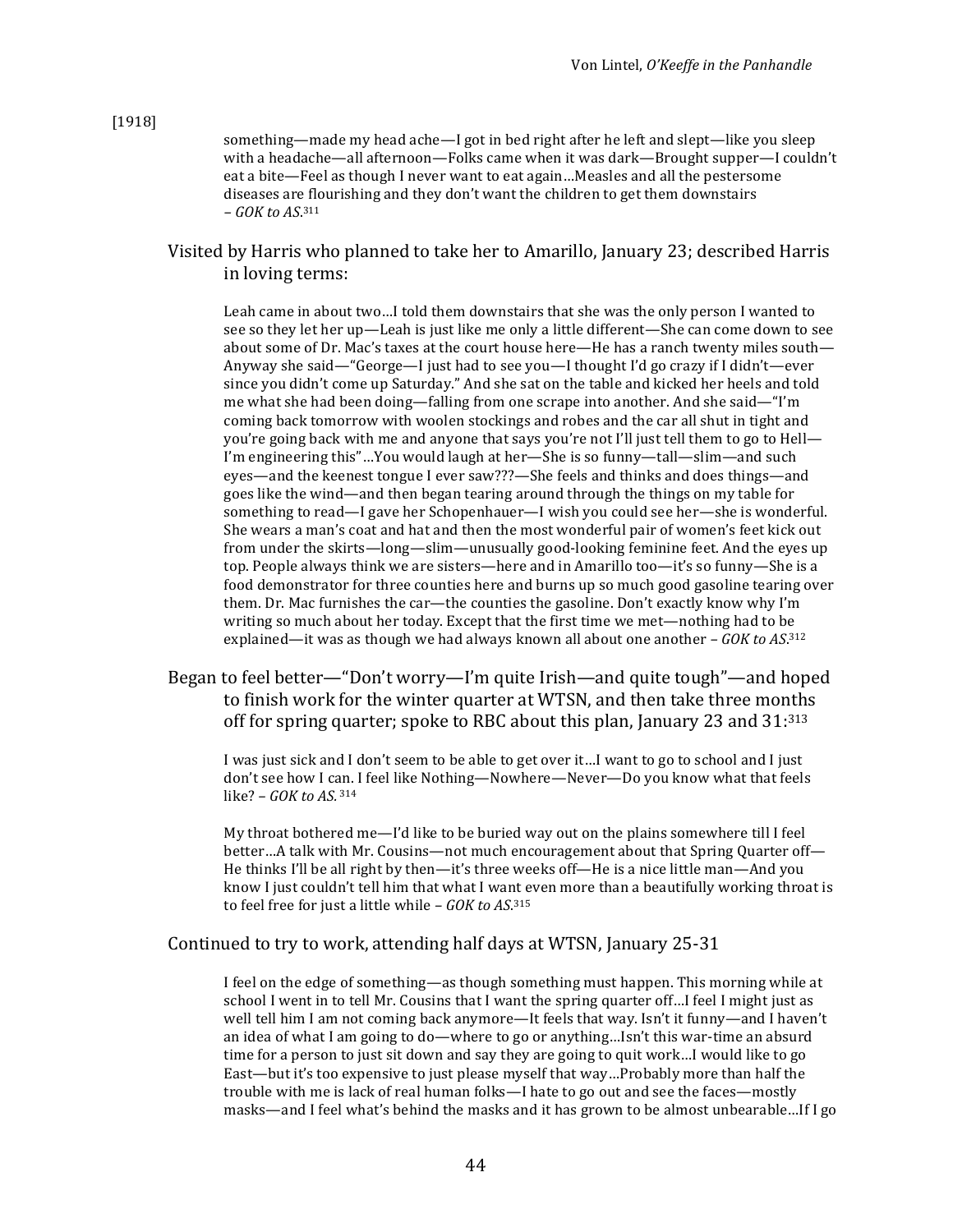anywhere—I ought to go wherever it's warm...The good brethren and sisters would be horrified if they knew me like you do—I can't be human here. I can't even wear the kind of clothes I want to. Why I feel as though I can't even think what I want to  $-$  GOK to AS.<sup>316</sup>

AS wrote that he wanted to rush down and drag her back for "a little real care" and wrote that he "*must know"* about her diagnosis and treatment, February 1<sup>317</sup> Took a "hypodermic of some sort of serum" prescribed by her doctor, February 4

He says the serum will make me sick but to take it anyway—dangerous not to...Surely have been laid out—the darned stuff gives me an awful headache and makes me deathly sick at my stomach—and the worst of it is that as soon as I feel pretty well again I have to have another dose *– GOK to AS*.<sup>318</sup>

Read Van Gogh's letters, which AS sent her while she was trying to recuperate, February 7319

Decided that she could not work at WTSN any more due to her health, February 4:

Yesterday I went to school—and I've come to the conclusion that I just simply can't go anymore—no two ways about it...It doesn't worry me (I know that's a bad word) like it would most anyone else—I don't much care—only wonder what I'll do...I know by the way I feel that it is pretty apt to take at least two or three months to make me human again—I've tried to think I was mistaken but I'm not I guess—Needles in my throat you know—it's way down—you can't see it—and the rest of me just no good—Today it even hurts to whisper -*GOK to AS*. 320

Felt "so very sick;" Dr. Mac insisted that she "go South—lower altitude—and warm —He says San Antonio so I go;" began to pack and warned AS not to be surprised if she didn't write for a time, February  $11^{321}$ Described spending time with a "big colored man" named Will at Dr. Mac's,

February 12:

Will—a big colored man—came in—poked the fire—said I'd freeze to death if he didn't come and fix me up—and now he is playing the victrola out in the sitting-room—and I can't read— Billie and Dr. Mac have gone to church—Will entertained me most of vesterday afternoon—I on the couch in the sitting-room—under a livid red quilt—a big open fire…half asleep except for Will—his teeth the whitest thing in the room—his face and head the blackest—it was funny—really great—he wants me to stay here—he likes me around, he says—so ridiculous—I like the black folks—it seems like home - *GOK to AS*.<sup>322</sup>

Described the wind on one of her last days in the Panhandle, February 12:

The day out is a yellow Hell of tearing biting cold wind—fairly blinding with dust—why it's  $mad$ —It's wonderful too—I like it—I'm glad it is that way—it's tremendous—still it is laughable—It's like some crazy folks I've seen—I lived near an asylum once...I'm just as afraid to go out into this weather as I used to be crazy folks  $-$  *GOK to AS.*  $323$ 

## South Texas

Left Canyon for San Antonio, TX by train, February 14; sent with her "own hypos" (injections) that Dr. Mac had shown her how to administer on hersel $f^{324}$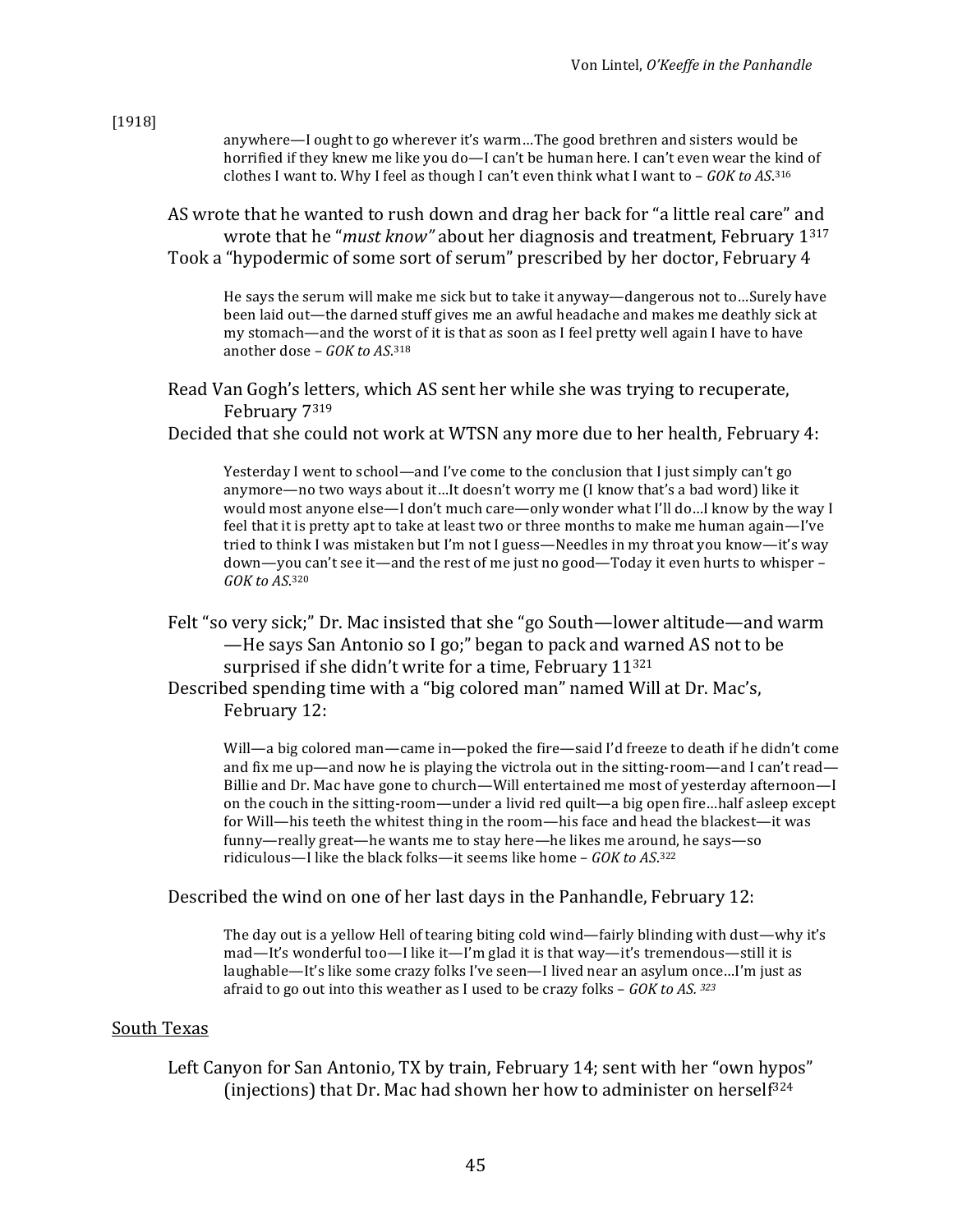- Arrived in Fort Worth, TX for an overnight stop after missing her connection, February 15; met a former WTSN student stationed for military boot camp there; commented on the "blue haze" that was different from Canyon, where there "we hardly ever have anything but yellow dust haze" $325$
- AS panicked when he didn't hear from her, February 16; AS wired Canyon and found a doctor's directory from Amarillo to search for a "Dr. Mac;" sent her a telegram saying "coming to New York might be advisable" and that "funds [were] ready to be telegraphed"<sup>326</sup>
- Felt "so glad" to be in San Antonio, February 18; ran into the Amarillo man Austin and others from her past; stayed with Sibyl Browne, a friend from SC she had met at CTC; hoped to "go East" if she didn't feel better soon but Dr. Mac had advised her not to because of the cold<sup>327</sup>

Things up there at Canyon had just about driven me crazy I guess...up there at Canyon it was so hard not to go to work and—I don't know—the whole thing almost ran me crazy...There isn't much the matter with me except what I told you before—See Dr. Mac said my throat might turn into TB if I wasn't careful—said it had fine chances to…but I really feel so much better and I've only been here three days—He said TB or pneumonia—and he rubbed it in so hard—that's why I came down here as he said *– GOK to AS*.<sup>328</sup>

- Continued to take her "hypo...(it's what Dr. Mac calls—mixed injection—and that doesn't mean anything to me-) made me feel rotten yesterday;" spent time with Harris daily, especially in Waring, TX, 50 miles NW of San Antonio, February 23 329
- PS visited her in South Texas in May, having been sent by AS to convince her to return to NYC330

# New York

Relocated to NYC, accompanied by PS, arriving on or around June 10; moved into a studio apartment vacated by AS's niece; began a new focus on her painting, left teaching permanently, and shifted mainly to larger oil paintings on canvas

AS moved into the studio apartment with her, mid July (he was 54; she was 30), having separated from his first wife, Emmeline Obermeyer Stieglitz<sup>331</sup> Spent time with AS at his family home in Lake George, NY beginning in August<sup>332</sup> Later described how she had destroyed works she had completed in TX:

When I knew I was going to stay in NY, I sent for things I had left in Texas. They came in a barrel and among them were all my old drawings and paintings. I put them in with the wastepaper trash to throw away that that night when Stieglitz and I came home after dark the paintings and drawings were blowing all over the street. We left them there and went in. But I remember a large watercolor of many hollyhocks sticking out of a big wastecan – GOK *in her 1976 autobiography*. 333

AS began his photographic portraits of her, including nudes, semi-nudes, and images of her hands; offered to support her while she focused on painting for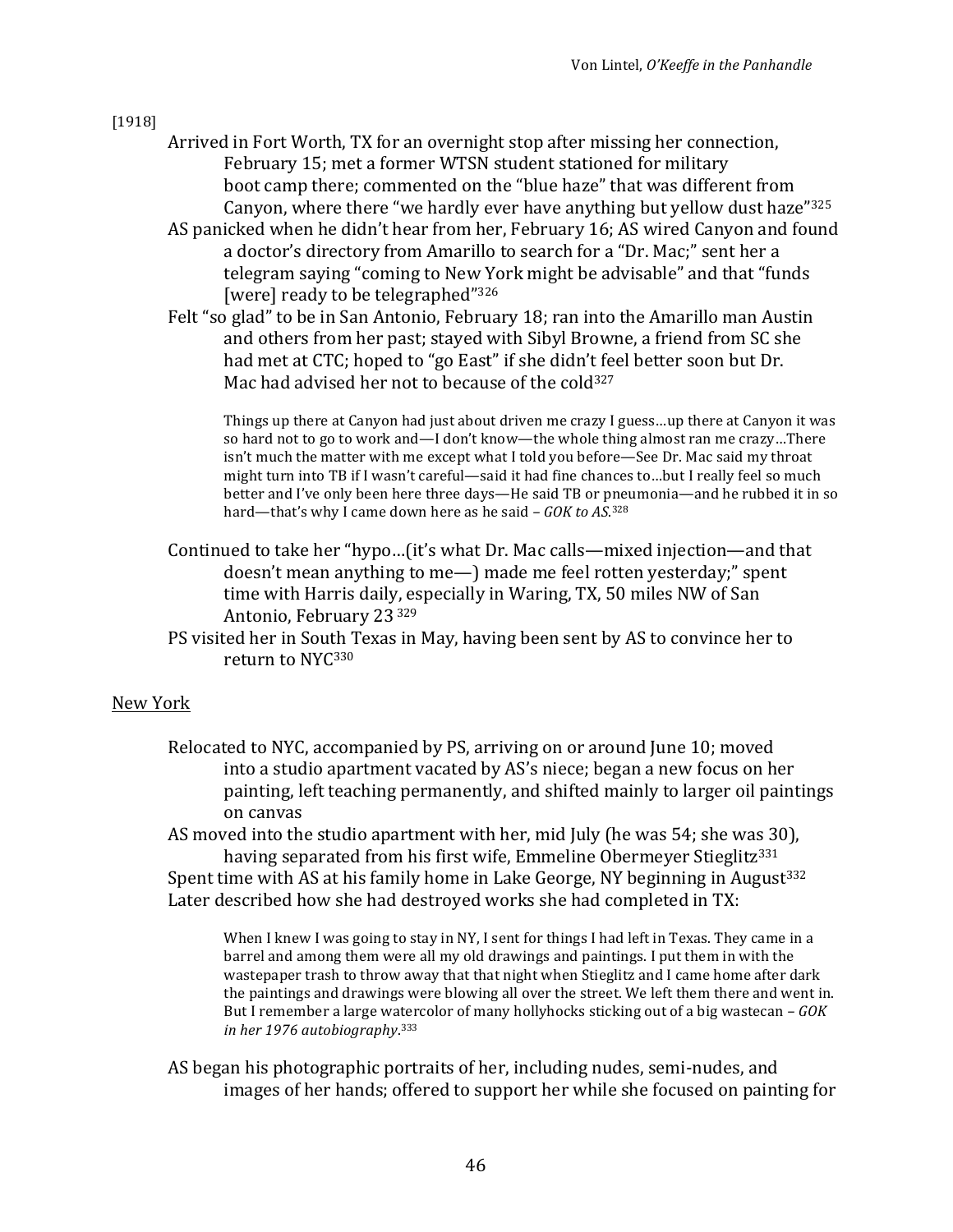a year: "I enjoyed my work teaching, but I would rather just try to paint for a year"334

Her father dies, November 11

- 1919 Shifted her subjects to scenes of Lake George, a principal focus of her work until 1929, when she first spent extended time in NM
	- Completed her series *From the Plains*, abstractions of TX landscapes painted from memory: 335

*From the Plains I* and *Orange and Red Streak* were painted in New York months after I left that wide world. And years after, I painted it twice again. The cattle in the pens lowing for their calves day and night was a sound that has always haunted me. It had a regular rhythmic beat like the old Penitente songs, repeating the same rhythms over and over all through the day and night. It was loud and raw under the stars in that wide empty country – GOK in her *1976 autobiography*. 336

- 1921 AS exhibited 145 of his photographic works at Anderson Galleries in NYC, including 45 portraits of her, some nude
- 1923 Had a solo show of her work at Anderson Galleries, NYC, in January; began the trend of yearly exhibitions of her work organized by AS that continued until his death in 1946
- 1924 Married AS on December 11, after he had divorced his first wife
- 1925 Moved with AS into the new Shelton Hotel on Lexington Ave. in NYC, November Began her series of 30 abstractions of skyscrapers and scenes of NYC (1925-29) Began painting large-scale depictions of flowers
- 1929 Visited Taos, NM for an extensive stay of four months from April to early fall; Mabel Dodge Luhan hosted her and found her a studio Her work appeared in the exhibition *Paintings by 19 Living Americans* at MoMA in NYC in December
- 1933 Hospitalized for psychoneurosis in February
- 1935 Visited Canyon, TX and PDC during an automobile trip from Santa Fe, NM to NYC; left Santa Fe on November 5; wrote to AS on a postcard purchased at the Panhandle-Plains Historical Museum (on WTSN campus) postmarked November 6, which read "Spent morning here. Everything Fine. Wednesday"337
- 1940 Purchased house in Ghost Ranch, NM
- 1945 Purchased house in Abiquiu, NM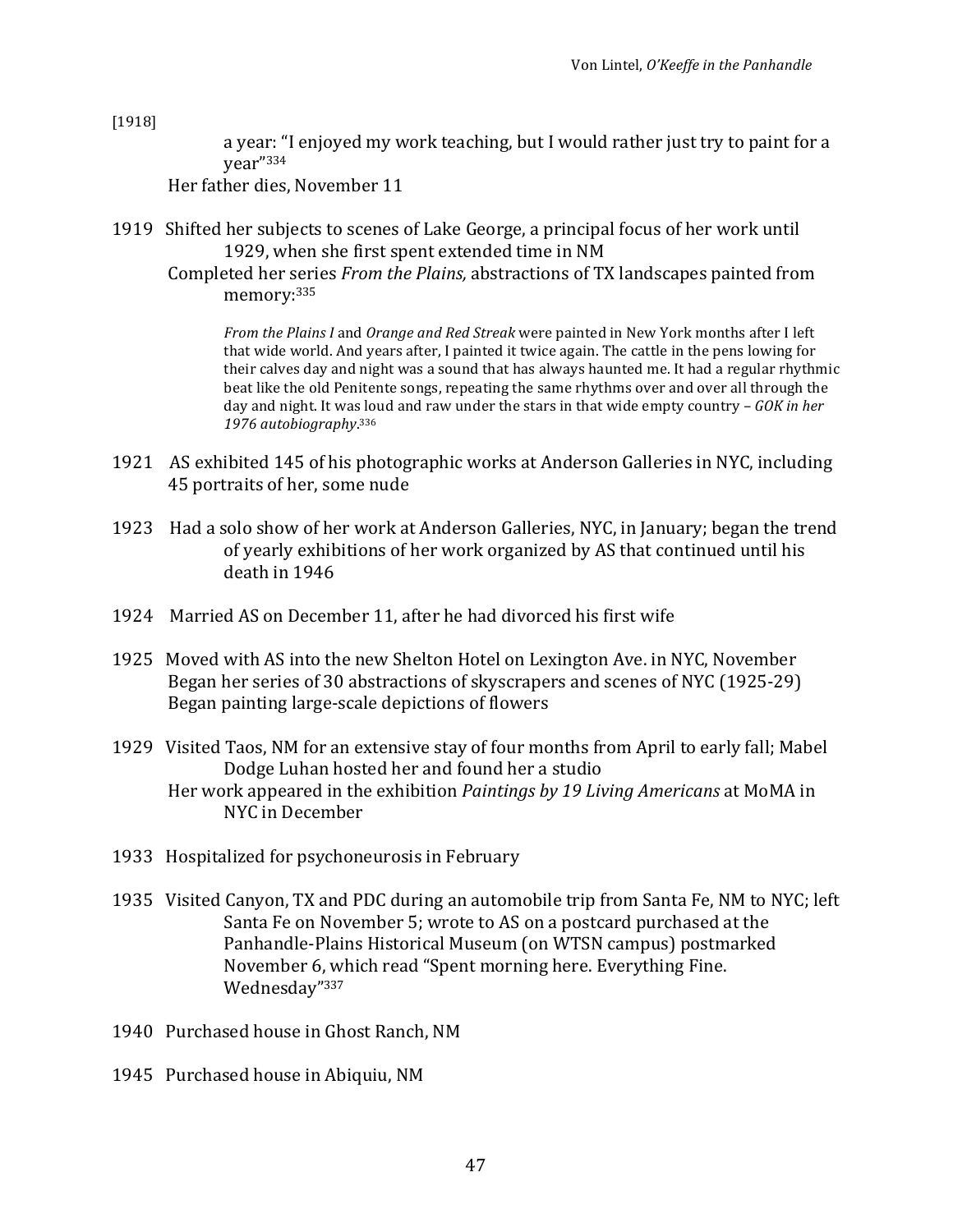- 1946 Death of AS, July 13; organized her retrospective at MoMA, making the first such exhibition of a woman artist at the museum, May; the opening was attended by Reid, whom she confronted about his having "dropped [her] like a hot cake" in Canyon; Reid evidently explained that he had been warned not to socialize with her if he wanted to graduate<sup>338</sup>
	- Reid made the following statement about her to Pollitzer at the opening:

Did you ever see the rain with Georgia? Did you ever see her watch a great storm? I knew and loved that country well and here for the first time was someone who felt the same way about it. There was never anyone in the world like her in her appreciation of such things. She always wanted the best and there wasn't any camouflage in her - Ted Reid.<sup>339</sup>

- 1949 Relocated permanently to NM
- 1954 Completed *From the Plains II* based on her memories of the High Plains in TX<sup>340</sup>
- 1966 Attended opening of her TX retrospective at the Amon Carter Museum
- 1976 Completed her autobiography with Viking Press
- 1986 Died in NM, March 6, at age 98
- 1988 Terry Reid Caballero, granddaughter of Ted Reid, announced that she had found in a garage in Amarillo 28 original O'Keeffe watercolors completed in Canyon between 1916 and 1918; Reid Caballero sold the works (the series came to be called *Canyon Suite*) to Gerald Peters of the Peters Gallery for \$1 million<sup>341</sup>
- 1993 The Peters Gallery sold 24 watercolors from *Canyon Suite* to R. Crosby Kemper Jr. of Kansas City
- 1994 Kemper gifted 24 *Canyon Suite* paintings to the newly opened Kemper Museum of Contemporary Art in Kansas City: Peters donated the remaining 4 works in the series to the Kemper Museum
- 1997 The Georgia O'Keeffe Museum opened in Santa Fe, NM, founded by the TX couple **John and Anne Marion**
- 1998 Publication of the O'Keeffe catalogue raisonné by Barbara Buhler Lynes, which did not include the 28 *Canyon Suite* watercolors based on evidence that the paper did not match the papers used by the artist in 1916-18 and likely was not obtainable in the U.S. until after 1930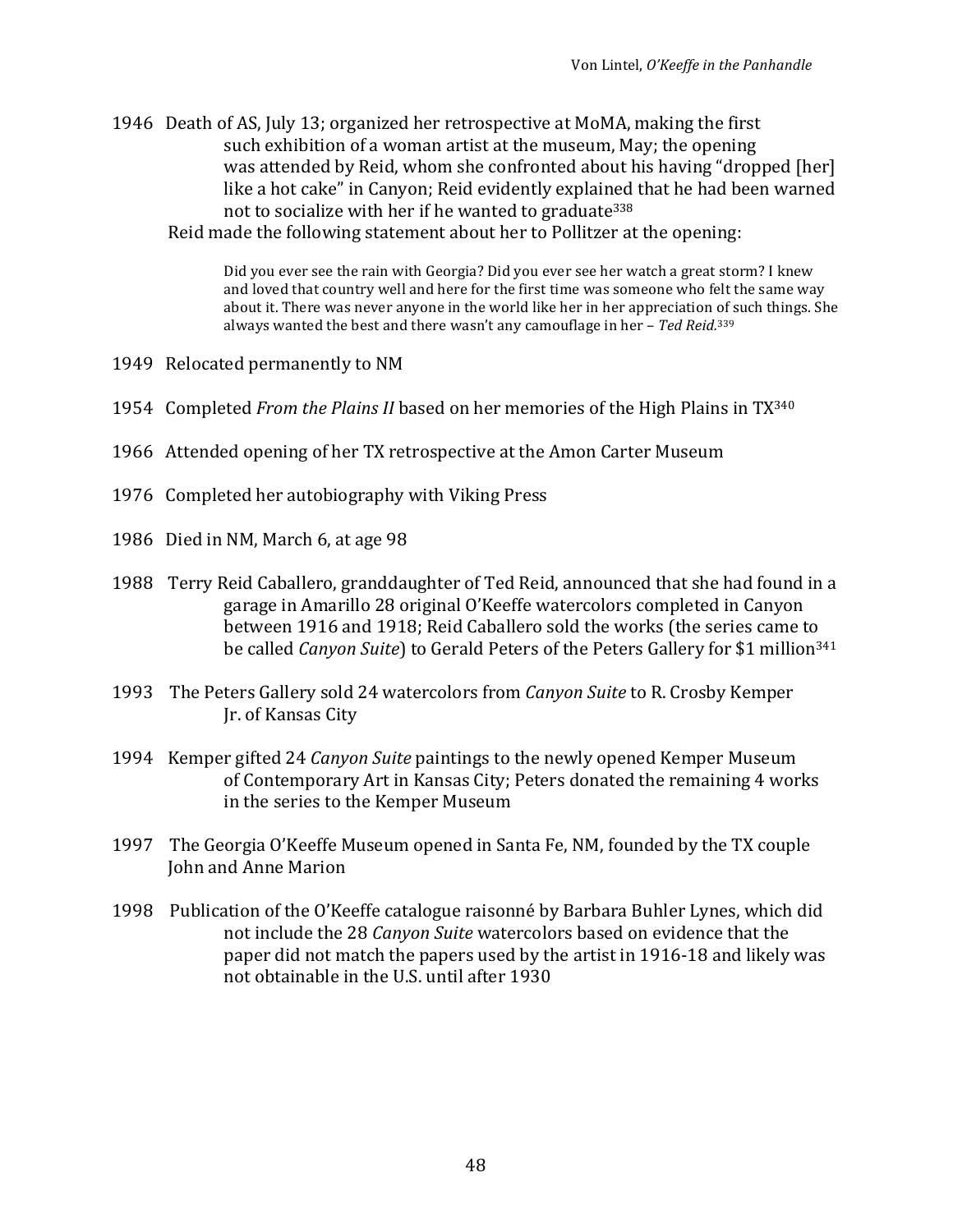2000 Peters agreed to refund \$5 million to Kemper, January 21

2006 Her correspondence with AS was unsealed at the Beinecke Library at Yale University

– Amy Von Lintel, Canyon, TX, October 2014

 

*I* would like to thank my student Traci Winter and my colleague Carolyn Ottoson, Librarian of Government *Documents at the Cornette Library, for their invaluable assistance and careful research toward this project. I* also thank the staff at Cornette Library and the Research Center at the Panhandle-Plains Historical Museum *including Amy Pajewsky, Linda Chenoweth, Mildred Vanover, and Warren Stricker—for their continuous help* and support. Finally, I owe a great debt of gratitude to both Sharyn R. Udall and Carolyn Kastner for lending *their expertise* on *O'Keeffe* to my project and for carefully reading drafts of my work.

<sup>8</sup> DP, 73. Other biographers claim that she moved to Charlottesville earlier instead of remaining in Williamsburg with her father. See RR, 76,

<sup>&</sup>lt;sup>1</sup> On GOK's early biography, see especially WP, DP, RR, LL, AWOP, and CB, 1-30.

<sup>&</sup>lt;sup>2</sup> On her time at CEI and her meeting of Peretta, see RR, 41-6 and DP, 32-8. The possibility for GOK to find a career as an art educator was likely encouraged by Willis, who has been identified as Elizabeth May and Elizabeth Mae variously. Peretta has also been identified as Beretta by scholars: see LL, 25 and 45; Calvin Tomkins, "The Rose in the Eye Looked Pretty Fine," The New Yorker, Mar. 4, 1974, 42; JM, 112; Jeffrey Hogrefe, O'Keeffe: The Life of an American Legend (New York: Bantam, 1992), 53; CBPPHR, 18; CB, 7; and AWOP, 102.

<sup>&</sup>lt;sup>3</sup> ASL was then the most advanced art school in America. See especially WP, 38-9 and 44-52.

<sup>&</sup>lt;sup>4</sup> Apparently GOK was not impressed by AS's manner in this first encounter. See LG, xx.

 $5$  On this prize, see MFO, 20; AS to GOK, Sept. 27, 1916, MFO, 36; GOK1976; and DP, 51. GOK resided just across the lake from the Stieglitz family home. AS was also a juror for the artist colony that included GOK in 1908 and, remarkably, awarded a prize to a fellow student for his portrait of GOK's striking features.  $6$  DP, 71 and RR, 74-5.

<sup>7</sup> Her commercial designs included drawing lace and embroidery designs for newspaper ads. See LL, 44; WP, 41; and DP, 72.

<sup>&</sup>lt;sup>9</sup> DP, 75 and RR, 75-6. GOK's mother illegally kept her tuberculosis secret from boarders.

<sup>&</sup>lt;sup>10</sup> UVA began admitting women students that same year, but only in the summers. See WP, 39 and DP, 76. On Dow's influence on GOK, see WP, 82-100; DP, 76-79; RR, 81-4; CB, 49-51; Sharyn R, Udall, O'Keeffe and Texas (New York: Abrams, 1998), 18-21; Judith Zilczer, "Light Coming on the Plains: Georgia O'Keeffe's Sunrise Series," Artibus et Historiae 20, no. 40 (1999): 194-6; Lisa Mintz Messinger, *Georgia O'Keeffe* (London: Thames & Hudson, 2001), 18-21; and H. Daniel Peck, "The House Across the Street: Georgia O'Keeffe's Roof with *Snow,"* American Art 21, no. 3 (2007): 98-109. On Bement's influence on GOK and on how "he gave [her] a new point of view," see GOK to AS, Apr. 21, 1917, AGA. The letters in AGA are dated according to their postmark, while Greenough dates them according to their time of composition.

 $11$  JM,  $115n33$ .

<sup>12</sup> LL, 45; RR, 86; and DP, 80.

<sup>&</sup>lt;sup>13</sup> "General Information About Our Schools," *Amarillo Daily News*, 15 Aug. 1912, 6.

<sup>&</sup>lt;sup>14</sup> There is little archival evidence for what O'Keeffe experienced at the Magnolia; for the secondary accounts of her Amarillo residence at this hotel, see Pollitzer, "That's Georgia," Saturday Review, 4 Nov. 1950, 41-3; AWOP, 103; JM, 115; LL, 46 and 51-52; Hogrefe, 54-55; RR, 88-9; DP, 80; CBPPHR, 19; CB, 9-10; and Paul H. Carlson, *Amarillo: The Story of A Western Town* (Lubbock: Texas Tech University Press, 2006), 75. <sup>15</sup> Cornelia Wolflin Patton, oral interview, Mar. 24, 1986, conducted by Al Kochka, Director of the Amarillo Art Center [now the Amarillo Museum of Art], Cs 1987 73/1, RCPPHM. Patton was a student of O'Keeffe in Amarillo at age 12.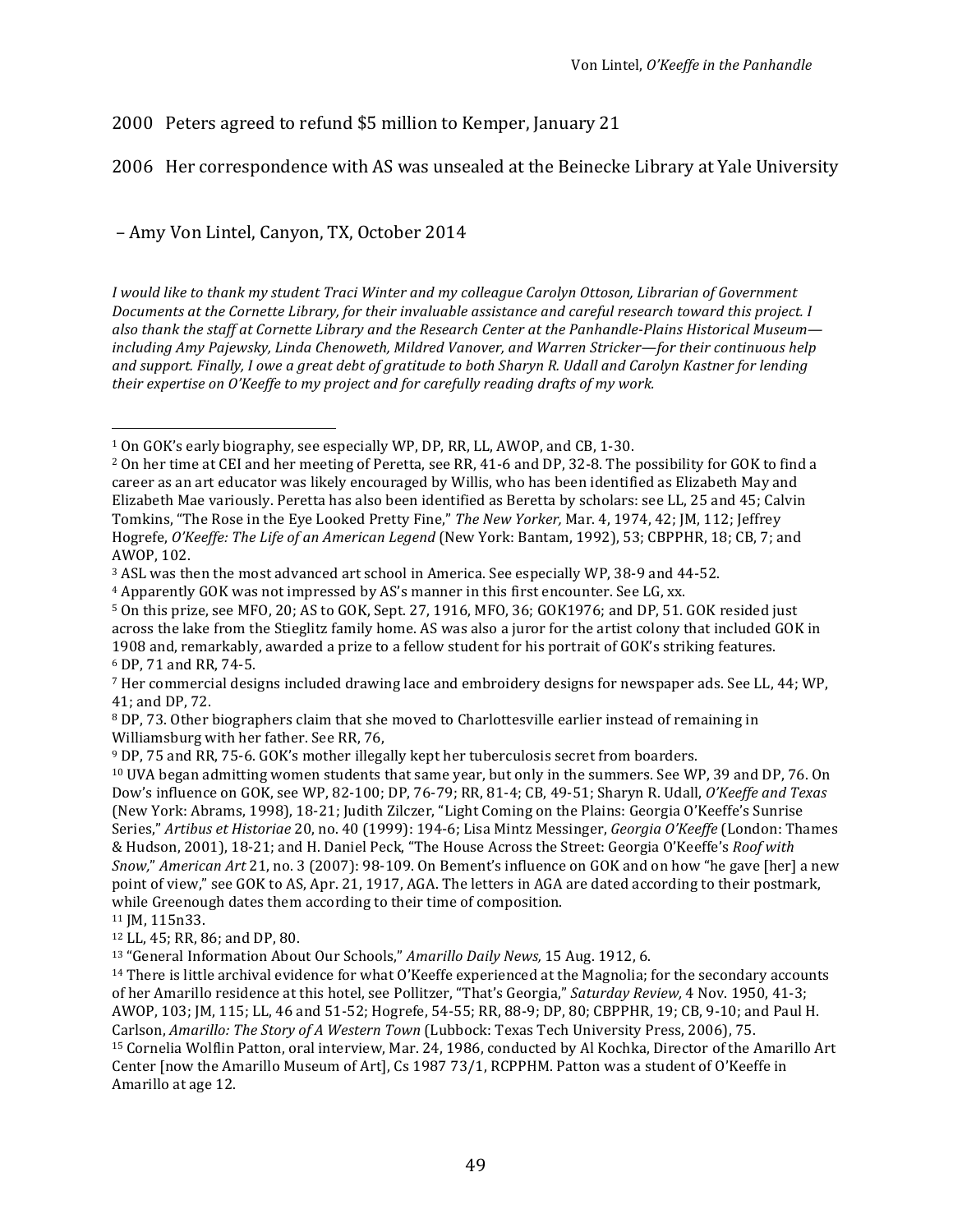<sup>16</sup> Only one source records GOK's later statements about this textbook incident. She is quoted saying that the book was "utterly useless" and that the children were too poor to afford the book. She also described how she and the superintendent "wound up in horrible fights over it" in which she stood her ground and she independently went to all the area schools convincing them not to buy the book. See Ralph Looney, O'Keeffe and Me: A Treasured Friendship (Niwot: University Press of Colorado, 1995), 25. John Matthews shows that despite this disagreement with the superintendent and school board, GOK remained on good terms with them. See JM, 116.

<u> 1989 - Andrea San Andrea San Andrea San Andrea San Andrea San Andrea San Andrea San Andrea San Andrea San An</u>

 $17$  Patton interview, 1986. This is one of the very few recorded witnesses of GOK's time in Amarillo between 1912 and 1914. No letters by her from these years have apparently been preserved.

<sup>18</sup> Pollitzer, "That's Georgia," 42.

<sup>19</sup> Tomkins, 42.

 $20$  GOK1976, text adjacent to plates 2 and 3.

 $21$  JM,  $116$ .

 $22$  Ibid. The location of this art convention is not known.

 $23$  The co-ed WTSN was established in 1910 as a teacher's college to train instructors for the public schools of TX. At the time, it was one of few institutions of higher education for hundreds of miles, and one of only seven state-supported teacher's colleges in TX. The first 4-year degrees were awarded in 1919. See Joseph Abner Hill, More than Bricks and Mortar: West Texas State College, 1909-1959 (Amarillo: n.p., 1959) and Marty Kuhlman, Always WT: West Texas A&M University Centennial History (Stillwater, OK: New Forums Press, 2010).

 $24$  On Macmahon, who was three years younger than GOK, see WOP, 17-41; WP, 34; LG, xvii; DP, 96-97; and RR, 113-187.

<sup>25</sup> JM, 116-17.

 $26$  The two women crossed paths in classes at the ASL in 1912, but they became friends in the fall of 1914 at CTC, when AP was 20 and GOK was 27. AP was from a wealthy Jewish family. The two women were an unlikely pair, but remained close while GOK lived in West Texas. On AP, see especially AWOP and LG. <sup>27</sup> GOK to AP, Sept. 1915, LG, 32. CC was a small, two-year Methodist school for women with a reputation for training music teachers; economic downturn had affected enrollment that year, and the student population had dropped to 150. The town was still underdeveloped and the college was not fully accredited. See AWOP, 17-41 and 120-31; WP, 30; LG, xv-xvi; RR, 117-30; and DP, 98.

<sup>28</sup> See AWOP and LG.

<sup>29</sup> LG, xviii and AWOP, 17-41. She writes fondly of Macmahon later as well, saying that he "seems to be part of everything" she knows in VA and NY. GOK to AS, June 22, 1916, MFO, 9.

30 AWOP, 43-49; WP, 31-32; Lynes, 45-56.

31 MFO, 3.

<sup>32</sup> AWOP, 47-8; LG, xxii; and MFO, 1. On AS's growing fondness for these works, see AS to GOK, Jan. 20, July 10, and July 16, 1916, 1916, in MFO, 3-4, 13 and 15.

33 DP, 108 and RR, 134.

34 GOK to AP, Jan. 14, 1916, AWOP, 126.

35 JM, 119.

36 GOK to AP, Feb. 25, 1916, AL, 153.

37 Duncan and Lafferty were also emerging artists at the time. For GOK's works in this show, see Lynes, 45-50, 52, and 54-56. Remembering her show later, GOK described how she had protested their public display but gave in to AS's desire to hang them at 291. GOK1976, text adjacent to Plate 10. Even though she was not present for this show, AS assured her that the works caused "a stir" in NYC. See AS to GOK, July 31, 1916, MFO, 17.

<sup>38</sup> See especially WP, 37-38.

<sup>39</sup> MFO, 9n12 and DP, 113.

<sup>40</sup> GOK to AS, May 3, 1916, MFO, 5. According to Benita Eisler, "The circumstances of Ida O'Keeffe's final agony were pure Dostoyevsky. Staggering from bed to the front door, where the landlady stood demanding months of overdue rent, she suffered a fatal hemorrhage. Despite two able-bodied daughters at home, there was apparently no food in the house at the time of her death." LG, xxiv. See also LL,  $67$ ; RR, 153; and DP, 113-14.

41 GOK to AS, May 8, 1916, MFO, 6.

42 GOK to AS, May 28, 1916, MFO, 7.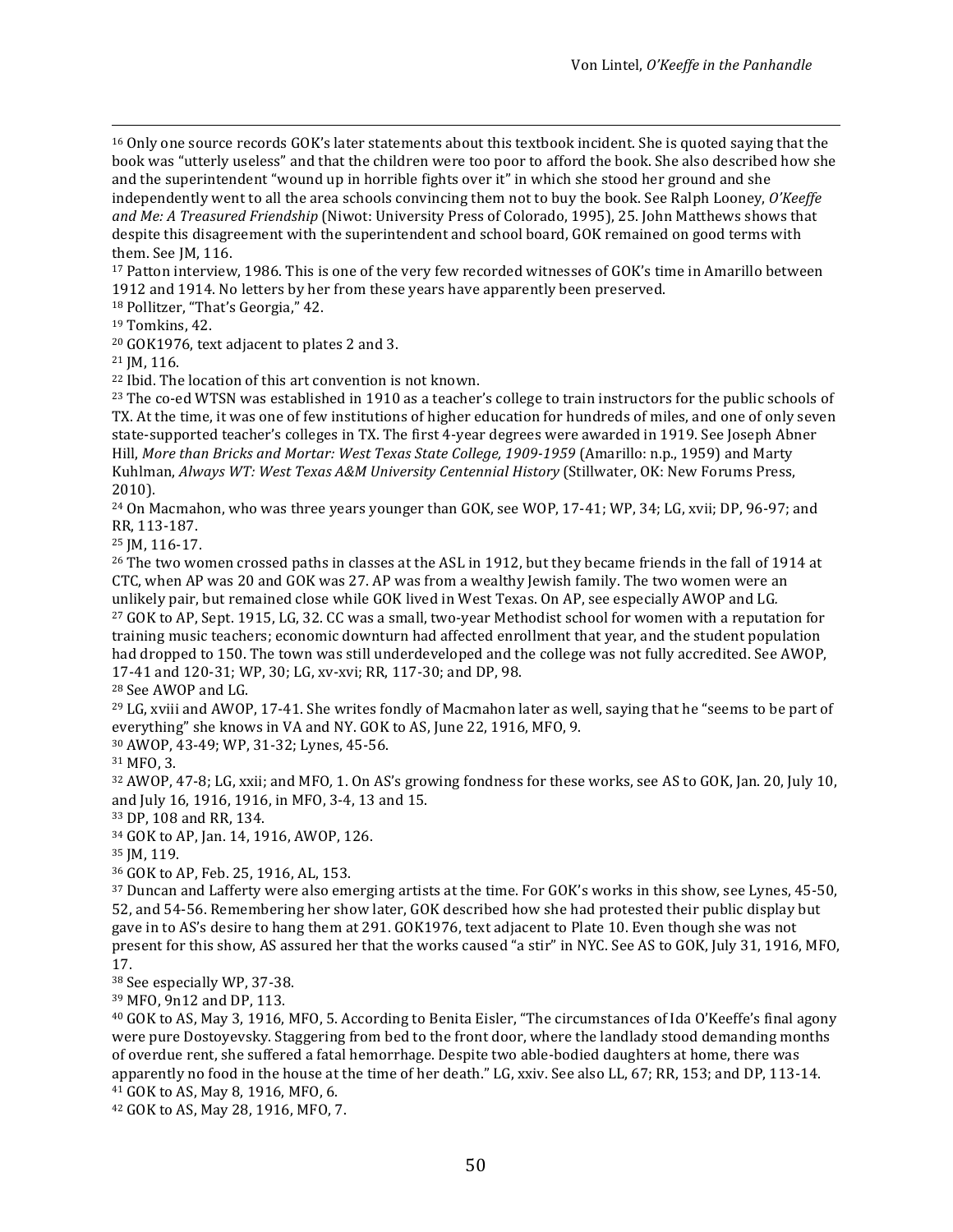43 GOK to AS, June 22, 1916, MFO, 8-9.

44 Lynes, 81-89, 91-94, 96 and 104-14.

 $45$  GOK to AS, June 22 and July 3, 1916, MFO, 9 and 11.

46 DP, 117 and MFO, 20.

 $47$  MFO, 24-5; GOK to AP, Sept. 1916, LG, 180; and GOK to AS, Sept. 3, 1916, MFO, 26. Canyon in 1916 had a population of 1,500. The city was founded in 1889 as the seat of Randall County and the center of a ranching and farming community. It is 18 miles south of Amarillo and 12 miles west of PDC. The Santa Fe Railroad running between Lubbock and Amarillo had a depot stop in Canyon. See CB, 31-44.

<u> 1989 - Andrea San Andrea San Andrea San Andrea San Andrea San Andrea San Andrea San Andrea San Andrea San An</u>

<sup>48</sup> She nicknamed Stafford "Fatty Latin" and often derided him as "fat and bald" or as "a 'nut."" See GOK to AS, Nov. 4, 1916, MFO, 58, and GOK to AS, Feb. 28, June 26, Oct. 5, and Dec. 17, 1917, AGA.

49 GOK to AS, Sept. 3, 1916, MFO, 26-7 and AL, 155-6.

50 See GOK to AS, Sept. 20, 1916 and Jan. 2, 1917, MFO, 31 and 99, and GOK to AP, Oct. 1916, LG, 207.

<sup>51</sup> GOK to AP, Sept. 5, 1916, AWOP, 149.

52 GOK to AS, Sept. 3, 1916, MFO, 26-7 and AL, 155-6.

53 GOK to AS, Sept. 8, 1916, MFO, 28.

54 Lynes 122-23. She also mentions the sound of windmills in her letters to AS on June 25, June 26, and July 2, 1917, AGA.

55 GOK to AP, Sept. 11, 1916, AGA; AWOP, 146; AL, 156-7; and RR, 161.

<sup>56</sup> Tomkins, 42.

<sup>57</sup> GOK to AP, Sept. 1916, LG, 181.

58 GOK to AS, Sept. 8, 1916, MFO, 28.

59 GOK to AP, Sept. 1916, LG, 182.

 $60$  Mary Elizabeth Hudspeth was assistant professor of mathematics at WTSN from 1910 to 1916, then of languages from 1916 to 1943, and was named the first Dean of Women at the college in 1918. See MFO, 27n57; DP, 121; and Kuhlman, 38. Today this house is the Hudspeth House Bed and Breakfast: www.hudspethinn.com.

<sup>61</sup> GOK to AP, Sept. 1916, LG, 188. On her room number in Old Main, see *Bulletin of the West Texas State Normal College: Summer Session of the College and Summer Normal for Teachers,* 14 (Feb. 1, 1917): 37.  $62$  Ruby Cole Archer, oral interview, Apr. 14, 1986, conducted by Al Kochka, Director of the Amarillo Art Center [now the Amarillo Museum of Art], Cs 1987 73/1, RCPPHM. Archer was a student of GOK at WTSN in her costume design class.

63 Maddy Kirk Duncan interview, Mar. 27, 1986, conducted by Al Kochka, Cs 1987 73/1, RCPPHM. Duncan was a student of GOK at WTSN.

<sup>64</sup> Archer interview, 1986. This is the only mention I have found of GOK collecting bones and appreciating the aesthetics of animal bones during her time in the Panhandle. It is possible Archer is misremembering the artist's fascination with bones knowing she made bone paintings later in NM; but the witness Archer gave in this interview was specific enough to record here. RR takes Archer at her word here and sees the bones as a metaphor for GOK's approach to abstract design. RR, 160.

<sup>65</sup> Tomkins, 48.

<sup>66</sup> GOK1976, text adjacent to plate 58.

67 GOK to AS, Sept. 8, 1916, MFO, 28-9.

68 GOK to AP, Sept. 1916, LG, 187 and AL, 158.

69 GOK to AP, Sept. 1916, LG, 187; GOK to AP, Sept. [11], 1916, AGA; and AL, 158.

 $70$  AS to GOK, Sept. 20, 1916, MFO, 29. He calls them beautiful, wonderful, immense, gripping, "as fine in its way as anything" he knows, and says they have "tremendous power."

71 GOK to AS, Sept. 20, 1916, MFO, 32.

 $72$  GOK to AS, Sept. 20, 1916, MFO, 32. A year later, she similarly described the horses and cattle, "even finer than last year—only beef cattle you know." See GOK to AS, Oct. 14, 1917, AGA.

73 GOK to AS, Sept. 20, 1916, MFO, 30.

74 GOK to AP, Sept. 1916, LG, 186; AWOP, 146-7; and AL, 157.

<sup>75</sup> GOK1976, text adjacent to plate 5. WTSN sat on 40 acres of flat, bare land when GOK worked there. About 1000 trees had been planted on the property in 1912 and 1913, but they still would have been young and thin when she was in Canyon. Kuhlman, 3-6 and 26-28. Sharyn Udall discusses how GOK saw the land in terms of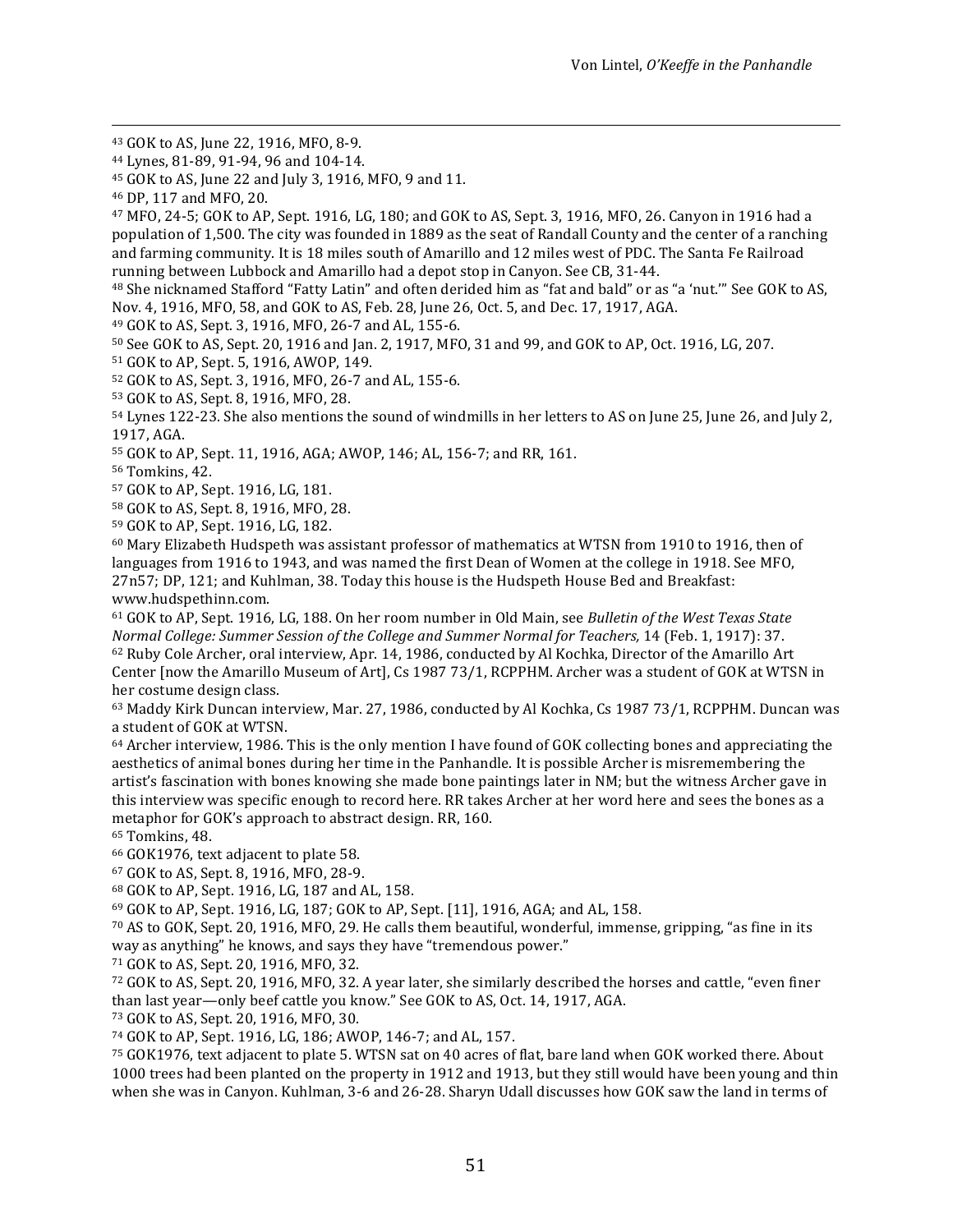an ocean, and connects this relationship to the long geological history of the region, which was once a prehistoric inland sea bed. See Udall, 16.

76 GOK to AS, Sept. 20, 1916, MFO, 32-3.

77 GOK to AS, Sept. 24, 1916, MFO, 33.

<sup>78</sup> GOK to AP, Sept. 1916, LG, 200 and RR, 165.

 $79$  AS to GOK, Sept. 27, 1916, MFO, 36-7. He writes: "We are free at present in our relationship....There is nothing that I need hide—nothing that I fear might be misunderstood—there is no consciousness of anything but a common understanding no matter how much we differ...vou know I *expect* nothing—but that freedom....The potentiality of a whole world exists in such a relationship between two beings." Emphasis in original.

<u> 1989 - Andrea San Andrea San Andrea San Andrea San Andrea San Andrea San Andrea San Andrea San Andrea San An</u>

80 GOK to AP, Sept. 1916, LG, 199.

81 GOK to AP, Oct. 1916, LG, 207 and AWOP, 147.

82 GOK to AS, Oct. 9, 1916, MFO, 41.

83 GOK to AS, Oct. 9, 1916, MFO, 42.

<sup>84</sup> GOK to AP, Oct. 1916, LG, 208.

85 GOK to AP, Oct. 1916, LG, 207-8 and DP, 97.

86 GOK to AS, Oct. 11, 1916, MFO, 42-3.

87 GOK to AS, Oct. 16, 1916, AGA.

88 GOK to AS, Oct. 22, 1916, MFO, 45-6. The town of Canyon had six Protestant churches when GOK lived there. See CB, 16.

89 GOK to AS, Oct. 22, 1916, MFO, 46.

<sup>90</sup> GOK to AS, Oct. 26, 1916, MFO, 49. On the mandatory chapel hour for both students at faculty at WTSN, see Kuhlman, 53. Chapel involved religious themes as well as cultural lessons, including musical performances and lectures on art. On her avoidance and dislike of chapel at WTSN, see also GOK to AS, Mar. 15, 1917, AGA. 91 GOK to AP, Oct. 30, 1916, LG, 209-10.

92 GOK to AS, Oct. 31, 1916, MFO, 57.

93 GOK to AS, Oct. 31, 1916, MFO, 56-7. For her other descriptions of the "starlight," see letters written to AS on Dec 12 and 19, 1916; Feb. 28, Mar. 15, Mar. 17, Mar. 26, June 30, and Dec. 17, 1917.

94 GOK to AS, Nov. 4, 1916, MFO, 58.

95 GOK to AS, Nov. 5, 1916, MFO, 58n130.

96 GOK to AS, Nov. 4, 1916, MFO, 59.

97 The illustration appeared in *Vanity Fair* 7, no. 3 (Nov. 1916): 41. The caption reads: "After the ball is over, the New York debutante retires to her maidenly couch." The image can be accessed online at:

http://catalog.hathitrust.org/Record/000493903. See also Lynes, 134A.

98 GOK to AP, Nov. 1916, LG, 216 and AWOP, 150. For her other descriptions of cattle, see GOK to AS, Nov. 30, 1916, MFO, 84. On the closeness of the stockyards to the WTSN campus, and on students being able to hear the cattle even during lectures, see Kuhlman, 30.

99 LG, 217 and GOK to AS, Nov. 12, 1916, MFO, 66.

<sup>100</sup> GOK to AS, Nov. 13, 1916, MFO, 70: "I'm glad too that I'm not in New York—I don't want to be there— There is more out here."

101 GOK to AS, Nov. 13, 1916, MFO, 72. AS responds that he too hates "isms," but will send her books to help her. AS to GOK, Nov. 18, 1916, MFO, 78.

102 GOK to AS, Nov. 22, 1916, MFO, 80.

 $103$  There is very little documentation on this fall show. See Lynes, Appendix III, 1109.

 $104$  GOK to AS, Nov. 22, 1916, MFO, 80. See also GOK to AS, July 3, 1916, MFO, 12 and GOK to AS, Mar 14, 1917, AGA. In her Mar. 14 letter, she described how much she enjoyed talking with Claudia, a closeness that only developed between the sisters in Canyon.

105 GOK to AS, Nov. 22, 1916, MFO, 79.

106 GOK to AS, Dec. 24, 1916, AGA.

<sup>107</sup> GOK to AS, Nov. 30, 1916, MFO, 84; Lynes, 128-30. AS responds with enthusiasm, reminding her of his own rail vard photographs. See AS to GOK, Dec. 4, 1916, MFO, 87.

108 GOK to AS, Dec. 10, 1916, MFO, 87.

 $109$  GOK to AS, Dec. 12, 1916, AGA. For other mentions of her "red" paintings, see letters to AS on Dec. 12, 1916; Mar. 17, 18, and 26; Apr. 24; June 19 and 22; July 13; and Oct. 5, 1917.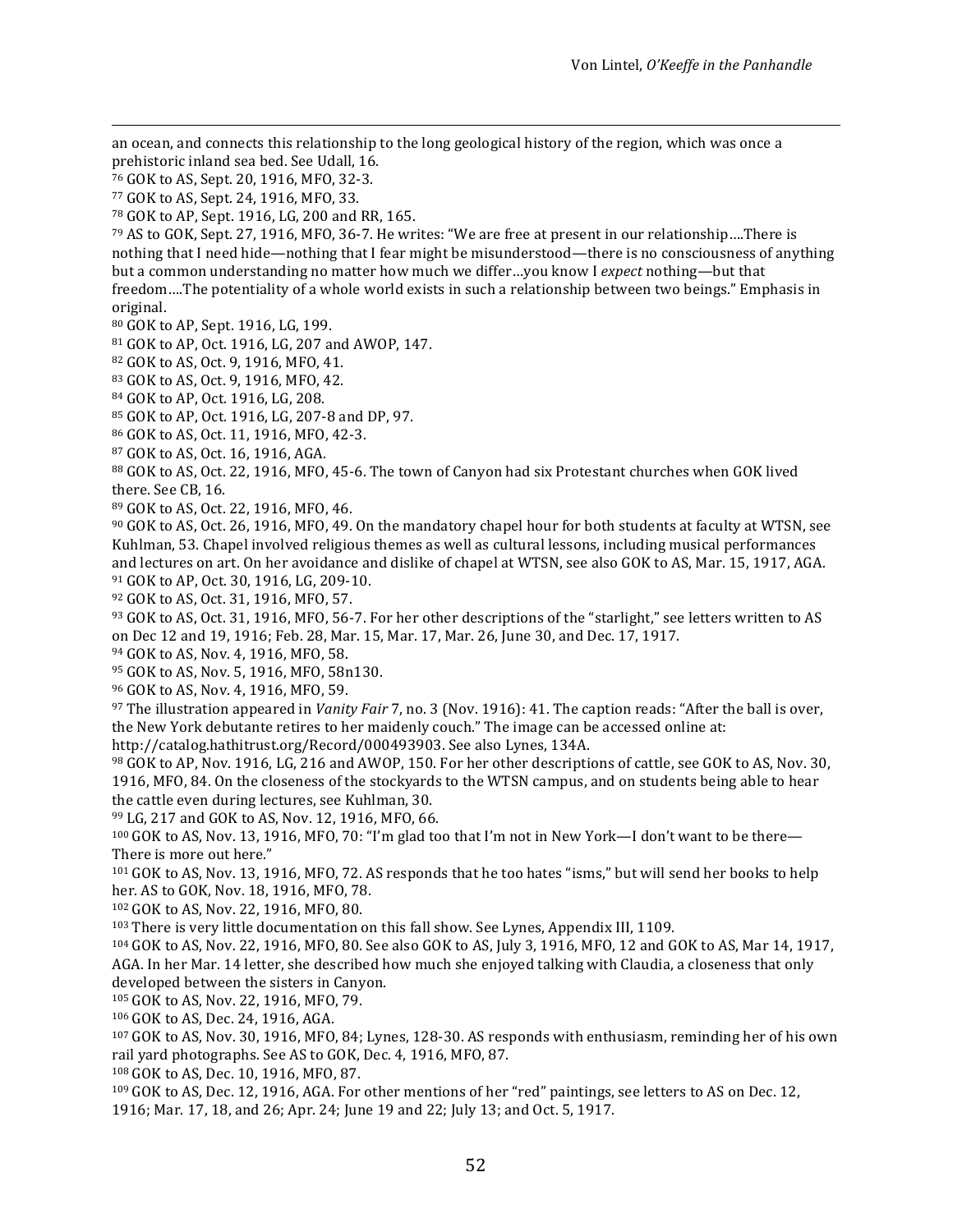$110$  For these watercolors, see Lynes, 207; 129-30; and 209-11.

111 GOK to AS, Dec. 12, 1916, AGA.

112 GOK to AS, Dec. 12, 1916, AGA.

<sup>113</sup> GOK to AS, Dec. 19, 1916, AGA. Underscore in original.

<sup>114</sup> Tomkins, 42.

115 GOK to AS, Dec. 12, 1916, AGA.

116 GOK to AS, Dec. 12, 1916, AGA.

<sup>117</sup> Duncan interview, 1986.

<sup>118</sup> Archer interview, 1986.

 $119$  Lula Byrd McCabe, oral interview, Apr. 12, 1990, Cs 1991 10/1, RCPPHM. McCabe was a student of GOK at WTSN in 1917. Italics added by author to show her spoken emphasis during the interview.

<u> 1989 - Andrea San Andrea San Andrea San Andrea San Andrea San Andrea San Andrea San Andrea San Andrea San An</u>

<sup>120</sup> Ted Reid, oral interview, Apr. 26, 1978, conducted by A. Kirk Knott, CS 1970-19/10a, RCPPHM.

 $121$  GOK to AS, Dec. 21, 1916, MFO, 92; GOK to AS, Dec. 24, 1916 and Feb. 4 and Mar. 15, 1917, AGA.

122 GOK to AS, Dec. 24, 1916, AGA.

 $123$  GOK1976, text adjacent to plate 6 and Lynes, 199-206.

 $124$  She writes: "And I scolded royally tonight for the first time because she never picks things up—niggers don't grow on bushes here—and I can't stand things out of place and I've been picking up for two ever since she has been here." GOK to AS, Dec. 26, 1916, AGA.

125 GOK to AS, Dec. 30, 1916, and Jan. 2, 1917, MFO, 97-8, and GOK to AP, Jan. [16] 1917, LG, 238-9. Lester was a Yale-educated Randall County, TX prosecuting attorney. GOK writes that he looked "about two miles an hour" compared to her "sixty miles an hour." He was the son of Lewis T. Lester, a prominent Hale County rancher, who was, according to GOK, "one of the biggest ranchmen around," a founder of Stockman's National Bank (later First National Bank of Canyon), and a major supporter of WTSN. Lester's brother, Commodore Dunlap Lester, was president of the bank in Canyon when GOK lived there. GOK wrote that she kept her money in Lester's family's bank at the time.

126 GOK to AP, Jan. 17, 1917, AL, 159.

127 GOK to AS, Dec. 26, 1916, AGA and RR, 167.

128 GOK to AS, Dec. 26, 1916, AGA.

129 GOK to AS, Dec. 26, 1916, AGA.

 $130$  She wrote to AP on Jan. 17 that she had "rooms engaged for over a month in a house that's being built." The Shirley house was completed in Feb. 1917. See AL, 160. Shirley was also WTSN registrar and football coach. Shirley lived with his wife, Willena, and their children Lewis and Louise. The home was newly built and though the Shirley's were reluctant to take tenants, they allowed GOK and her sister to rent the top floor room, which overlooked the prairie east toward the canyon. Carlson and Becker spell Willena as "Willina," see CBPPHR*,* 22

131 GOK to AS, Jan. 2, 1917, MFO, 98.

132 GOK to AP, Jan. [16] 1917, LG, 238-9 and AL, 160.

133 See GOK to AP, Jan. 1917, AGA. The Palo Duro Club was founded around 1905 when local residents, including Charles Wolflin and Tom Currie, purchased the land in shares from the Santa Fe Railroad Company, which sold the land when it could not be used for railroad real estate. The new shareholders built residential cabins and a structure to cover the natural spring, making the "club" a resort getaway for area residents. The club land is still held in common by shareholders today, including descendants of the founding families. When O'Keeffe visited the club in 1916-17, she would have found several quaint wooden cabins nestled among trees within the craggy northern edge of Palo Duro Canyon. On the club's history, I have drawn from Patton, oral interview, 1886 and an in-person interview I conducted with Pattilou Dawkins on Apr. 9, 2014. Dawkins is the grandniece of club founder Charles Wolflin and the niece of Cornelia Wolflin Patton. Patton described the club at length during her 1986 interview, but she never claims to have seen GOK there; in fact, she plainly states that she never saw GOK again after she studied with the artist in Amarillo in 1912. 134 GOK to AS, Jan. 10?, 1917, 99-100.

135 GOK to AP, Jan. [16], 1917, LG, 238.

 $^{136}$  GOK to AP, Jan. [16], 1917, LG, 241; AL, 161; GOK to AS, July 1, 1917, MFO, 170; GOK to AS, June 25, July 2, Oct. 5, and Dec. 29, 1917, AGA. On July 2, she described to AS some of the children's drawings.

137 GOK to AS, Oct. 5, 1917, AGA.

138 AS to GOK, Jan. 16, 1917, 102.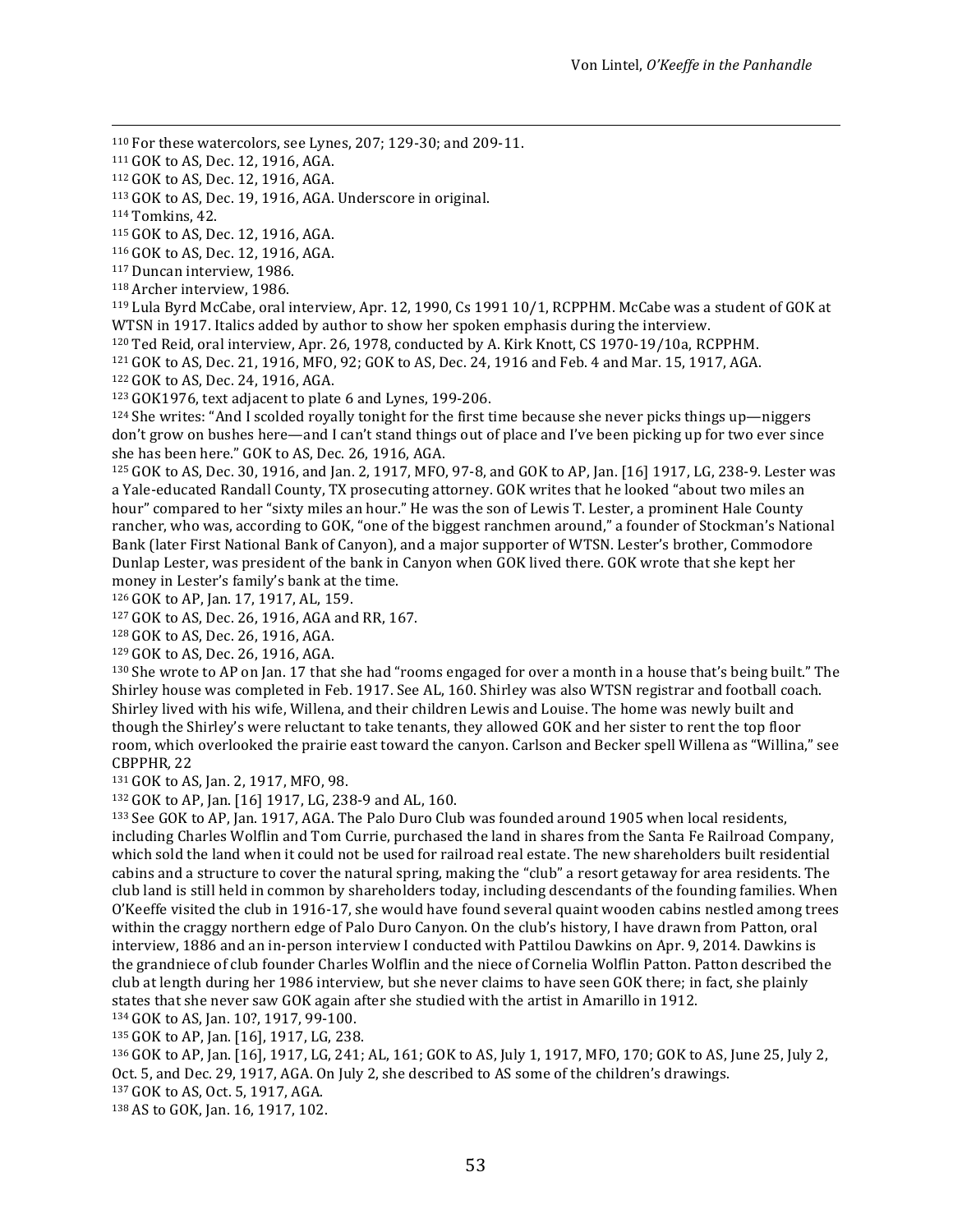139 GOK to AS, Feb. 4, 1917, MFO, 103; DP, 121; and CB, 16.

140 GOK to AS, Feb. 4, 1917, MFO, 104n222.

141 AS to GOK, Feb. 11, 1917, MFO, 110.

<sup>142</sup> GOK to AS, Feb. 16, 1917, MFO, 112. She complained of a headache, sore throat, and shortness of breath.

<u> 1989 - Andrea San Andrea San Andrea San Andrea San Andrea San Andrea San Andrea San Andrea San Andrea San An</u>

143 GOK to AS, Feb. 13, 1917, AGA.

144 GOK to AS, Feb. 16, 1917, MFO, 112.

145 GOK to AS, Feb. 16, 1917, MFO, 112.

146 GOK to AS, Feb. 16, 1917, MFO, 112-13.

147 GOK to AP, Feb. 19, 1917, LG, 249 and AWOP, 151.

148 GOK to AS, Feb. 16, 1917, MFO, 113.

<sup>149</sup> GOK to AS, Feb. 16, 1917, MFO, 113. She thought people in Canyon were being nice to her since it was hard to get faculty to monitor these dances. Chaperones were required for any extra-curricular activities for WTSN students, including dances or trips to PDC. See Kuhlman, 48 and 55.

150 GOK to AP, Feb. 19, 1917, LG, 249 and AWOP, 151.

151 GOK to AP, Feb. 19, 1917, LG, 249.

152 GOK to AS, Feb. 28, 1917, AGA.

153 GOK to AS, Feb. 28, 1917, AGA.

154 GOK to AS, Feb. 28, 1917, AGA.

155 GOK to AS, Feb. 28, 1917, AGA.

 $156$  GOK to AS, Feb. 28, 1917, AGA. GOK made her own clothes and was a skilled seamstress, and was especially proud of her clothes with pockets. See also GOK to AS, Mar. 15, 1917, AGA and DP, 74.

157 Patton interview, 1986.

<sup>158</sup> Archer interview, 1986.

159 McCabe interview, 1990.

160 Reid interview, 1978.

161 GOK to AS, Feb. 4 and Feb. 10, 1917, MFO, 104-5 and 109. She called Austin "a comfortable sort of man" and referred to him as "the blond man" and "blondy." He drove a yellow car. The two saw the silent film *King Lear*, which was released by Vitagraph in 1909. GOK wrote that she hated picture shows and only went about three times a vear.

162 GOK to AS, Feb. 28, 1917, AGA.

163 GOK to AS, Feb. 28, 1917, AGA.

<sup>164</sup> GOK to AS, Feb. 28, 1917, AGA. In another letter from Feb. 13, she also mentioned that her room at the Shirley's would be white. These letters go against what several biographers have claimed regarding GOK's request of her landlords to paint her room black. See GOK to AS, Feb. 13, 1917, AGA compared to LL, 72; RR, 158-9; and Fred Stoker, O'Keeffe in Canyon (Canyon: Fred Stoker, 1990), 10.

165 GOK to AS, Feb. 28, 1917, AGA.

<sup>166</sup> GOK to AS, Mar. 11, 1917, AGA. For other accounts of her playing with children in Canyon, see GOK to AS, Mar. 26, June 25, July 2, Oct. 5, and Dec. 29, 1917; and Jan. 1, 1918, AGA

167 GOK to AS, Mar. 11, 1917, AGA.

168 GOK to AS, Mar. 11, 1917, AGA.

169 GOK to AS, Mar. 12, 1917, AGA, and GOK to AS, Mar. 11, 1917, MFO, 119-20.

170 GOK to AS, Mar. 12, 1917, AGA.

171 GOK to AS, Mar. 12, 1917, AGA. She writes: "Well—I must go to bed...and I am to be ready to out on a tramp at five o'clock in the morning with some girls and boys—breakfast out somewhere."

172 McCabe interview, 1990.

173 GOK to AS, Mar. 14, 1917, AGA.

174 GOK to AS, Mar. 14, 1917, AGA.

175 GOK to AS, Mar. 15, 1917, AGA.

176 GOK to AS, Mar. 14, 1917, AGA.

177 GOK to AS, Mar. 15, 1917, AGA.

 $178$  GOK to AS, Mar, 15, 1917 and in MFO, 123:

179 GOK to AS, Mar. 15, 1917, AGA.

180 GOK to AS, Mar. 15, 1917, MFO 122.

181 GOK to AS, Mar. 15, 1917, MFO, 124 and AGA.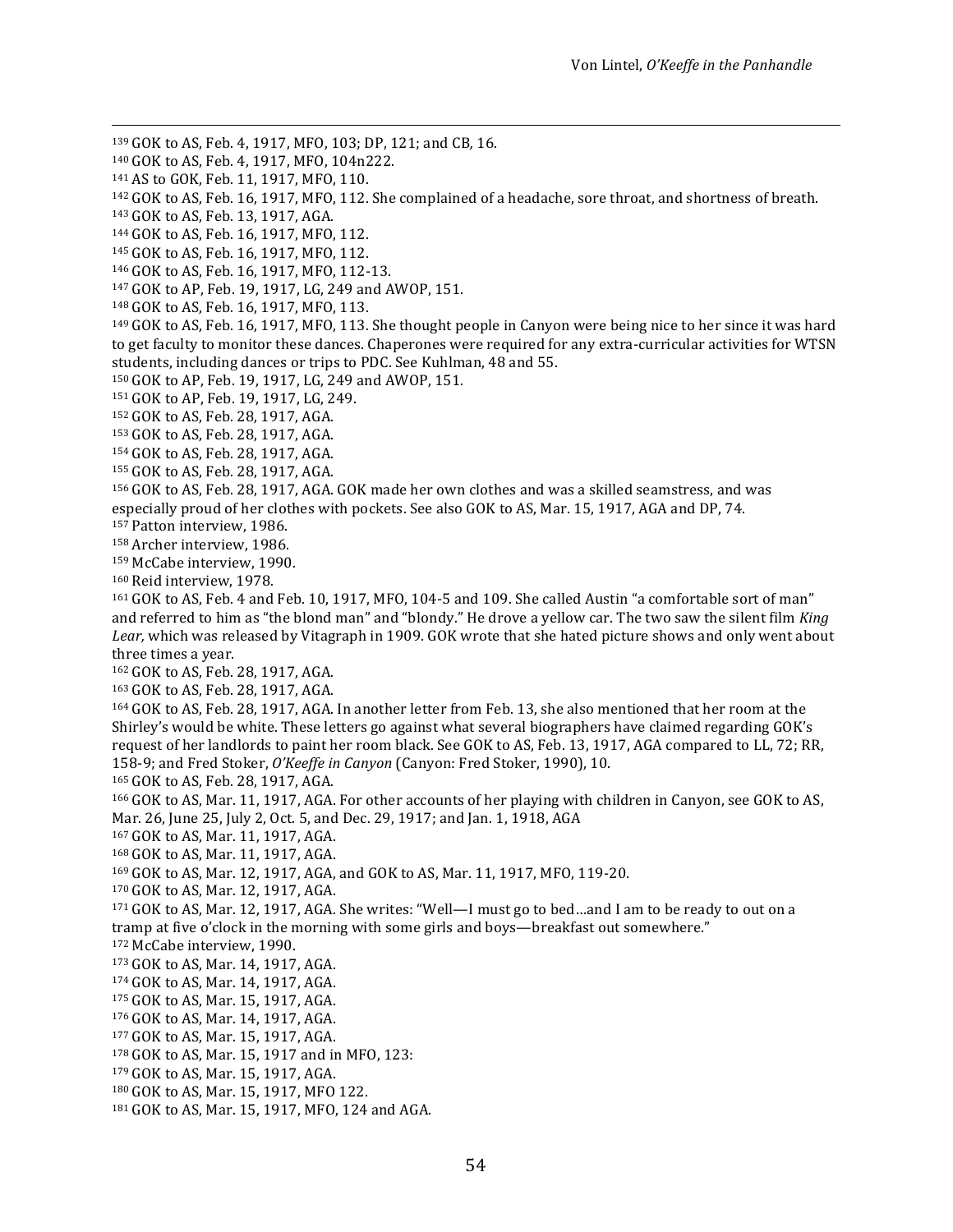- 183 GOK to AS, Mar. 15, 1917, MFO, 122.
- 184 GOK to AS, Mar. 15, 1917, AGA.

185 The student was Lula Byrd McCabe. Reid was a student at WTSN studying theater; his family owned a cattle ranch in Tulia, TX. He was never a student of GOK—Carlson and Becker mistakenly call him "one of her older students"—but the two worked in proximity to each other and GOK likely met him for the first time during preparation for theater productions, in which she painted sets. See MFO, 148-9; McCabe interview, 1990; Reid interview, 1978; CBPPHR, 25; and CB, 23. When asked about the relationship between Reid and GOK, McCabe replied, "No, we didn't know a thing about that; I didn't know she had any boyfriends...when I knew her, she did not have... [any] interest that way at all."

<u> 1989 - Andrea San Andrea San Andrea San Andrea San Andrea San Andrea San Andrea San Andrea San Andrea San An</u>

- 186 GOK to AS, Mar. 18, 1917, AGA.
- 187 GOK to AS, Mar. 18, 1917, AGA.
- 188 GOK to AS, Mar. 18, 1917, AGA.
- 189 GOK to AS, Mar. 26, 1917, MFO, 126.
- 190 GOK to AS, Mar. 26, 1917, MFO, 128.
- 191 GOK to AS, Mar. 26, 1917, AGA and Lynes, 207.
- 192 GOK to AS, Mar. 26, 1917, AGA and Lynes, 135-53 and 161.
- 193 GOK to AS, Mar. 26, 1917, AGA.
- 194 AS to GOK, Apr. 2, 1917, MFO, 132.
- $195$  Lynes, 128, 129, 154-56; 160; 166. Some of these appeared in photographs taken by AS in front of her works. On her first sale, see GOK1976, text adjacent to Plate 10.
- $196$  GOK to AS, Apr. 4, 1917, AGA. She also described herself as a "mad whirlwind" on Dec. 29, 1917, AGA. <sup>197</sup> AS described the episode in his letter from Apr. 19, 1917, MFO, 135.
- <sup>198</sup> GOK to AS, Apr. 13, 1917, AGA. Leah Harris was a county nutritionist working for the Texas Agricultural Extension department in Amarillo; her family owned a ranch near San Antonio. It was this ranch and the connection to Harris that brought GOK to the San Antonio area in Feb. 1918.
- 199 GOK to AS, Apr. 14, 1917, MFO, 134.
- <sup>200</sup> GOK to AS, Apr. 13, 1917, AGA.

 $^{201}$  GOK to AS, Apr. 19, 1917, MFO, 136 and 136n294. Watkins was a 40-year-old married man from Amarillo, who worked at the Connell Motor Company in Amarillo and became enamored with O'Keeffe despite his marriage and his two children. GOK wrote of him as both "Watson" and "Watkins" in her letters.

- <sup>202</sup> GOK to AS, Apr. 21, 1917, AGA.
- <sup>203</sup> GOK to AS, Apr. 19, 1917, MFO, 137 and GOK to AS, Feb. 28, Mar. 28, and Apr. 21, 1917, AGA.
- <sup>204</sup> GOK to AS, Apr. 21, 1917, AGA.
- 205 GOK to AS, Apr. 21, 1917, MFO, 137.
- <sup>206</sup> GOK to AS, Apr. 21, 1917, AGA.
- <sup>207</sup> GOK to AS, Apr. 24, 1917, AGA. On Dr. McMean, see CB, 61-2 and MFO 145n310.
- <sup>208</sup> GOK to AS, Apr. 24, 1917, AGA.
- <sup>209</sup> GOK to AS, Apr. 24, 1917, MFO, 139.
- <sup>210</sup> GOK to AS, Apr. 24, 1917, MFO, 139, and GOK to AS, Apr. 27, 1917, AGA.
- <sup>211</sup> GOK to AS, Apr. 24, 1917, MFO, 139.
- 212 GOK to AS, Apr. 24, 1917, MFO, 140, and GOK to AS, Apr. 27, 1917, AGA.
- <sup>213</sup> GOK to AS, Apr. 29, 1917, MFO, 140; GOK to AS, Apr. 27, 1917, AGA; and Lynes, 129-30.
- <sup>214</sup> GOK to AS, Apr. 30, 1917, AGA.
- <sup>215</sup> GOK to AS, May 1, 1917, MFO, 143-44 and GOK to AS, May 3, 1917, AGA.
- 216 GOK to AS, May 3, 1917, MFO, 145-6.
- <sup>217</sup> GOK to AS, May 6, 1917, MFO, 147.
- <sup>218</sup> GOK to AS, May 9, 1917, MFO, 148.
- 219 GOK to AS, May 9, 1917, AGA.
- 220 GOK to AS, May 17, 1917, AGA.
- <sup>221</sup> MFO, 149-50; GOK1976, text adjacent to plate 11; and WP, 184. She first mentioned having to go to NYC if AS closed 291 in a letter from Mar. 15, 1917.

 $222$  PS's first letter arrived in Canyon on June 12, 1917. GOK to PS, June 20, 1917, PSA, as in WP, 185. She wrote to AS that she "was afraid to stay alone in a room with Strand" because she was "afraid of herself" and

<sup>182</sup> GOK to AS, Mar. 17, 1917, AGA and Lynes, 200-206.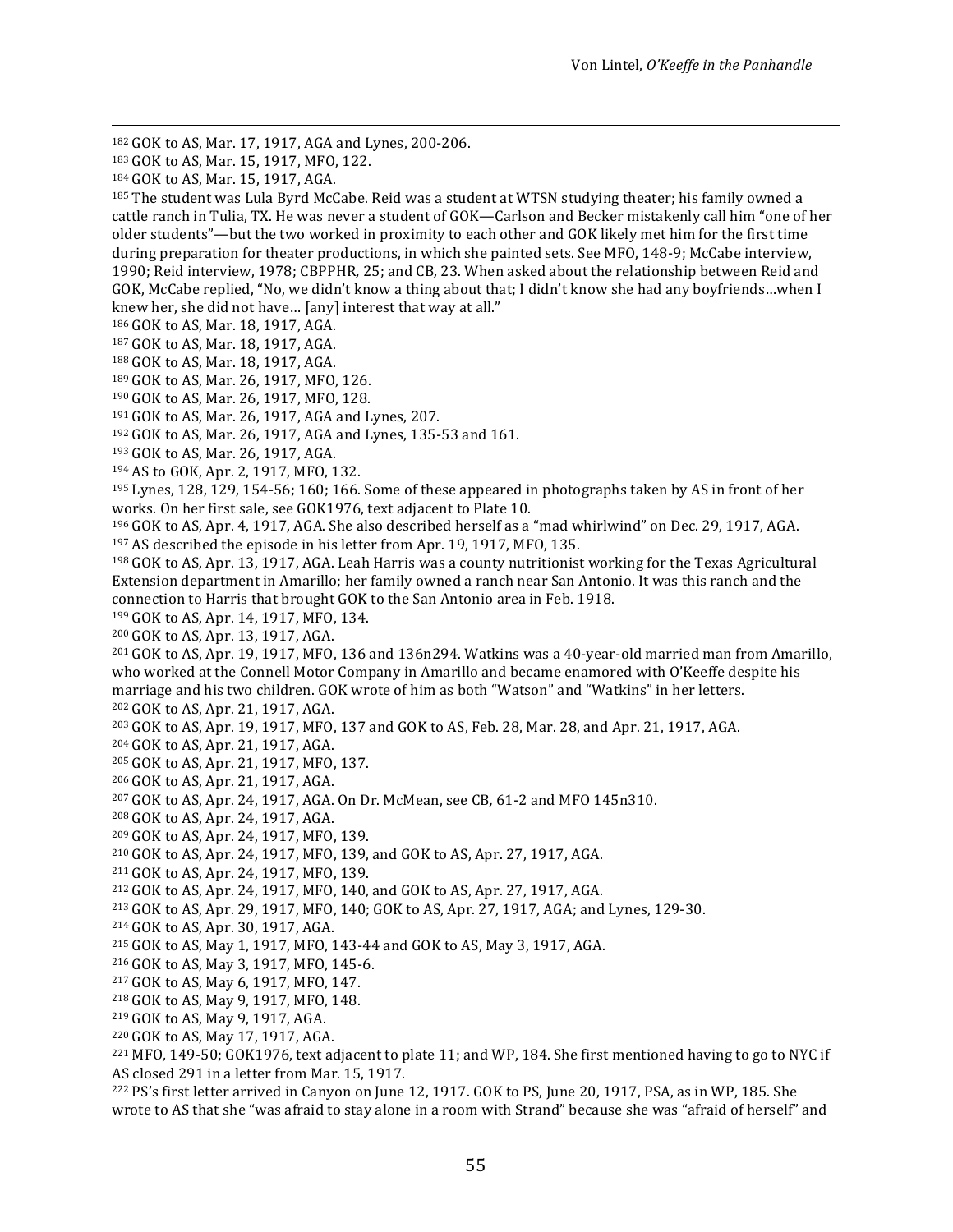<u> 1989 - Andrea San Andrea San Andrea San Andrea San Andrea San Andrea San Andrea San Andrea San Andrea San An</u> what she would do, and wrote to AP that she "fell for him." GOK to AS, June 1, 1917, MFO, 153. On her complex relationship with PS, see WP, 185-93.

<sup>223</sup> Lynes 119 and GOK1976, text adjacent to plate 11, and Sarah Greenhough, *Alfred Stieglitz, The Key Set: The* Alfred Stieglitz Collection of Photographs, vol. 1, 1886-1922 (Washington, D.C: The National Gallery of Art, 2002), 280-81, catalogue numbers 457-60. The photographs were likely taken by Stieglitz on June 1, and printed on June 4.

 $224$  GOK wrote that she had "frozen toward [Macmahon]" but had longed to kiss AS goodbye; she also wrote that it was good she didn't stay in NY because she knew "something would happen." It is unclear whether she meant "something" with PS or AS or both. AS wrote to GOK that he was in tears over the loss of 291; he compared her to his daughter but longed to photograph her body; and he felt that she had brought the plains to him. See GOK to AS, June 1, 1917, MFO, 152, and AS to GOK, June 1, 1917, MFO 150-51. On June 20, she wrote to AP about how she feels as though she had "gone on past" Macmahon. GOK to AP, June 20, 1917, LG, 255.

225 MFO, 153.

226 MFO, 153.

227 GOK to AS, June 8, 1917, AGA.

<sup>228</sup> GOK to AS, June 8, 1917, AGA.

<sup>229</sup> GOK to AS, June 8, 1917, AGA. The portrait of Watkins that she described likely coincides with Lynes 192-194.

- $230$  Lynes, 189-91; GOK to PS, June 12, 1917, PSA, as in WP, 186; and GOK to AS, June 28, 1917, MFO, 165.
- <sup>231</sup> GOK to AS, June 22, 1917, AGA.

<sup>232</sup> GOK to AS, June 11, 1917, MFO, 160.

233 GOK to PS, June 12, 1917, PSA, as in WP, 185.

 $234$  GOK to AS, June 12 and June 15, 1917, AGA.

<sup>235</sup> GOK to AS, June 12, 1917, AGA. Underscores are triple in original. GOK began to write such potentially suicidal phrases more often: see GOK to AS, May 9, 1917, where she says "I wouldn't mind dying when I feel like this," or GOK to AS, Jan. 3, 1918, where she writes: "I wish someone would shoot me—I don't know—I don't want to live anymore. That is a stupid thing to say." For both letters, see AGA.

<sup>236</sup> GOK to AS, June 14, 1917, AGA.

<sup>237</sup> GOK to AS, June 14, 1917, AGA.

<sup>238</sup> GOK to AS, June 16, 1917, MFO, 161. She described how she loved herself as he had portrayed her, and liked her hands better than her face. See also WP, 225 and 125; GOK1976, text adjacent to plate 11; and Greenhough, *Alfred Stieglitz,* 280-81.

<sup>239</sup> GOK to AS, June 19, 1917, AGA.

<sup>240</sup> Georgia O'Keeffe, "Introduction," in *Georgia O'Keeffe: A Portrait by Alfred Stieglitz* (New York: Metropolitan Museum of Art, 1978), n.p.

<sup>241</sup> GOK to AS, June 17, 1917, AGA.

<sup>242</sup> GOK to AS, June 22, 1917, AGA.

<sup>243</sup> GOK to AS, June 22 and 30, 1917, AGA.

<sup>244</sup> GOK to PS, June 23, 1917, PSA, as in MFO, 149.

<sup>245</sup> GOK to AS, June 25, 1917, AGA.

<sup>246</sup> GOK to AS, June 26, 1917, AGA.

 $247$  AS to GOK, June 28, 1917, MFO, 164; GOK to AS, July 2 and Aug. 2, 1917, MFO, 171-2 and 180n380. In an earlier letter, he wrote that he "wondered what kind of child you'd bear the world some day!...within that Womb of Yours." See AS to GOK, June 23, 1917, MFO, 162.

<sup>248</sup> See MFO, 167n357. The gallery closed largely because of wartime alcohol rations that had cut into the income of the family business of AS's wife, and thus severely limited his ability to fund 291. See also Lisle, 79; MFO, xi; and GOK to AS, June 29, 1917, MFO, 167.

<sup>249</sup> GOK to AS, June 29, 1917, MFO, 166.

<sup>250</sup> GOK to AS, June 30, 1917, AGA.

<sup>251</sup> GOK to AS, July 1, 1917, MFO, 169.

252 GOK to AS, July 2, 1917, AGA and Lynes, 176-94.

<sup>253</sup> GOK to AS, July 13, 1917, MFO, 176.

<sup>254</sup> GOK to AS, July 9, 1917, AGA.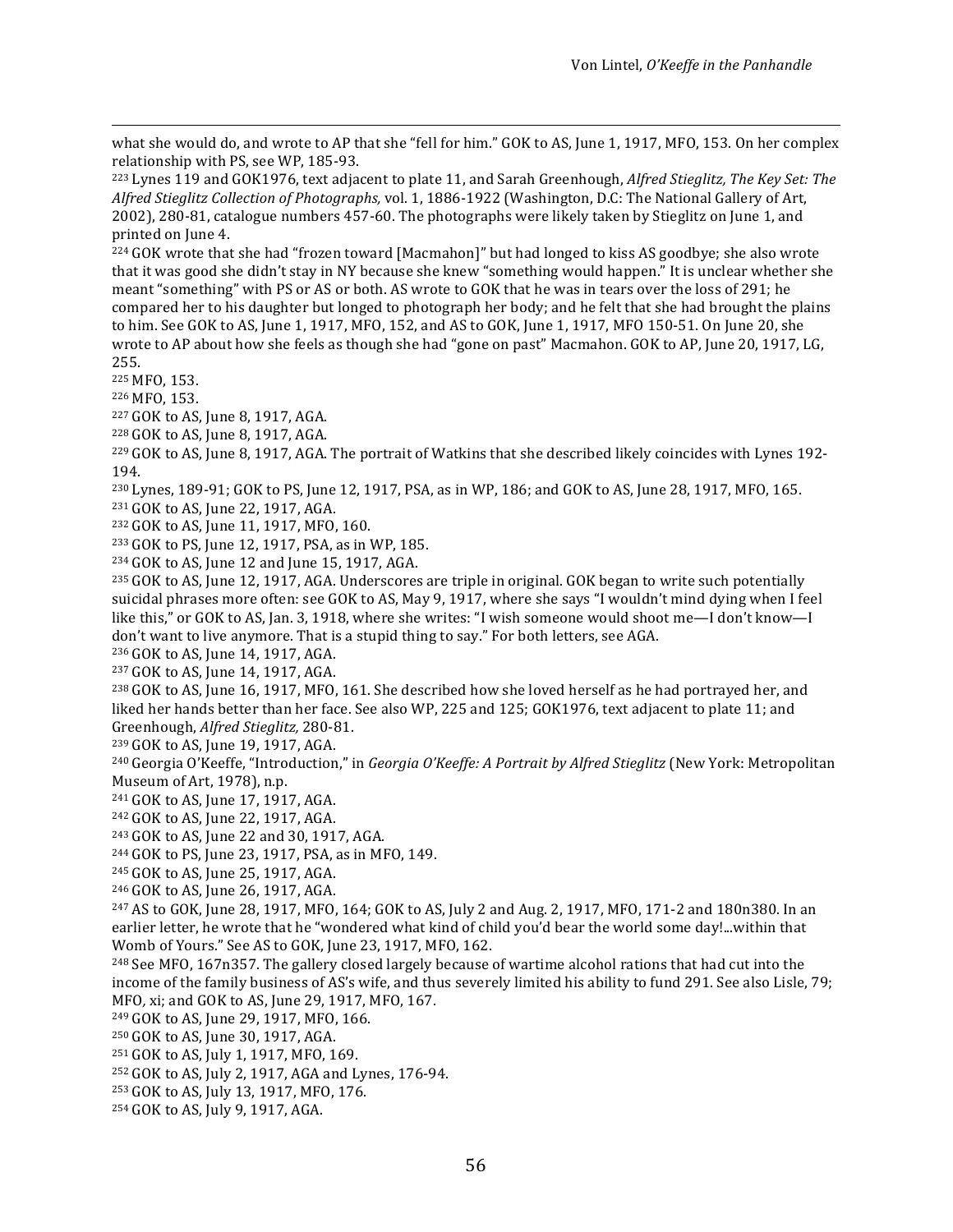$^{255}$  GOK to AS, Aug. 6, 1917, MFO, 180. In a later letter, she described how Reid wanted to kiss her, and how she wanted to be kissed, and how his kiss was like "turning your face to the wind." See GOK to AS, Aug. 12, 1917, MFO, 180n379.

<u> 1989 - Andrea San Andrea San Andrea San Andrea San Andrea San Andrea San Andrea San Andrea San Andrea San An</u>

 $256$  GOK to PS, Aug. 15, 1917, PSA, as in MFO, 180n380. See also GOK to PS, Aug. 16, 1917, PSA, as in WP, 188. Reid has been much more reserved in his recorded statements regarding O'Keeffe. In an interview conducted in 1978, he stated only that he had gotten "quite well acquainted with Georgia." But the fact that he referred to her—a former faculty member at the institution where he was an undergraduate student—by her first name speaks volumes for their familiarity. See Reid interview, 1978.

<sup>257</sup> The illustration appeared in *Vanity Fair* 8, no. 6 (Aug. 1917): 25. The caption reads: "The Frightened Horses and the Inquisitive Fish. Suggestion—by Georgia O'Keeffe—for a stained glass window for the swimming pool in a Rocky Mountain Country Club." This image can be accessed online at http://catalog.hathitrust.org/Record/000493903. See also Lynes, 172A.

 $^{258}$  GOK to AS, Aug. 15, 1917, MFO, 181; GOK to PS, Aug. 15, 1917, MFO, 181n382; and Lynes 212-27. Several biographers have noted that the route through NM was a detour caused by flooded train bridges. See RR, 189; LL, 81; DP, 140; AWOP, 158; Katherine Hoffman, An Enduring Spirit: The Art of Georgia O'Keeffe (Metuchen, NJ: Scarecrow, 1984), 7; and Maria Constantino, *Georgia O'Keeffe* (New York: Smithmark, 1994), 23.

<sup>259</sup> GOK to AS, Aug. 15, 1917, MFO, 181-2.

260 MFO, 189.

- <sup>261</sup> GOK to AS, Sept. 18, 1917, AGA.
- <sup>262</sup> GOK to AS, Sept. 18, 1917, AGA.
- <sup>263</sup> GOK to AS, Oct. 1, 1917, MFO, 194-5. In an earlier letter, she also described the cattle in the canyon "like a dark embroidery edge—very fine—on the edge of the earth." See GOK to AS, Mar. 12, 1917, AGA.
- <sup>264</sup> GOK to AS, Sept. 27, 1917, AGA.
- <sup>265</sup> GOK to AS, Sept. 27, 1917, AGA.
- <sup>266</sup> GOK to AS, Oct. 1, 1917, MFO, 194.
- 267 GOK to AS, Oct. 1, 1917, MFO, 195.
- <sup>268</sup> GOK to AS, Oct. 5, 1917, AGA.
- <sup>269</sup> AS to GOK, Oct. 10, 1917, MFO, 197.
- <sup>270</sup> GOK to AS, Oct. 14, 1917, AGA.
- 271 GOK to AS, Oct. 18, 1917, MFO, 199-200 and AGA.
- 272 GOK to AS, Oct. 18, 1917, MFO, 200.
- 273 GOK to AS, Oct. 29, 1917, MFO, 203.
- $274$  GOK to AS, Oct. 29, 1917, MFO, 203. See also GOK to AS, Feb. 8, 1918, MFO, 251. On other sandstorms she witnessed in the Panhandle, see GOK to AS, Mar. 18, 1917, AGA.
- 275 GOK to AS, Oct. 29, 1917, MFO, 204.
- 276 GOK to AP, Oct. 30, 1917, PSA and as in MFO 203n420.
- <sup>277</sup> GOK to AS, Oct. 31, 1917, MFO, 200n416.
- 278 GOK to PS, Nov. 12, 1917, PSA, as in WP, 188.
- <sup>279</sup> GOK to PS, Nov. 15, 1917, AL, 165 and GOK to AS, Dec. 7, 1917, MFO, 217.
- <sup>280</sup> GOK to PS, Nov. 15, 1917, AL, 166.
- <sup>281</sup> GOK to AS, Nov. 20, 1917, MFO, 211.

 $282$  GOK to AS, Nov. 29, 1917, MFO, 216. Carlson and Becker claim that GOK was a "pacifist who opposed America's entry into World War I and who did not support the war effort after the United States became involved." As her letter shows, she was at least questioning in her response to the war and was enthusiastic about the military after her trip to Waco when she saw her enlisted brother. At times, she spoke out against the war, but focused her criticisms mainly on how the older generation of Panhandle residents was blindly pushing its young men into harm's way. Ted Reid described how she advised him against quitting school early to begin his military service, but how she never took a wholly pacifist or negative view on the war or his military service. See Reid interview, 1978; CBPPHR*,* 24; and CB*,* 21.

- <sup>283</sup> GOK to AS, Dec. 2, 1917, MFO, 217.
- <sup>284</sup> GOK to AS, Dec. 7, 1917, MFO, 217.
- <sup>285</sup> See especially GOK to AS, Dec. 19?, 1917, MFO, 224.

 $286$  MFO, 200n417; GOK to AS, Dec. 7, 1917 and Jan. 14, 1918, MFO, 218 and 236. On how Claudia liked her job and her location, see GOK to AS, Jan. 31, 1918, AGA.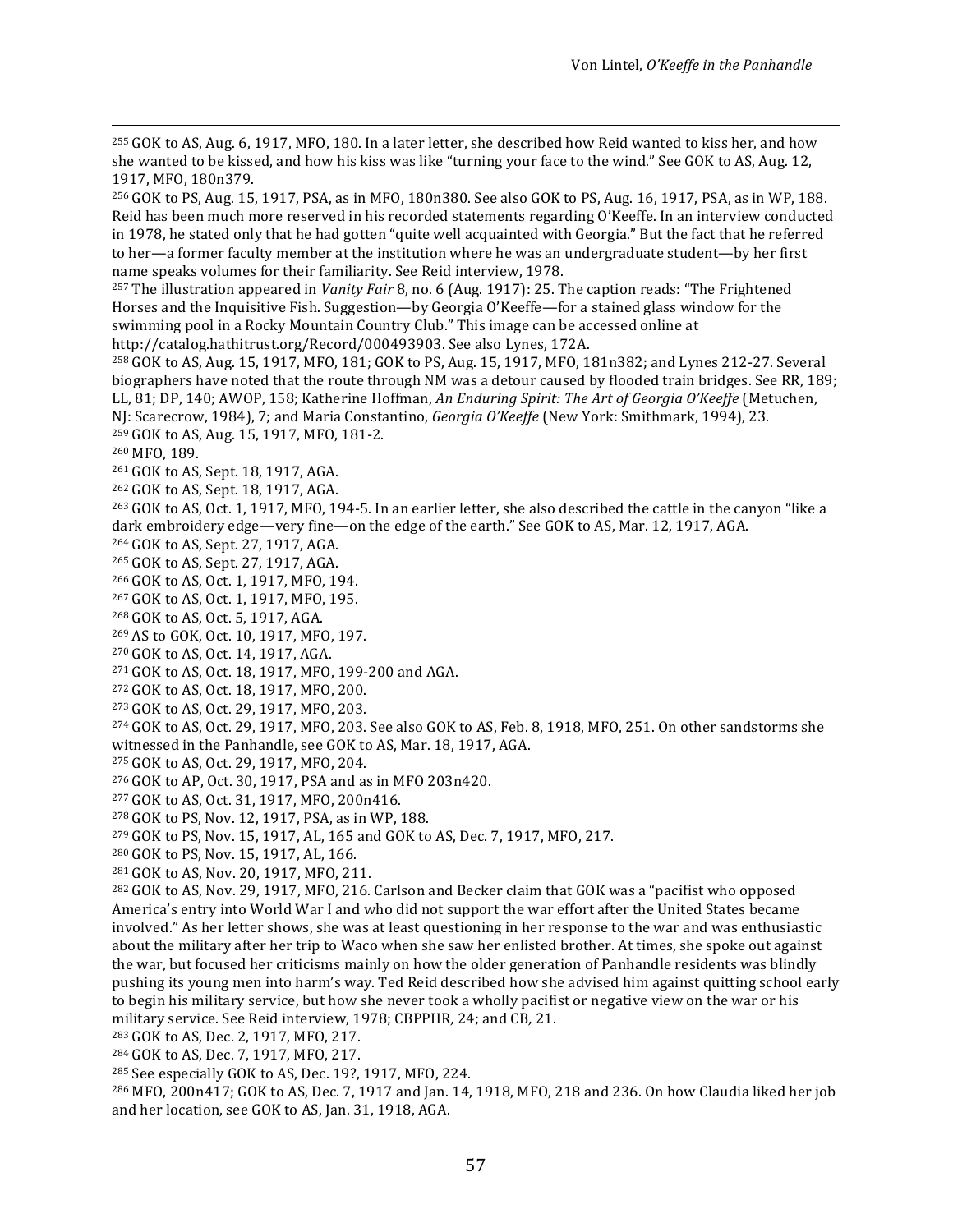<sup>288</sup> GOK to AS, Dec. 14, 1917, MFO, 223. See also GOK to Elizabeth Stieglitz, Jan. 1918, AL, 166-67. <sup>289</sup> GOK to Elizabeth Stieglitz, Jan. 1918, AL, 166-67. <sup>290</sup> GOK to AS, Dec. 14, 1917, MFO, 223. <sup>291</sup> GOK to AS, Dec. 17, 1917, AGA. <sup>292</sup> GOK to AS, Dec. 17, 1917, AGA. <sup>293</sup> GOK to AS, Dec. 19?, 1917, MFO, 224 and GOK to AS, Dec. 29, 1917, AGA. <sup>294</sup> GOK to AS, Dec. 19?, 1917, MFO, 224-5. 295 GOK To AS, Dec. 28, 1917, MFO, 227-8. <sup>296</sup> GOK to AS, Dec. 28, 1917, MFO, 228. 297 GOK to AS, Dec. 29, 1917, AGA. <sup>298</sup> GOK to AS, Jan. 2, 1918, MFO, 229-30. <sup>299</sup> GOK to AS, Jan. 2, 1918, MFO, 230-31 and GOK to AS, Jan. 3, 1917, AGA. 300 GOK to AS, Jan. 3, 1918, AGA.

301 GOK to AS, Jan. 5, 1918, MFO, 232.

<sup>287</sup> GOK to AS, Dec. 7, 1917, MFO, 217-18.

- 302 GOK to AS, Jan. 8, 1918, AGA.
- 303 AS to GOK, Jan. 12, 1918, MFO, 234.
- 304 Tomkins, 66.
- 305 GOK to AS, Jan. 14, 1918, MFO, 236.
- 306 GOK to AS, Jan. 14, 1918, AGA.
- 307 GOK to AS, Jan. 15, 1918, AGA.
- 308 GOK to AS, Jan. 15, 1918, AGA.
- 309 AS to GOK, Jan. 17, 1918, MFO, 239.
- 310 GOK to AS, Jan. 20, 1918, MFO, 241 and GOK to AS, Jan 20 and 21, 1918, AGA.
- 311 GOK to AS, Jan. 20, 1918, MFO, 241-2.
- 312 GOK to AS, Jan 23, 1918, MFO, 245 and GOK to AS, Jan 25, 1918, AGA.
- 313 GOK to AS, Jan 23, 1918, MFO, 245-6.
- 314 GOK to AS, Jan. 31, 1918, AGA.
- 315 GOK to AS, Jan. 31, 1918, MFO, 246.
- 316 GOK to AS, Jan. 31, 1918, AGA.
- $317$  AS to GOK, Feb. 1, 1918, MFO, 246. Italics in the original.
- 318 GOK to AS, Feb. 4, 1918, MFO, 249.
- 319 GOK to As, Feb. 7, 1918, AGA.
- 320 GOK to AS, Feb. 4, 1918, MFO, 249.
- 321 GOK to AS, Feb. 11, 1918, MFO, 253.
- 322 GOK to AS, Feb. 12, 1918, AGA.
- 323 GOK to AS, Feb. 12, 1918, AGA.
- 324 GOK to AS, Feb. 14, 1918, MFO, 254.
- 325 GOK to AS, Feb. 14, 1918, MFO, 255.
- 326 AS to GOK, Feb. 16, 1918, MFO, 255-57.

327 GOK to AS, Feb. 18, 1918, MFO, 258-9. On her time in South Texas, see AWOP, 159-61; LL, 110-14; RR, 194-200; Eldredge, *Georgia O'Keeffe*, 22; DP, 145-7; and CB, 22-4 and 61-8.

<u> 1989 - Andrea San Andrea San Andrea San Andrea San Andrea San Andrea San Andrea San Andrea San Andrea San An</u>

- 328 GOK to AS, Feb. 18, 1918, MFO, 259.
- 329 GOK to AS, Feb. 23, 1918, MFO, 262.

330 WP, 190. On why AS never left the East Coast and never came to TX or NM to visit her, GOK states, "He was such a worrying person—he had the sort of mind that wouldn't have let me drive five miles to market without worrying." See Tomkins, 60.

331 On the arranged and loveless marriage between AS and his first wife, see MFO, viii and DP, 57-59.

332 On the Stieglitz family's estate at Lake George, see MFO, 19-20 and Erin Coe, Gwedolyn Owens, and Bruce Robertson, *Modern Nature: Georgia O'Keeffe and Lake George* (New York: Thames & Hudson, 2013).

- 333 GOK1976, text adiacent to plate 16. See also Looney, 29.
- 334 O'Keeffe, *A Portrait by Alfred Stieglitz*, n.p. See also AWOP, 163 and WP, 148-69.

335 Lynes, 287-8.

336 GOK1976, text adjacent to plate 3.